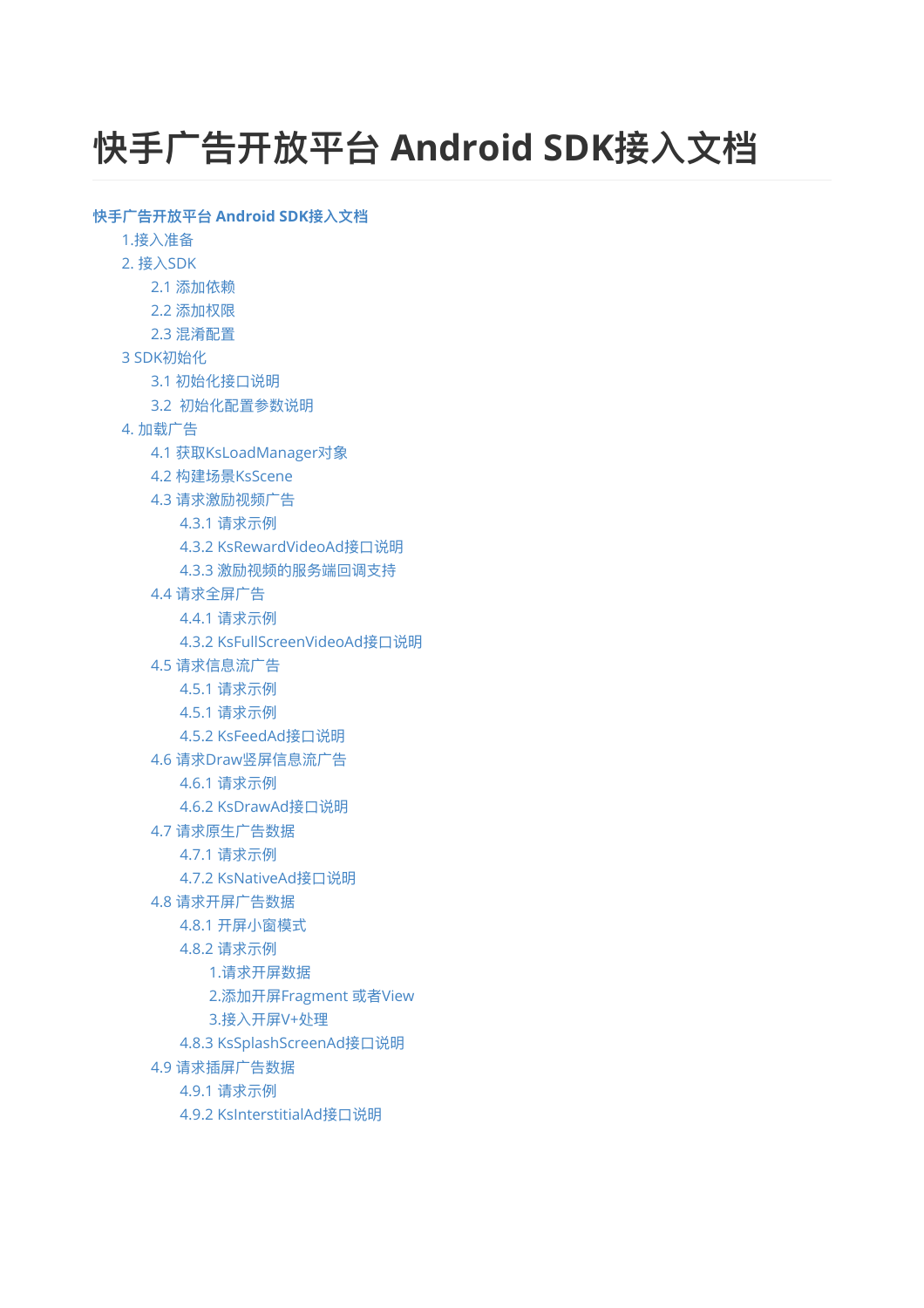# <span id="page-1-0"></span>**1.接⼊准备**

<span id="page-1-1"></span>接入快手广告SDK前,请您联系快手广告平台申请您的AppId,广告位id等。

# **2. 接⼊SDK**

SDK接入推荐使用aar的方式进行接入,请解压提供的广告SDK,在压缩包中找到ks\_adsdk\_xxx.aar。

<span id="page-1-2"></span>接入过程中可参考压缩包中的SDKDemo进行使用,具体说明如下。

### **2.1 添加依赖**

方式一: 导入Android Studio(推荐), 找到您的App工程下的libs文件夹, 将上面提到的aar拷贝到该目 录下,然后在项目根build.gradle文件中,以libs目录作为仓库地址添加本地仓库,然后在需要依赖的 module的build.gradle⽂件中,添加SDK的dependencies依赖,代码如下:

```
allprojects {
   repositories {
     flatDir { dirs 'libs' }
}
```

```
dependencies { 
 // 快手SDK aar包,请将提供的aar包拷贝到libs目录下,添加依赖。根据接入版本修改SDK包名
  implementation files('libs/ks_adsdk_x.y.z.aar') 
}
```
*ps*:*SDK*也⽀持*Jar*包的⽅式接⼊,如果需要采⽤*jar*包⽅式接⼊,请解压*sdk*的*aar*找到*jar*包,同时将所依 赖的*xml*资源拷⻉到您的⼯程中,即可使⽤。

### **2.2 添加权限**

接入此SDK,需要相关关系,请在您的App的AndroidManifest.xml文件中,添加如下权限:

```
<!--检测当前⽹络状态是2G、3G、4G还是WiFi-->
<uses-permission android:name="android.permission.ACCESS_NETWORK_STATE" />
<!--联⽹权限-->
<uses-permission android:name="android.permission.INTERNET" />
<!--获取设备标识IMEI。用于标识用户-->
<uses-permission android:name="android.permission.READ_PHONE_STATE" />
<!--读写存储权限-->
<uses-permission android:name="android.permission.READ_EXTERNAL_STORAGE" />
<uses-permission android:name="android.permission.WRITE_EXTERNAL_STORAGE" />
<!--获取MAC地址,用于标识用户-->
<uses-permission android:name="android.permission.ACCESS_WIFI_STATE" />
<!--安装应⽤权限-->
<uses-permission android:name="android.permission.REQUEST_INSTALL_PACKAGES" />
<!--定位权限,不强制要求-->
```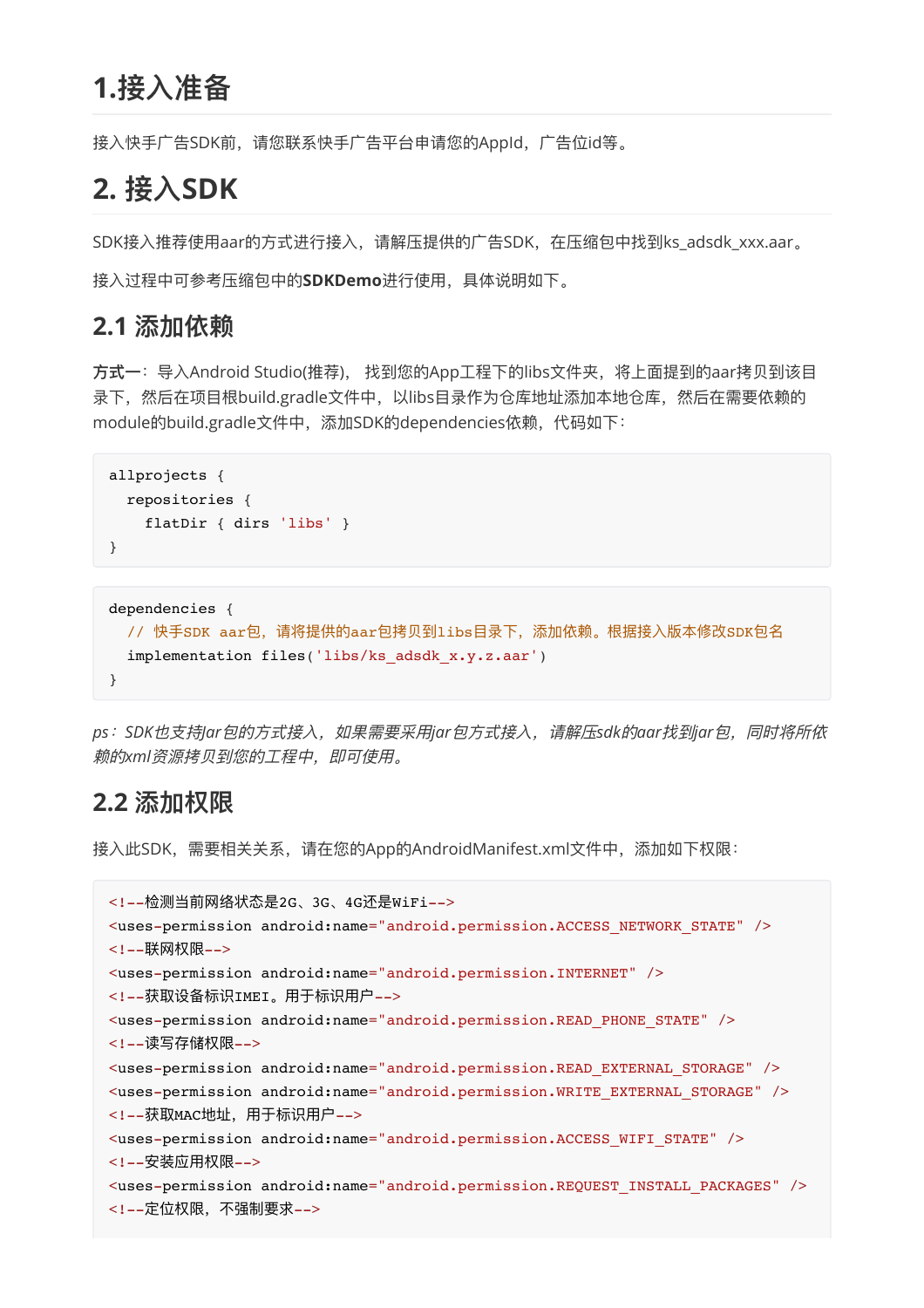```
<uses-permission android:name="android.permission.ACCESS_COARSE_LOCATION" />
<uses-permission android:name="android.permission.ACCESS_FINE_LOCATION" />
<!--SDK内自定义的权限,与下载相关, aar中已经申请-->
<permission
   android:name="${applicationId}.permission.KW_SDK_BROADCAST"
    android:protectionLevel="signature" />
<uses-permission android:name="${applicationId}.permission.KW_SDK_BROADCAST" />
```
SDK要求最低系统版本为API 16, 对于适配了Android6.0以上(API >= 23)的App, 建议开发者在获得了 动态权限之后,调⽤SDK的初始化代码,否则SDK可能受影响。

特别说明:请求广告数据前,请务必申请IMEI权限,否则会造成下发下载类广告的数据无法正常下发, 影响广告计费追踪。所以强烈建议媒体在通过SDK请求广告前,先申请获取IMEI权限。相关权限说明, 见下表: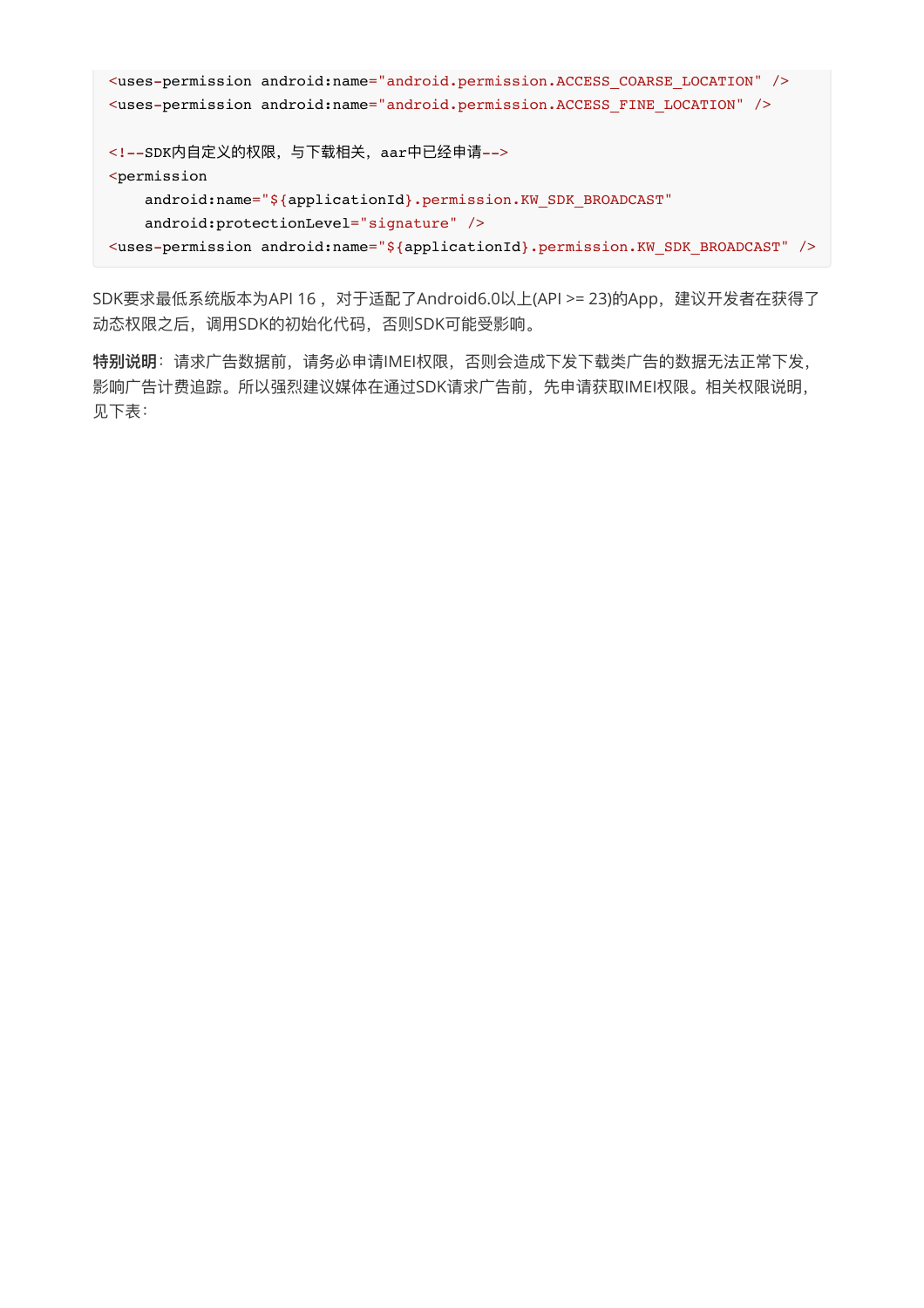| 权限名称                                            | 用途                                                 | 缺失导致问<br>题                                      | 应用场景                                                     | 是<br>否<br>必<br>须 |
|-------------------------------------------------|----------------------------------------------------|-------------------------------------------------|----------------------------------------------------------|------------------|
| ACCESS_NETWORK_STATE                            | 访问网络状<br>态:检测当<br>前网络状态<br>是2G、<br>3G、4G还<br>是WiFi | 无法获取网<br>络状况。严<br>重影响视频<br>广告填充率<br>和播放效果       | 广告主投放广告时使<br>用网络条件精准定<br>向;后端广告返回/<br>播放策略根据网络条<br>件定向优化 | 是                |
| <b>INTERNET</b>                                 | 网络访问权<br>限                                         | 无法访问网<br>络。拉取不<br>到广告                           | 广告请求时联网                                                  | 是                |
| READ_EXTERNAL_STORAGE<br>WRITE_EXTERNAL_STORAGE | 磁盘读写权<br>限                                         | 无法访问磁<br>盘空间。下<br>载类广告无<br>法安装。严<br>重影响广告<br>价格 | 广告主根据安装情况<br>进行效果评估                                      | 是                |
| REQUEST_INSTALL_PACKAGES                        | 应用安装权<br>限                                         | 下载类广告<br>无法安装。<br>严重影响广<br>告价格                  | 广告主根据安装情况<br>进行效果评估                                      | 是                |
| ACCESS_WIFI_STATE                               | 设备信息:<br>MAC获取权<br>限                               | 无法获取<br>MAC地址<br>严重影响广<br>告填充率和<br>广告效果         | 广告主投放广告时精<br>准定向用户画像                                     | 否                |
| READ_PHONE_STATE                                | 设备信息:<br>IMEI获取权<br>限                              | 无法获取设<br>备标识<br>IMEI。严重<br>影响广告填<br>充率和广告<br>效果 | 广告主投放广告时精<br>准定向用户画像                                     | 是                |
| ACCESS_COARSE_LOCATION<br>ACCESS_FINE_LOCATION  | 定位权限                                               | 无定位信<br>息,影响广<br>告填充率和<br>定向推荐效<br>果            | 广告主投放广告时精<br>准地理位置定向                                     | 否                |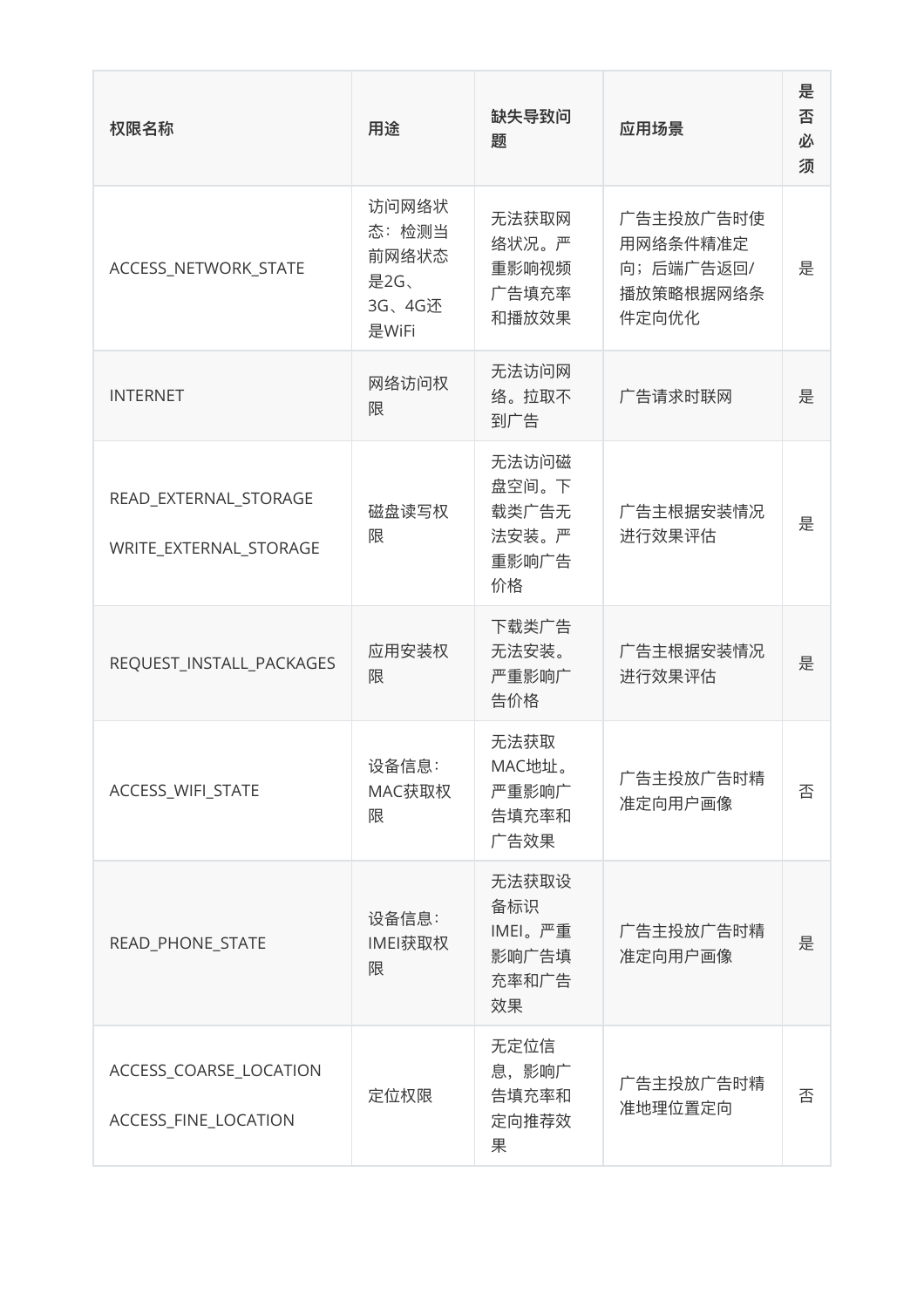### <span id="page-4-0"></span>**2.3 混淆配置**

请确保您的应用打包混淆时,请在混淆配置文件添加如下配置:

```
-keep class org.chromium.** {*;}
-keep class org.chromium.** { *; }
-keep class aegon.chrome.** { *; }
-keep class com.kwai.**{ *; }
-dontwarn com.kwai.**
-dontwarn com.kwad.**
-dontwarn com.ksad.**
-dontwarn aegon.chrome.**
```
如果您的应用启用了资源混淆或资源缩减,您需要保留SDK的资源,SDK的资源名都是以ksad\_开头的。 您可以在资源混淆配置文件添加如下配置:

```
<?xml version="1.0" encoding="utf-8"?>
<resources xmlns:tools="http://schemas.android.com/tools"
     tools:keep="@layout/ksad_*,@id/ksad_*,@style/ksad_*,
  @drawable/ksad *,@string/ksad *,@color/ksad *,@attr/ksad *,@dimen/ksad *"
/
```
# **3 SDK初始化**

请在您应用的 Application 的 onCreate() 方法中调用以下代码来初始化快手广告sdk。

```
public class DemoApplication extends Application {
     @Override
    public void onCreate() {
        super.onCreate();
        initKSSDK(this);
     }
    public static void initKSSDK(Context appContext) {
        KsAdSDK.init(appContext, new SdkConfig.Builder()
               .appId("90009") // 测试aapId, 请联系快手平台申请正式AppId, 必填
               .appName("test-android-sdk") // 测试appName, 请填写您应用的名称, 非
必填
                .showNotification(true) // 是否展示下载通知栏
               .debug(true) // 是否开启sdk 调试日志 可选
               .build();
     }
```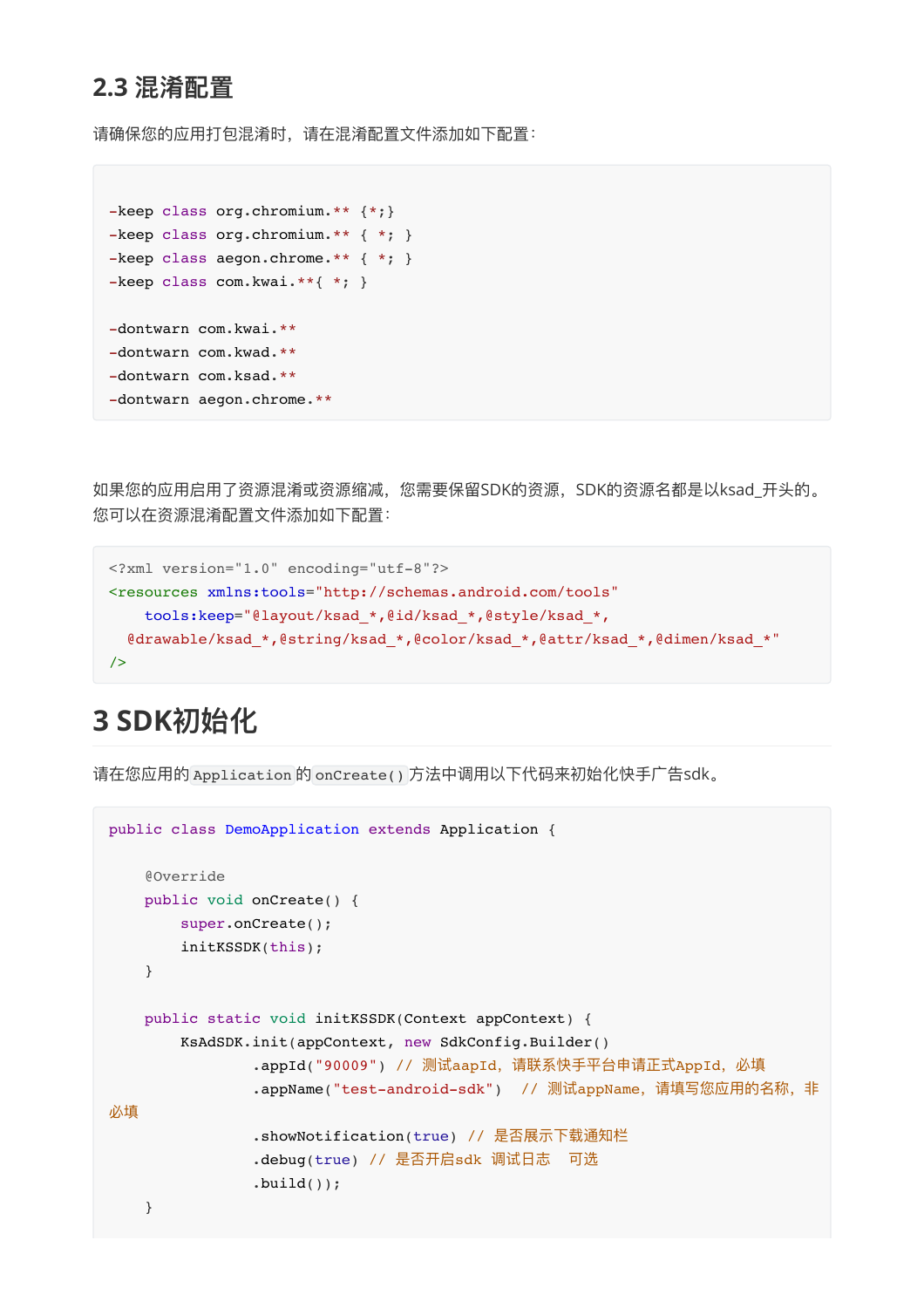### **3.1 初始化接⼝说明**

```
/**
* 快手广告sdk初始化入口
 *
* @param context Application context, 必填
* @param config 初始化配置,必填
* @return true: 初始化成功 false : 初始化失败
*/
public static synchronized boolean init(Context context, SdkConfig config)
```
### **3.2 初始化配置参数说明**

```
public static class SdkConfig.Builder {
 private boolean enableDebug; // 可选参数, 是否开启debug日志, 默认false
  @Nullable
 private String appId; // 必填参数, 应用申请的AppId
  @Nullable
 private String appName; // 可选参数, 您的应用名称
 private boolean showNotification = true; // 可选参数, 是否展示下载通知栏, 默认为
true
}
```
# <span id="page-5-3"></span><span id="page-5-2"></span>**4. 加载⼴告**

### **4.1 获取KsLoadManager对象**

KsLoadManager 对象是整个快手SDK的广告请求的接口, 用于获取激励视频广告、全屏视频广告、信息 流视频广告等。获取方式:

KsLoadManager adRequestManager = KsAdSDK.getLoadManager();

#### **KsLoadManager接⼝说明:**

```
public interface KsLoadManager {
    /**
     * 异步请求全屏视频⼴告,结果通过{@link FullScreenVideoAdListener}回调
 *
    * @param scene 广告场景
     * @param listener 结果回调接⼝
     */
```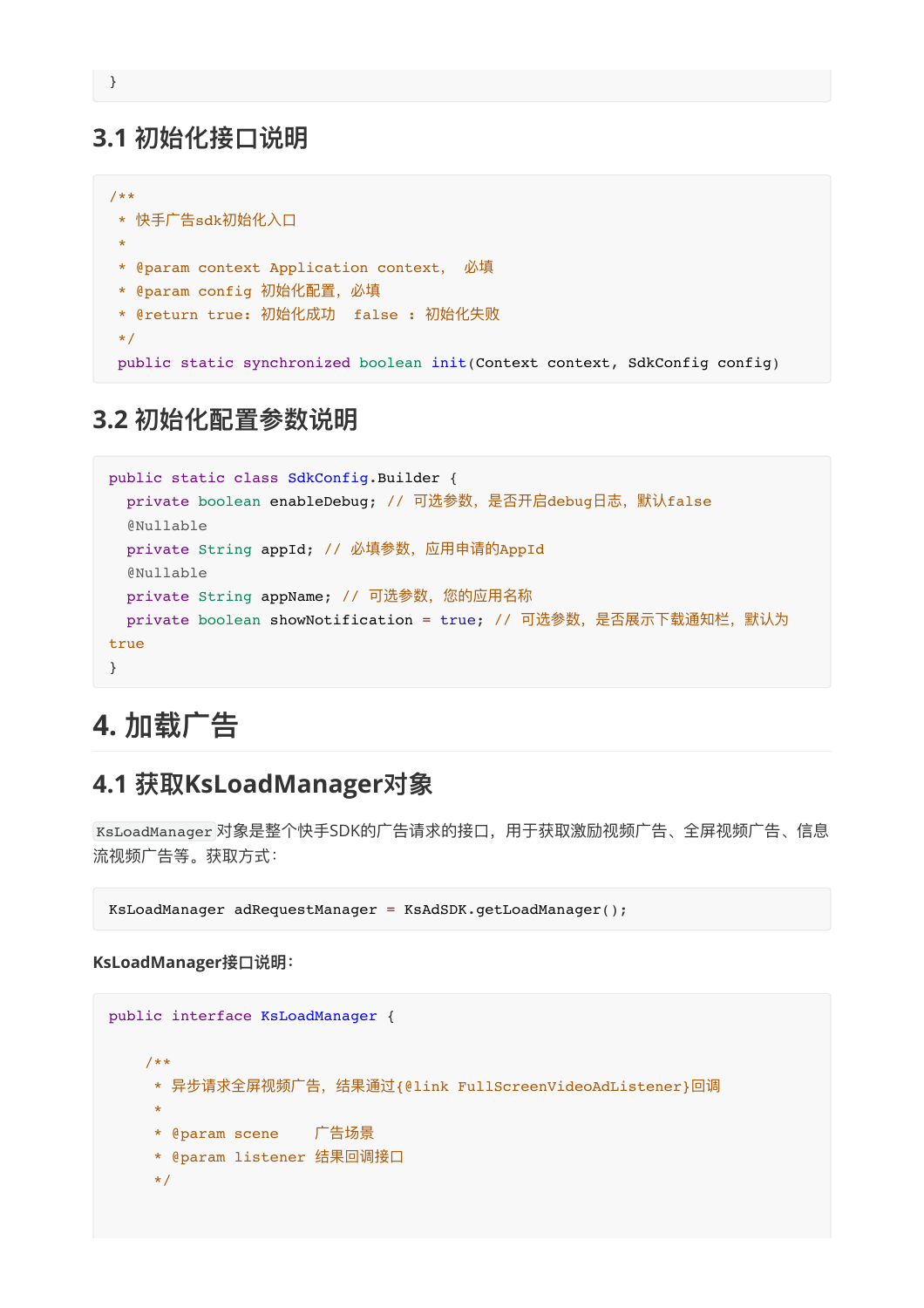```
 void loadFullScreenVideoAd(KsScene scene, @NonNull
FullScreenVideoAdListener listener);
    /**
     * 异步请求激励视频⼴告,结果通过{@link RewardVideoAdListener}回调
 *
    * @param scene 广告场景
     * @param listener 结果回调接⼝
     */
    @MainThread
    void loadRewardVideoAd(KsScene scene, @NonNull RewardVideoAdListener
listener);
    /**
     * 异步请求Feed⼴告,结果通过{@link FeedAdListener}回调
 *
     * @param sceneData 请求配置信息
     * @param listener 加载结果回调
     */
    @MainThread
    void loadFeedAd(KsScene sceneData, @NonNull FeedAdListener listener);
    /**
     * 异步请求Draw⼴告,结果通过{@link DrawAdListener}回调
 *
     * @param sceneData 请求配置信息
     * @param listener 加载结果回调
     */
   @MainThread
    void loadDrawAd(KsScene sceneData, @NonNull DrawAdListener listener);
    /**
     * 异步请求原⽣⼴告,结果通过{@link NativeAdListener}回调
 *
     * @param sceneData 请求配置信息
     * @param listener 加载结果回调
     */
   @MainThread
    void loadNativeAd(KsScene sceneData, @NonNull NativeAdListener listener);
  /**
   * 异步请求开屏⼴告,结果通过{@link SplashScreenAdListener}回调
\mathbf{r}* @param scene 广告场景
   * @param listener 结果回调接⼝
   */
  @MainThread
```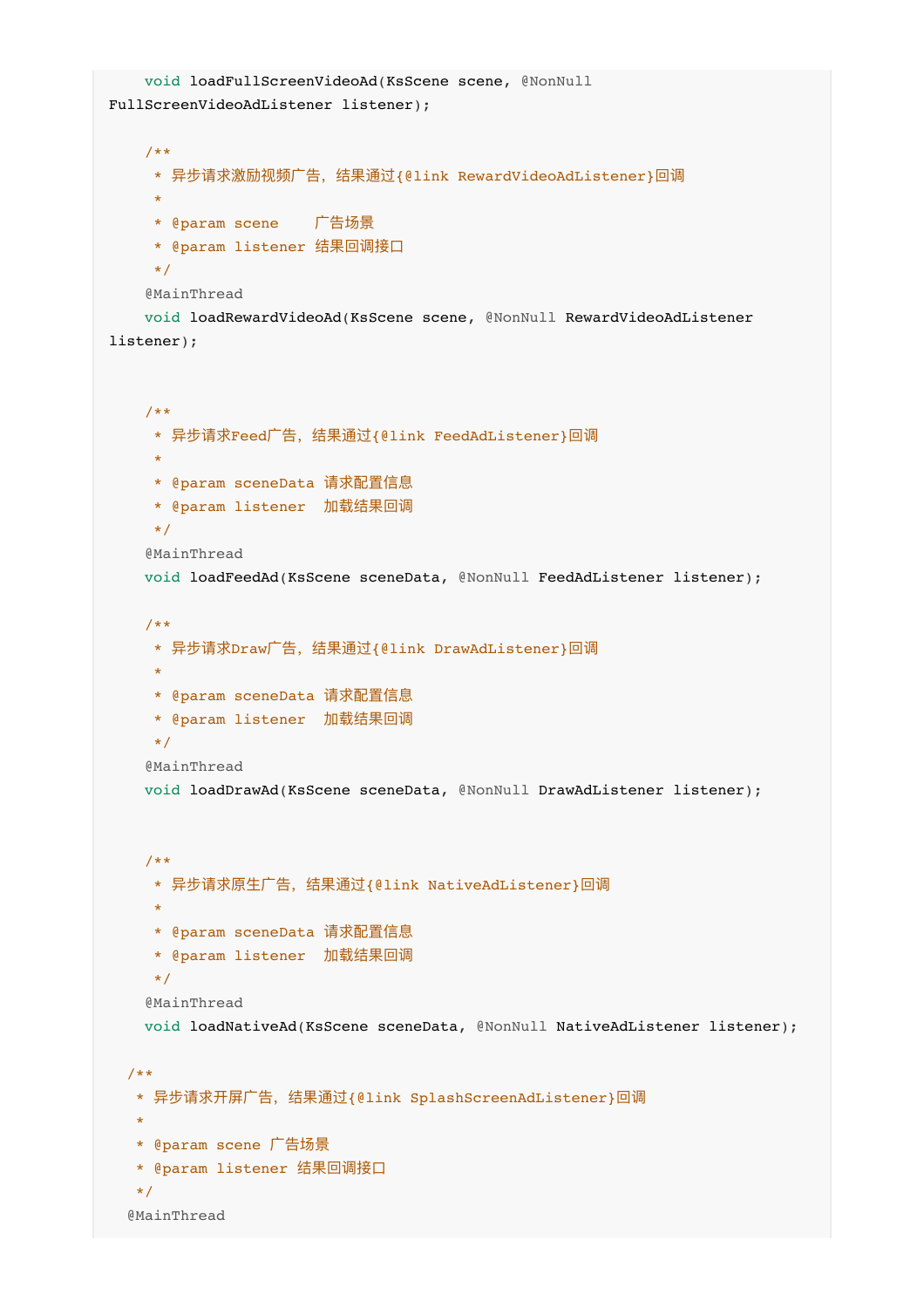```
 void loadSplashScreenAd(@NonNull KsScene scene, @NonNull
SplashScreenAdListener listener);
    /**
    * 全屏视频广告加载监听
    \star /
    interface FullScreenVideoAdListener {
        /**
         * 加载失败的回调
 *
         * @param code 错误状态码
        * @param msg 错误⽂案
         */
        @Keep
        void onError(int code, String msg);
        /**
        * 请求完毕, 收到服务器的返回,
        * 因为有预加载的逻辑,服务器广告结果返回后,物料可能仍在下载中,
        * @param adNumber 表示填充广告的数目
        * */
        void onRequestResult(int adNumber);
        /**
         * ⼴告加载成功回调
 *
        * @param adList 加载的视频广告
         */
        @MainThread
        void onFullScreenVideoAdLoad(@Nullable List<KsFullScreenVideoAd>
adList);
    }
    /**
    * 激励视频广告加载监听
     */
    interface RewardVideoAdListener {
        /**
         * 加载失败的回调
 *
         * @param code 错误状态码
         * @param msg 错误⽂案
         */
       @MainThread
        void onError(int code, String msg);
```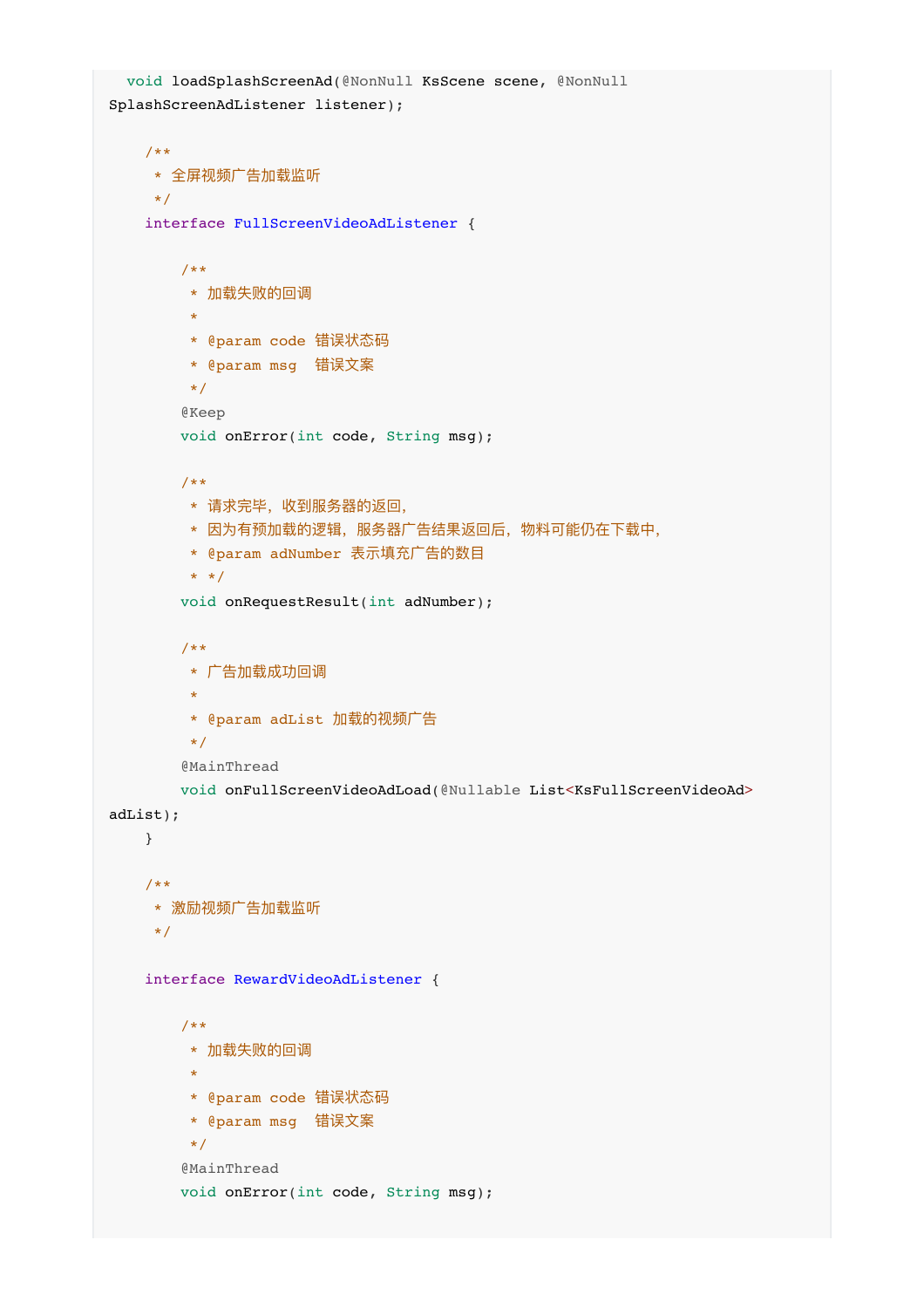```
 /**
        * 请求完毕, 收到服务器的返回,
        * 因为有预加载的逻辑, 服务器广告结果返回后, 物料可能仍在下载中,
        * @param adNumber 表示填充广告的数目
         * */
        void onRequestResult(int adNumber);
        /**
        * ⼴告加载成功回调
 *
        * @param adList 加载的视频广告
         */
        @MainThread
        void onRewardVideoAdLoad(@Nullable List<KsRewardVideoAd> adList);
    }
    /**
    * 信息流广告加载监听
     */
    @KsAdSdkApi
    @Keep
    interface FeedAdListener {
        /**
        * 加载失败的回调
 *
        * @param code 错误状态码
        * @param msg 错误⽂案
         */
        @MainThread
        @KsAdSdkApi
        @Keep
        void onError(int code, String msg);
        /**
         * ⼴告加载成功的回调
 *
         * @param adList 返回的⼴告列表
         */
        @MainThread
        @KsAdSdkApi
        @Keep
        void onFeedAdLoad(@Nullable List<KsFeedAd> adList);
    }
    /**
    * Draw信息流广告加载监听
     */
    @KsAdSdkApi
```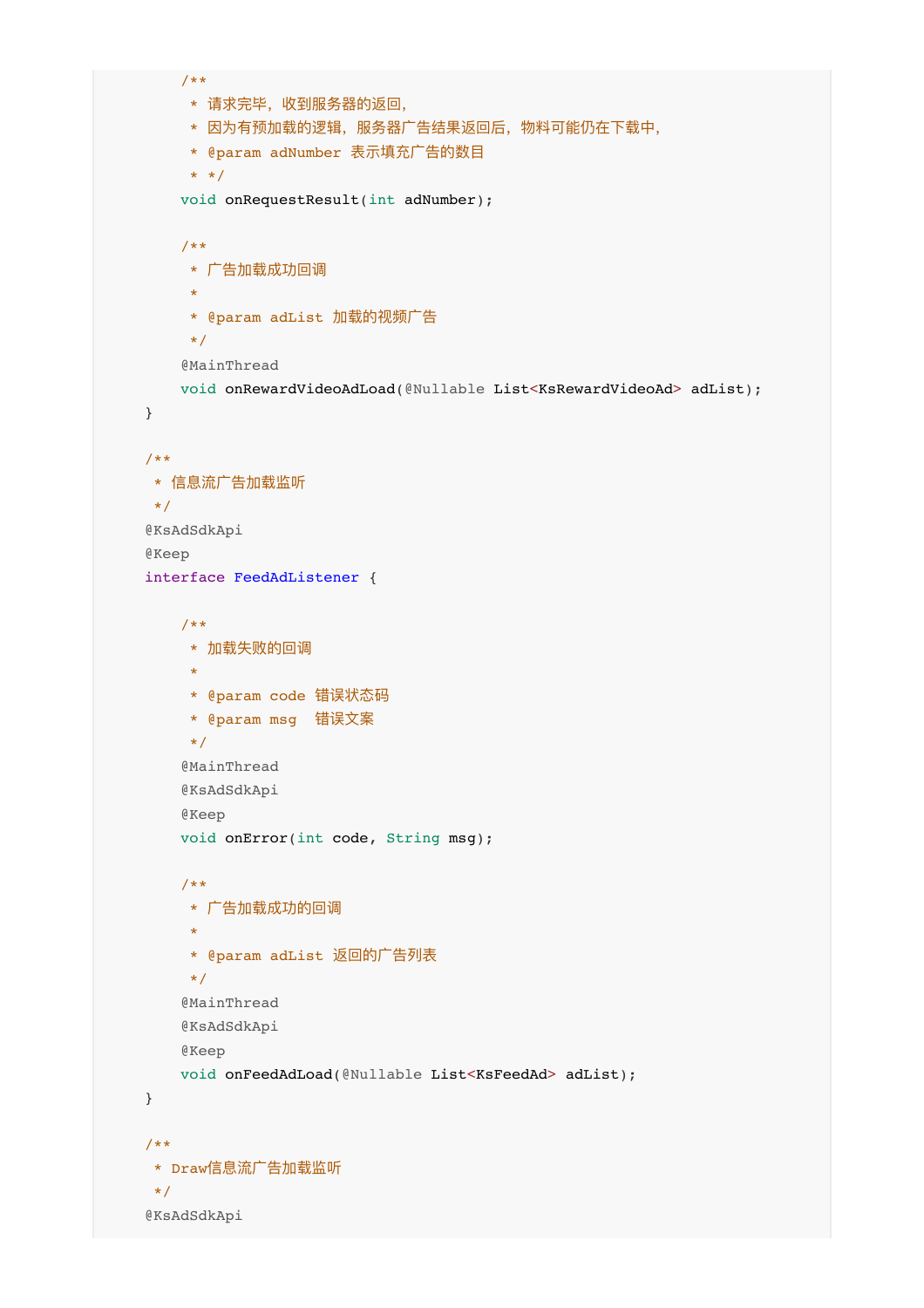```
 @Keep
    interface DrawAdListener {
        /**
         * 加载失败的回调
 *
         * @param code 错误状态码
         * @param msg 错误⽂案
         */
        @MainThread
        @KsAdSdkApi
        @Keep
       void onError(int code, String msg);
        /**
         * ⼴告加载成功的回调
 *
         * @param adList 返回的⼴告列表
         */
        @MainThread
        @KsAdSdkApi
        @Keep
        void onDrawAdLoad(@Nullable List<KsDrawAd> adList);
    }
    /**
     * 原⽣⼴告加载监听
     */
    interface NativeAdListener {
        /**
        * 加载失败的回调
 *
         * @param code 错误状态码
         * @param msg 错误⽂案
         */
        @MainThread
        void onError(int code, String msg);
        /**
         * ⼴告加载成功的回调
 *
         * @param adList 返回的⼴告列表
         */
        @MainThread
        @KsAdSdkApi
        @Keep
        void onNativeAdLoad(@Nullable List<KsNativeAd> adList);
```

```
 }
```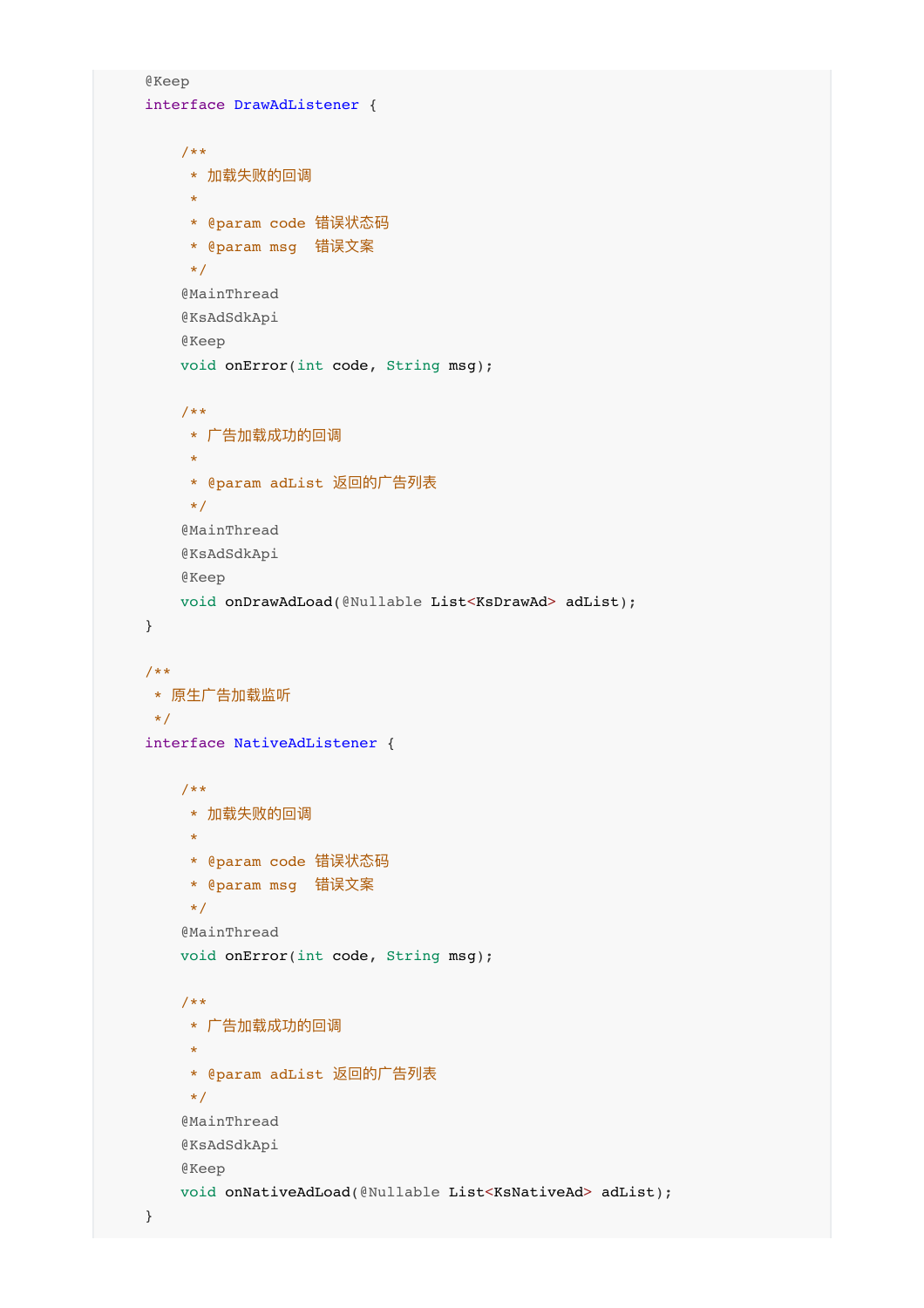```
 /**
  * 开屏视频广告加载监听
   */
  @KsAdSdkApi
  @Keep
  interface SplashScreenAdListener {
    /**
     * 加载失败的回调
 *
     * @param code 错误状态码
     * @param msg 错误⽂案
     */
    @MainThread
    @KsAdSdkApi
    @Keep
    void onError(int code, String msg);
    /**
    * 请求完毕,收到服务器的返回,
    * 因为有预加载的逻辑, 服务器广告结果返回后, 物料可能仍在下载中,
    * @param adNumber 表示填充广告的数目
    * * /
    void onRequestResult(int adNumber);
    /**
     * ⼴告加载成功回调
 *
    * @param splashScreenAd 加载的开屏广告
     */
    @MainThread
    void onSplashScreenAdLoad(@Nullable KsSplashScreenAd splashScreenAd);
  }
}
```
### **4.2 构建场景KsScene**

KsScene 对象用于标识场景,不同的场景使用不同的posId, posId请联系快手平台进行申请。

```
KsScene scene = new KsScene.Builder(posId).build(); // posId 为平台申请广告位id
必填
```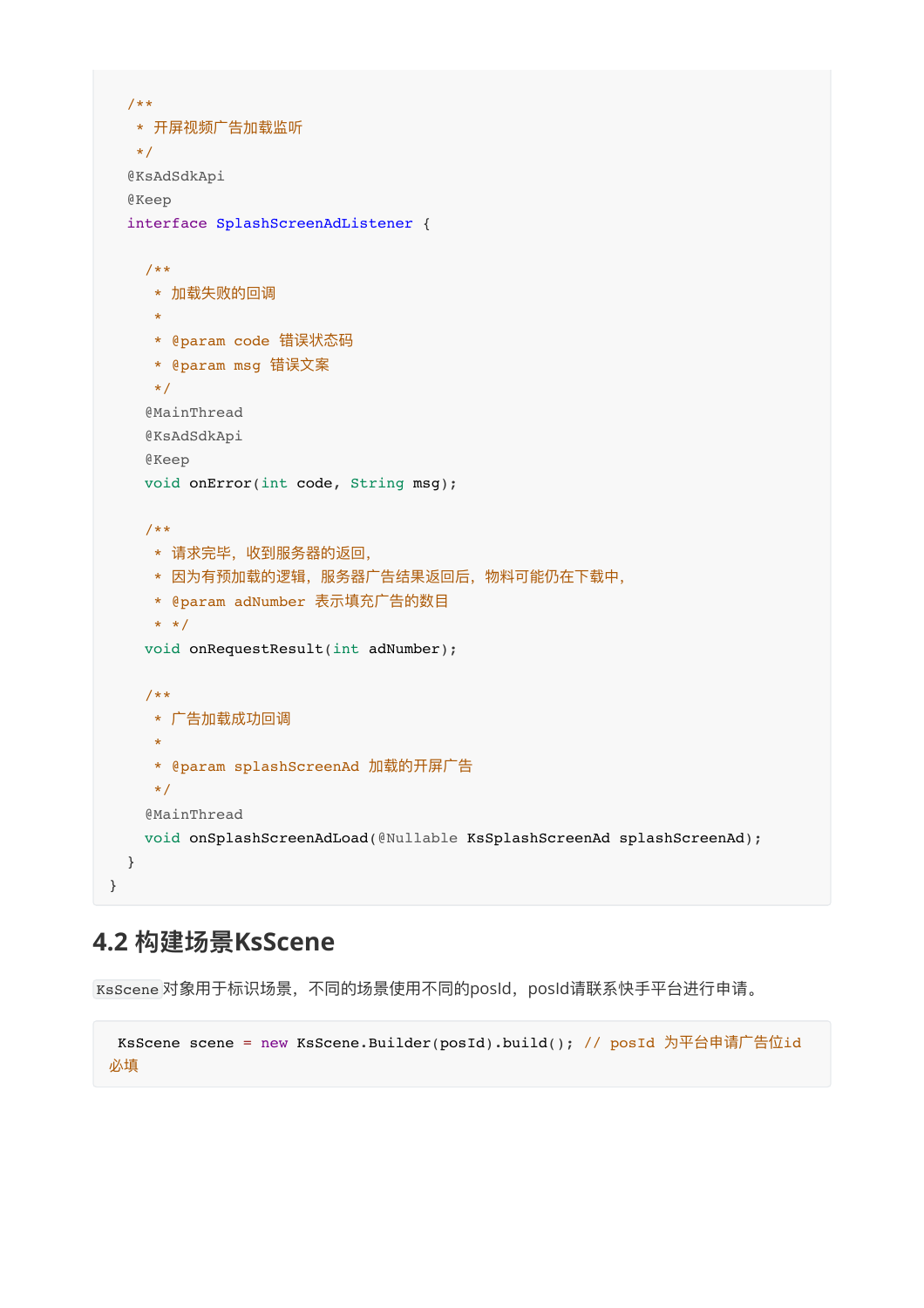# <span id="page-11-0"></span>**4.3 请求激励视频⼴告**

#### **使⽤前请申请激励视频⼴告对应posId,**接⼊⽅可调

⽤ KsAdSDK.getLoadManager().loadRewardVideoAd(KsScene scene, RewardVideoAdListener listener) 异步请求激励视频⼴告, KsScene 是请求场景, RewardVideoAdListener 是结果回调接 ⼝。

#### <span id="page-11-1"></span>**4.3.1 请求示例**

```
详细示例参考附件demo的 TestRewardVideoActivity
```

```
// 1.请求激励视频广告,获取广告对象, KsRewardVideoAd
    public void requestRewardAd(View view) {
        mRewardVideoAd = null;
        KsScene scene = new
KsScene.Builder(TestPosId.POSID_REWARD.posId).build(); // 此为测试posId, 请联系快
⼿平台申请正式posId
       KsAdSDK.getLoadManager().loadRewardVideoAd(scene, new
KsLoadManager.RewardVideoAdListener() {
            @Override
            public void onError(int code, String msg) {
               ToastUtil.showToast(mContext, "激励视频广告请求失败" + code +
msg);
 }
            @Override
            public void onRequestResult(int adNumber) {
              ToastUtil.showToast(mContext, "激励视频⼴告请求填充 " + adNumber);
 }
            @Override
           public void onRewardVideoAdLoad(@Nullable List<KsRewardVideoAd>
adList) {
               if (adList != null && adList.size() > 0) {
                  mRewardVideoAd = adList.get(0);
                  ToastUtil.showToast(mContext, "激励视频广告请求成功");
 }
 }
        });
    }
// 竖屏播放(默认)
public void showPortrait(View view) {
  showRewardVideoAd(null);
}
// 横屏播放
public void showLandscape(View view) {
  KsVideoPlayConfig videoPlayConfig = new KsVideoPlayConfig.Builder()
```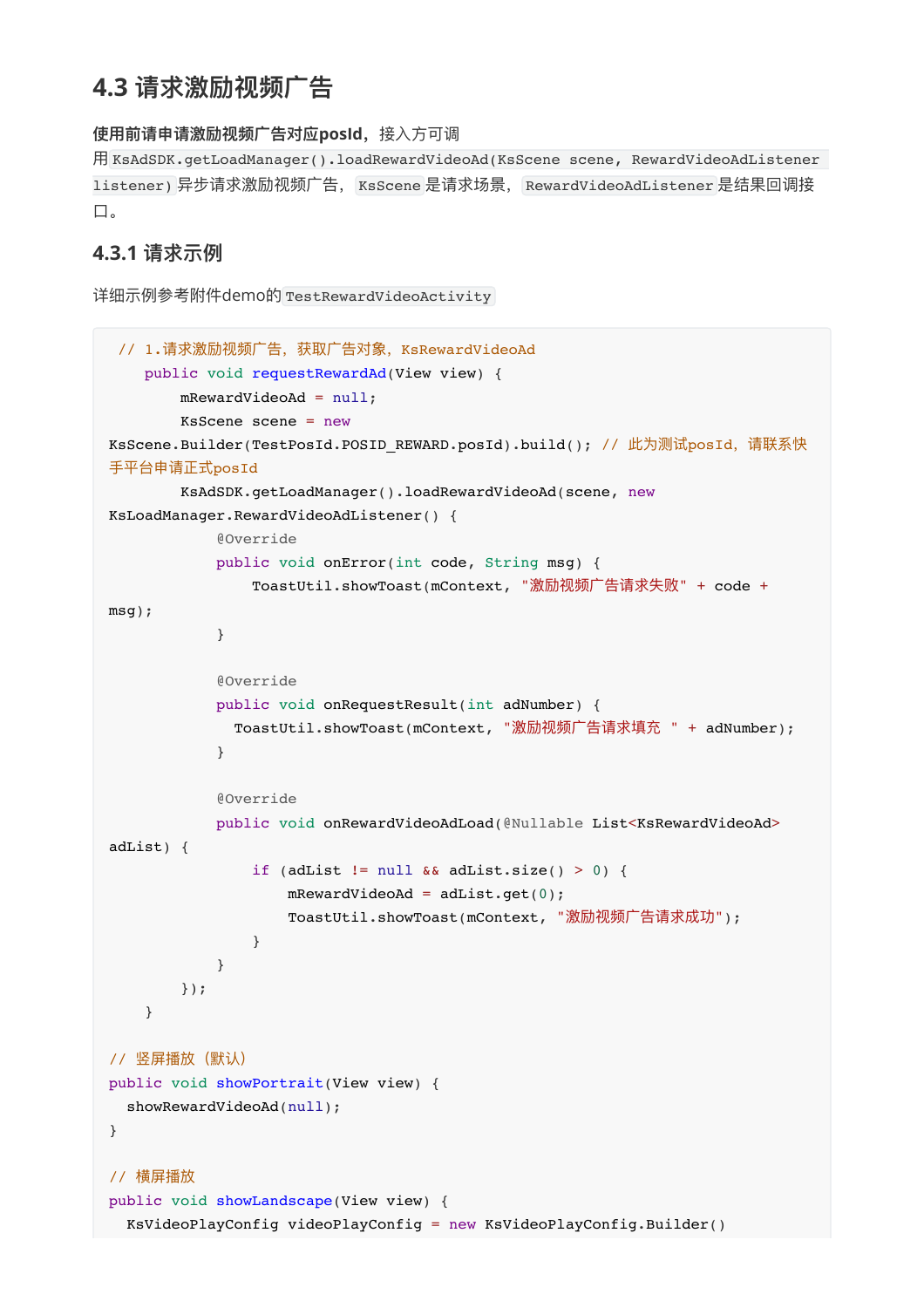```
 .showLandscape(true) // 横屏播放
          .build();
  showRewardVideoAd(videoPlayConfig);
}
// 2.展示激励视频广告,通过步骤1获取的KsRewardVideoAd对象,判断缓存有效,则设置监听并展示
private void showRewardVideoAd(VideoPlayConfig videoPlayConfig) {
 if (mRewardVideoAd != null \&\& mRewardVideoAd.isAdEnable()) {
    mRewardVideoAd
        .setRewardAdInteractionListener(new
KsRewardVideoAd.RewardAdInteractionListener() {
          @Override
          public void onAdClicked() {
           ToastUtil.showToast(mContext, "激励视频广告点击");
          }
          @Override
          public void onPageDismiss() {
            ToastUtil.showToast(mContext, "激励视频⼴告关闭");
          }
          @Override
          public void onVideoPlayError(int code, int extra) {
           ToastUtil.showToast(mContext, "激励视频广告播放出错");
          }
          @Override
          public void onVideoPlayEnd() {
           ToastUtil.showToast(mContext, "激励视频广告播放完成");
 }
          @Override
          public void onVideoPlayStart() {
           ToastUtil.showToast(mContext, "激励视频广告播放开始");
          }
          @Override
          public void onRewardVerify() {
           ToastUtil.showToast(mContext, "激励视频广告获取激励");
 }
        });
    mRewardVideoAd.showRewardVideoAd(this, videoPlayConfig);
  } else {
   ToastUtil.showToast(mContext, "暂无可用激励视频广告, 请等待缓存加载或者重新刷新");
  }
}
```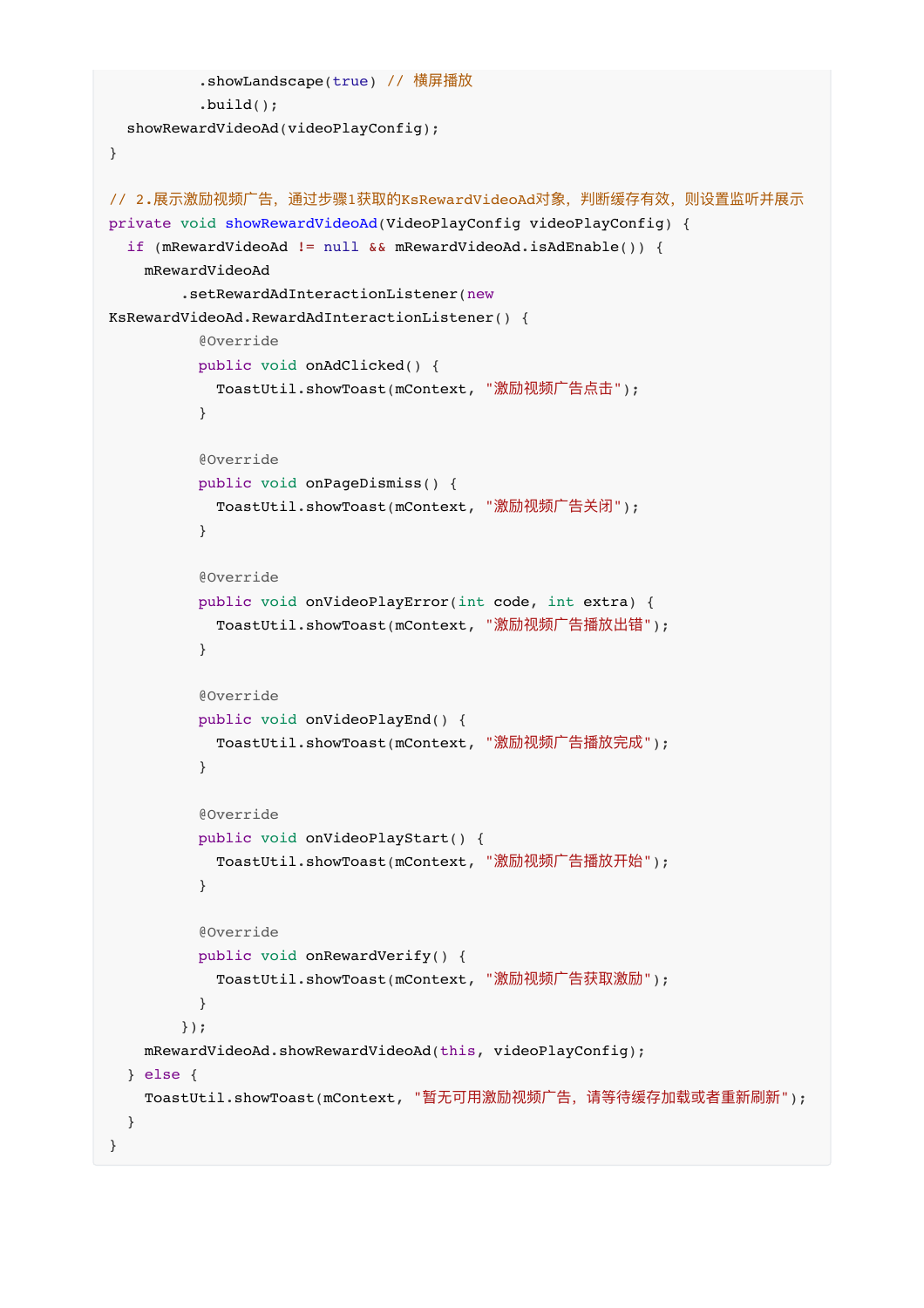#### **4.3.2 KsRewardVideoAd接⼝说明**

KsRewardVideoAd 是激励视频广告请求的回调结果接口,用于设置广告交互监听,显示视频。

```
public interface KsRewardVideoAd {
  /**
   * 注册激励视频⼴告回调
   *
   * @param listener 交互监听器
   */
  void setRewardAdInteractionListener(RewardAdInteractionListener listener);
  /**
  * 展示激励视频广告
\mathbf{r} * @param activity 宿主activity,⽤于判断宿主是否finishing
   * @param videoPlayConfig 视频展示配置
   */
  void showRewardVideoAd(Activity activity, VideoPlayConfig videoPlayConfig);
  /**
  * 判断该视频是否可用(主要是素材是否已缓存成功)
   *
  * @return true表示视频可用, false表示不可用
   */
  boolean isAdEnable();
  /**
  * 获取ecpm, 单位: 分, 默认为0 (使用该功能需同步商务申请使用权限)
   */
  int getECPM();
  /**
   * 媒体回传⼆价ecpm,竞价成功后,必须在展示前回传(使⽤该功能需同步商务申请使⽤权限)
   *
   * @param bidEcpm 单位:分
   */
  void setBidEcpm(int bidEcpm);
  /**
  * 广告素材类型:视频,单图,组图
   */
  @MaterialType
  int getMaterialType();
  /**
   * ⼴告操作类型:h5,下载
   */
```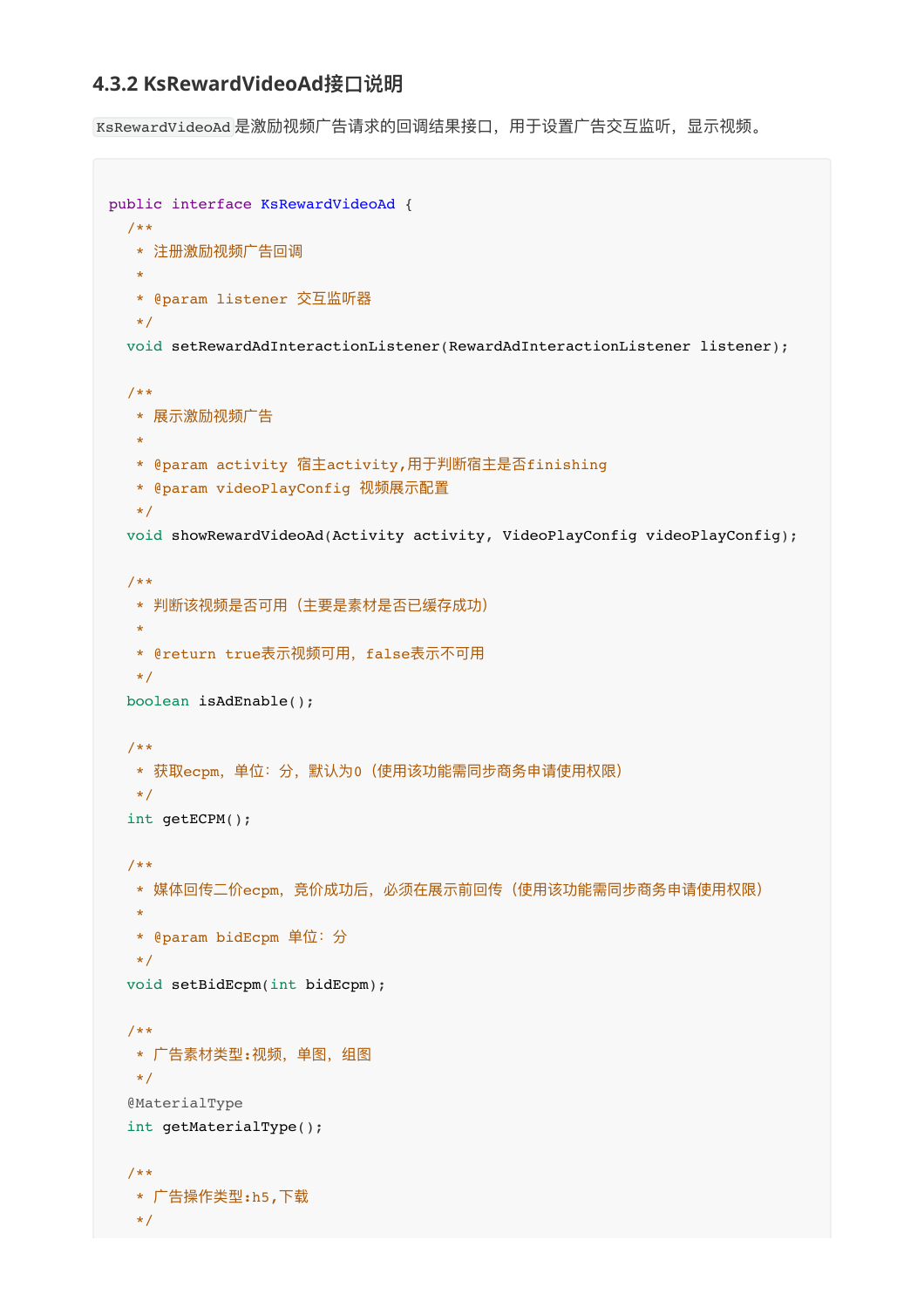```
 @InteractionType
   int getInteractionType();
   /**
   * 激励视屏⼴告交互监听器
  \star /
  interface RewardAdInteractionListener {
    /**
     * ⼴告点击回调
     */
    void onAdClicked();
    /**
     * 视频⻚⾯关闭
     */
    void onPageDismiss();
    /**
     * 视频播放出错
     */
    void onVideoPlayError(int code, int extra);
    /**
     * 视频播放完成
     */
    void onVideoPlayEnd();
    /**
     * 视频播放开始
    \star /
    void onVideoPlayStart();
     /**
     * 视频激励有效性回调
     */
    void onRewardVerify();
  }
}
```
#### <span id="page-14-0"></span>**4.3.3 激励视频的服务端回调⽀持**

激励视频的有效性回调, 支持开发者服务端回调, SDK会在激励视频有效的时候, GET请求回调 url (该 url需要开发者在SSP平台中进行配置), 这样开发者可以在自己的服务端对激励视频的有效性进行再次 验证。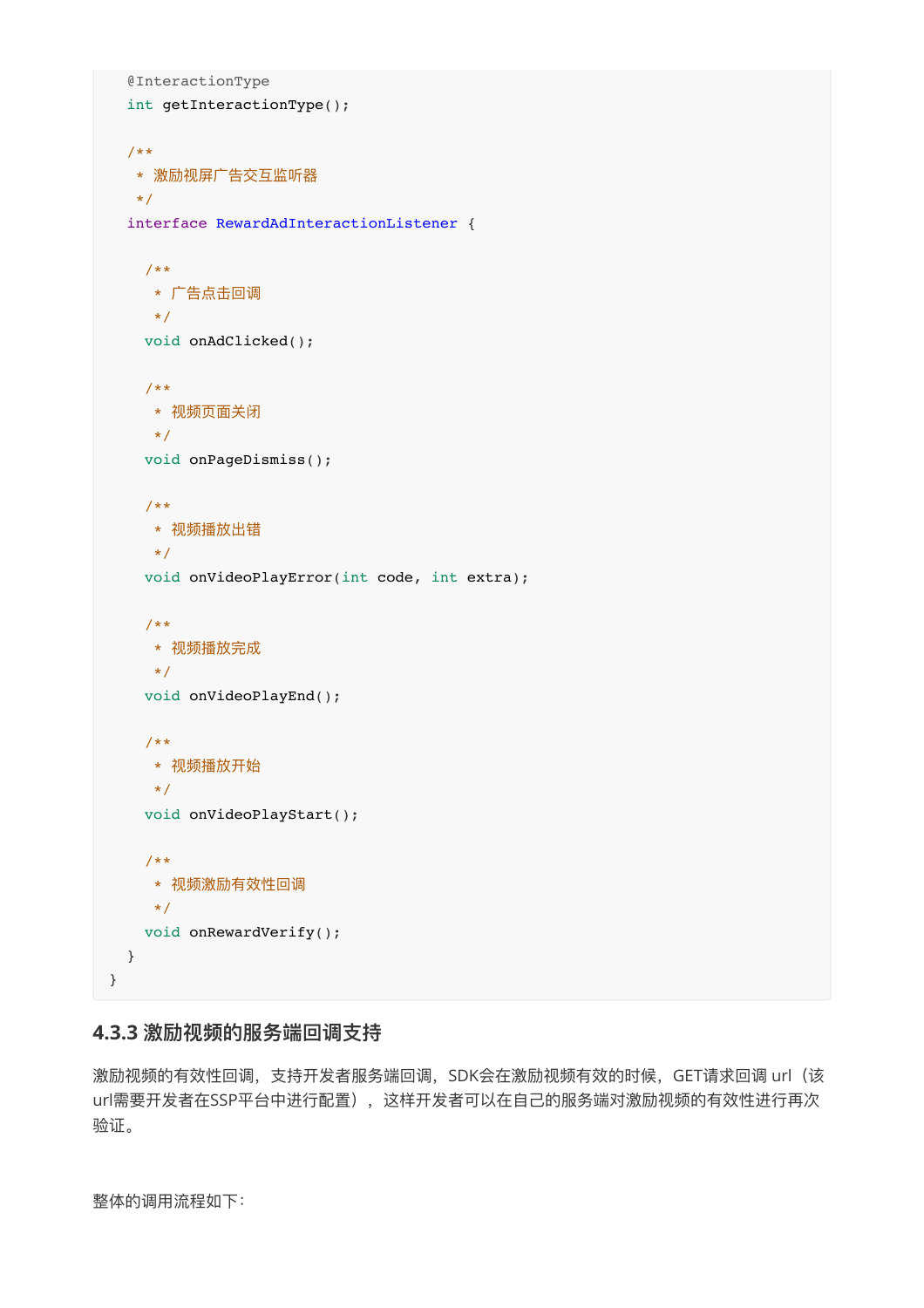

在SSP平台配置回调url的时候,需要按照以下格式进行配置:

```
https://your_callback_url?
userId=_ UID_&transId=__TRANSID__&sign=__SIGN__&amount=__RAMOUNT__&name=__RNAM
E__&extra=__EXTRA__
```
其中 "[https://your\\_callback\\_url"](https://your_callback_url/) 为客户的服务端回调url的地址, 后面为各个参数的设置, 客户可以按 照需要进行配置。例如:

```
https://your_callback_url?userId=__UID__&transId=__TRANSID
```
这样配置的话,则SDK在调用客户服务端url的时候,只会包含 userId 和 transId 这两个参数, 而不 包含其他的。

注意: 在Android targetSdkVersion=28 的应用中, 默认不再支持http请求, 所以建议回调url都 使⽤ https 协议。

在SSP配置完成后,开发者使用该功能的时候,需要在请求激励视频的时候,通过KsScene对象设置相关 的参数,参数示例如下: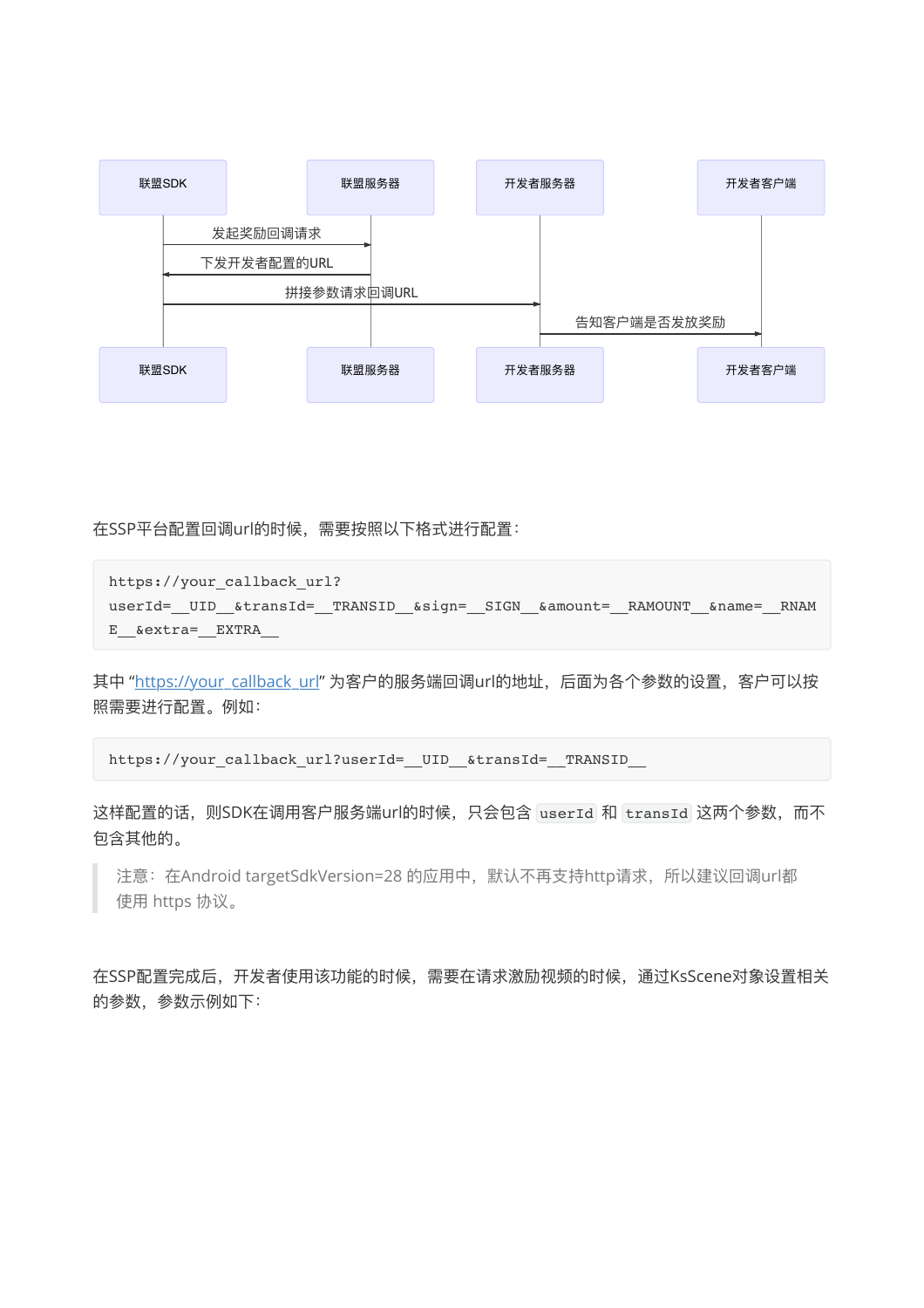```
// 此为测试posId, 请联系快手平台申请正式posId
KsScene.Builder builder = new KsScene.Builder(posId)
        .screenOrientation(screenOrientation);
// 激励视频服务端回调的参数设置
Map<String, String> rewardCallbackExtraData = new HashMap<>();
// 开发者系统中的⽤户id,会在请求客户的回调url中带上
rewardCallbackExtraData.put("thirdUserId", "your-uerid");
// 开发者⾃定义的附加参数,会在请求客户的回调url中带上
rewardCallbackExtraData.put("extraData", "your-extra-data");
builder.rewardCallbackExtraData(rewardCallbackExtraData);
```
联盟SDK在调用开发者指定的回调url的时候, 会附加一些参数 (形式为GET请求的参数, 配置方法在上 文中)供开发者服务端使用,参数示例如下:

```
http://your callback url?userId=your-
uerid&transId=test_trans_id&sign=11121222&amount=0&name=name&extra=your-extra-
data
```
GET请求的各个参数说明:

| 参数名称    | 参数类型          | 参数说明                                 |
|---------|---------------|--------------------------------------|
| extra   | <b>String</b> | 开发者在SDK中请求激励视频时设置的自定义附加参数"extraData" |
| userId  | <b>String</b> | 开发者在SDK中请求激励视频时设置的 "thirdUserId" 参数  |
| transld | <b>String</b> | 完成观看的唯一交易ID                          |
| sign    | <b>String</b> | 签名                                   |
| name    | <b>String</b> | 奖励名称                                 |
| amount  | int           | 奖励数量                                 |

上表中提到的sign为唯一签名, 计算方式为:

sign = md5(appSecurityKey:transId), 所有字母均为小写。

其中 appSecurityKey 为在SSP平台设置回调url时获得, transId为请求中的参数。

SDK在请求开发者的指定url的时候,开发者需要按照一定的格式返回给SDK结果,返回数据为json的格 式,详情如下: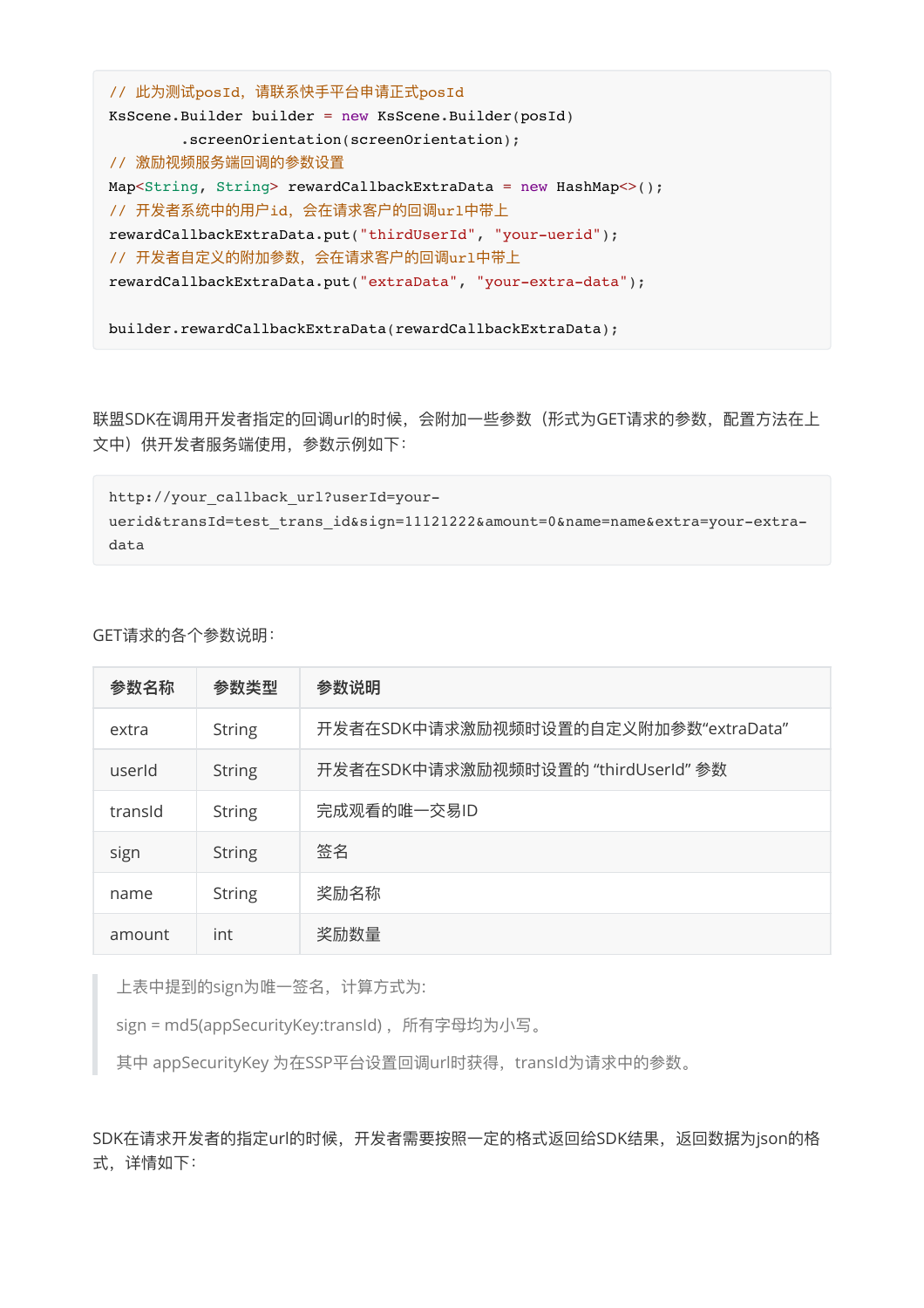| 字段名称             | 字段定义 | 字段类型 | 备注            |
|------------------|------|------|---------------|
| isValid          | 校验结果 | bool | 判定结果, 是否发放奖励。 |
| "isValid" : true |      |      |               |

### <span id="page-17-0"></span>**4.4 请求全屏⼴告**

**使⽤前请申请插屏⼴告对应posId,**接⼊⽅可调

```
⽤ KsAdSDK.getLoadManager().loadInteractionAd(AdScene scene, InteractionAdListener
listener) 异步请求插屏广告, AdScene是请求场景, InteractionAdListener是结果回调接口。
```
#### **4.4.1 请求示例**

详细示例参考附件demo的 TestFullScreenVideoActivity

```
// 1.请求全屏视频广告,获取广告对象, KsFullScreenVideoAd
public void requestFullScreenAd(View view) {
  mFullScreenVideoAd = null;
  KsScene scene = new
KsScene.Builder(TestPosId.POSID_FULLSCREEN.posId).build(); // 此为测试posId, 请联
系快手平台申请正式posId
   KsAdSDK.getLoadManager().loadFullScreenVideoAd(scene,
      new KsLoadManager.FullScreenVideoAdListener() {
        @Override
        public void onError(int code, String msg) {
         ToastUtil.showToast(mContext, "全屏视频广告请求失败" + code + msg);
        }
        @Override
        public void onRequestResult(int adNumber) {
          ToastUtil.showToast(mContext, "全屏视频广告请求填充 " + adNumber);
        }
        @Override
       public void onFullScreenVideoAdLoad(@Nullable List<KsFullScreenVideoAd>
adList) {
         if (adList != null &\& adList.size() > 0) {
           mFullScreenVideoAd = adList.get(0);ToastUtil.showToast(mContext, "全屏视频广告请求成功");
 }
```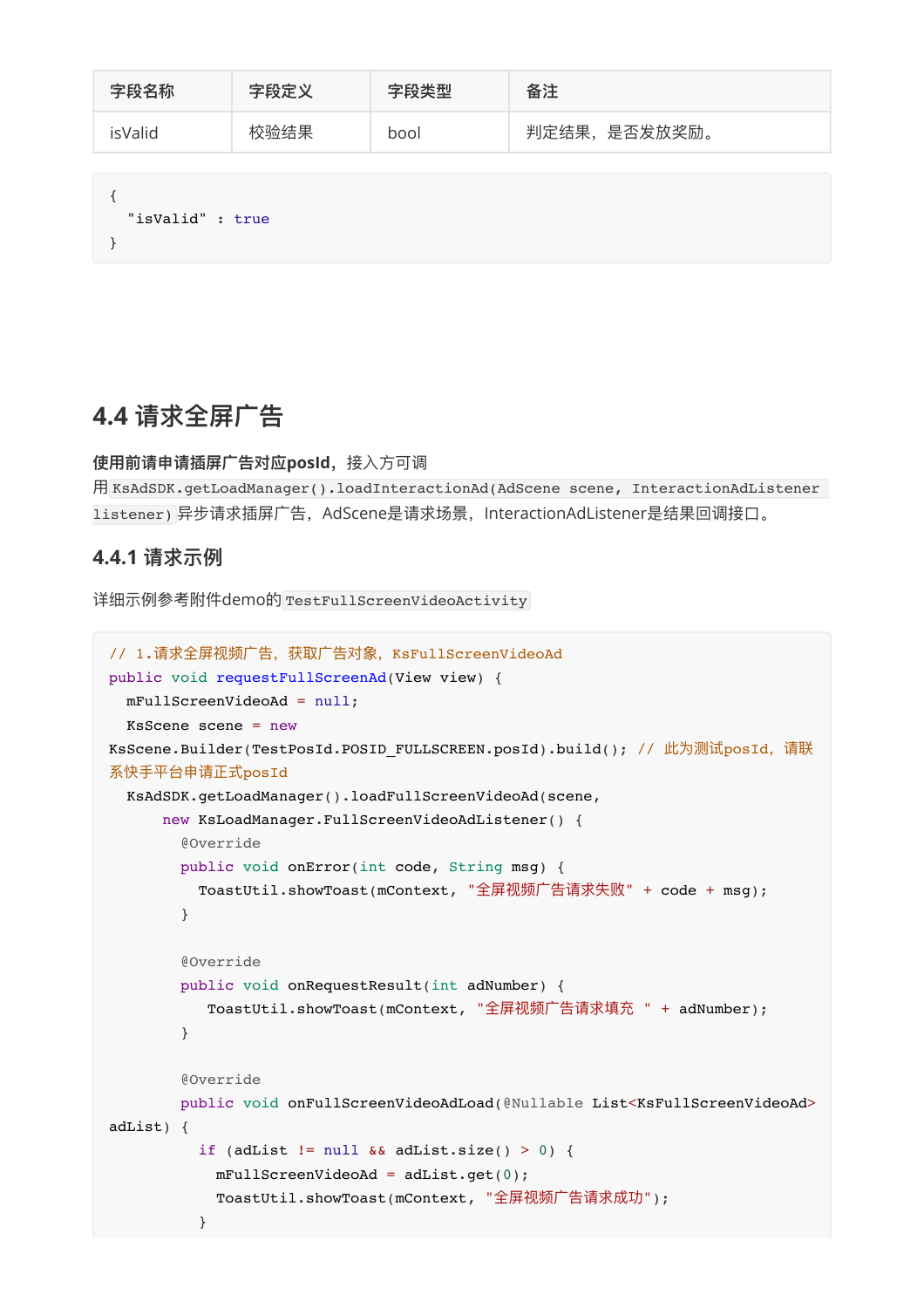```
 }
      });
}
// 竖屏播放(默认)
public void showLandscape(View view) {
  showFullScreenVideoAd(null);
}
// 横屏播放
public void showPortrait(View view) {
   KsVideoPlayConfig videoPlayConfig = new KsVideoPlayConfig.Builder()
       .showLandscape(true) // 横屏播放
       .build();
   showFullScreenVideoAd(videoPlayConfig);
}
// 2.展示全屏视频广告,通过步骤1获取的KsFullScreenVideoAd对象,判断缓存有效,则设置监听并
展示
private void showFullScreenVideoAd(VideoPlayConfig videoPlayConfig) {
  if (mFullScreenVideoAd != null && mFullScreenVideoAd.isAdEnable()) {
    mFullScreenVideoAd
         .setFullScreenVideoAdInteractionListener(new
FullScreenVideoAdInteractionListener() {
          @Override
          public void onAdClicked() {
           ToastUtil.showToast(mContext, "全屏视频广告点击");
          }
          @Override
          public void onPageDismiss() {
           ToastUtil.showToast(mContext, "全屏视频广告关闭");
          }
          @Override
          public void onVideoPlayError(int code, int extra) {
           ToastUtil.showToast(mContext, "全屏视频广告播放出错");
          }
          @Override
          public void onVideoPlayEnd() {
           ToastUtil.showToast(mContext, "全屏视频广告播放完成");
          }
          @Override
          public void onVideoPlayStart() {
           ToastUtil.showToast(mContext, "全屏视频广告播放开始");
          }
```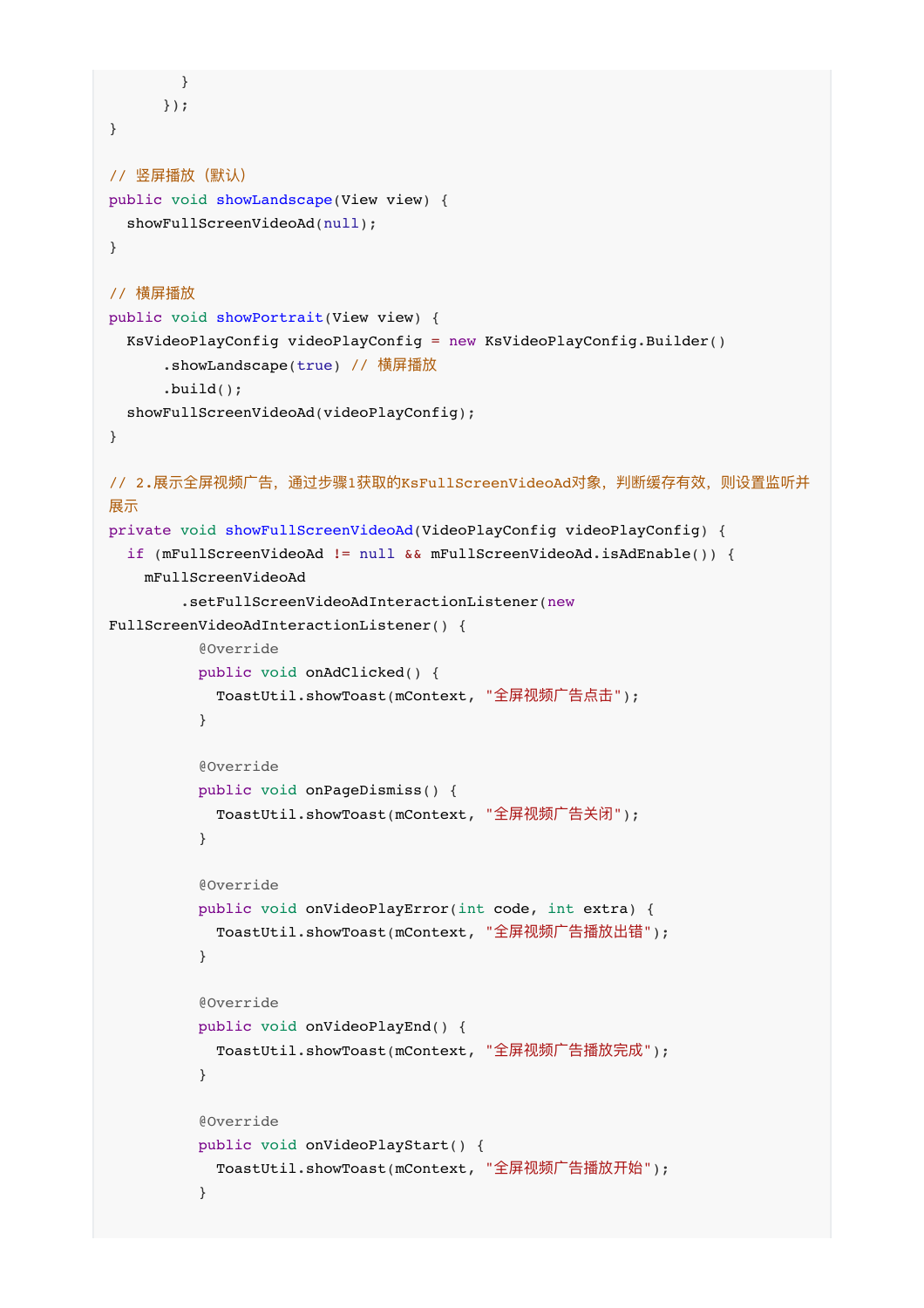```
 @Override
          public void onSkippedVideo() {
           ToastUtil.showToast(mContext, "全屏视频广告播放跳过");
          }
        });
    mFullScreenVideoAd.showFullScreenVideoAd(this, videoPlayConfig);
   } else {
   ToastUtil.showToast(mContext, "暂无可用全屏视频广告, 请等待缓存加载或者重新刷新");
  }
}
```
#### <span id="page-19-0"></span>**4.3.2 KsFullScreenVideoAd接⼝说明**

KsFullScreenVideoAd 是全屏广告请求的回调结果接口,用于设置广告交互监听,显示视频。

```
public interface KsFullScreenVideoAd {
  /**
  * 注册全屏视频广告回调
  **
   * @param listener 交互监听器
   */
  void
setFullScreenVideoAdInteractionListener(FullScreenVideoAdInteractionListener
listener);
  /**
  * 展示全屏视频广告
\mathbf{r} * @param activity 宿主activity,⽤于判断宿主是否finishing
   * @param videoPlayConfig 视频展示配置
   */
  void showFullScreenVideoAd(Activity activity, VideoPlayConfig
videoPlayConfig);
  /**
  * 判断该视频是否可用(主要是素材是否已缓存成功)
\mathbf{r}* @return true表示视频可用, false表示不可用
   */
  boolean isAdEnable();
  /**
  * 获取ecpm, 单位: 分, 默认为0 (使用该功能需同步商务申请使用权限)
   */
  int getECPM();
  /**
   * 媒体回传⼆价ecpm,竞价成功后,必须在展示前回传(使⽤该功能需同步商务申请使⽤权限)
```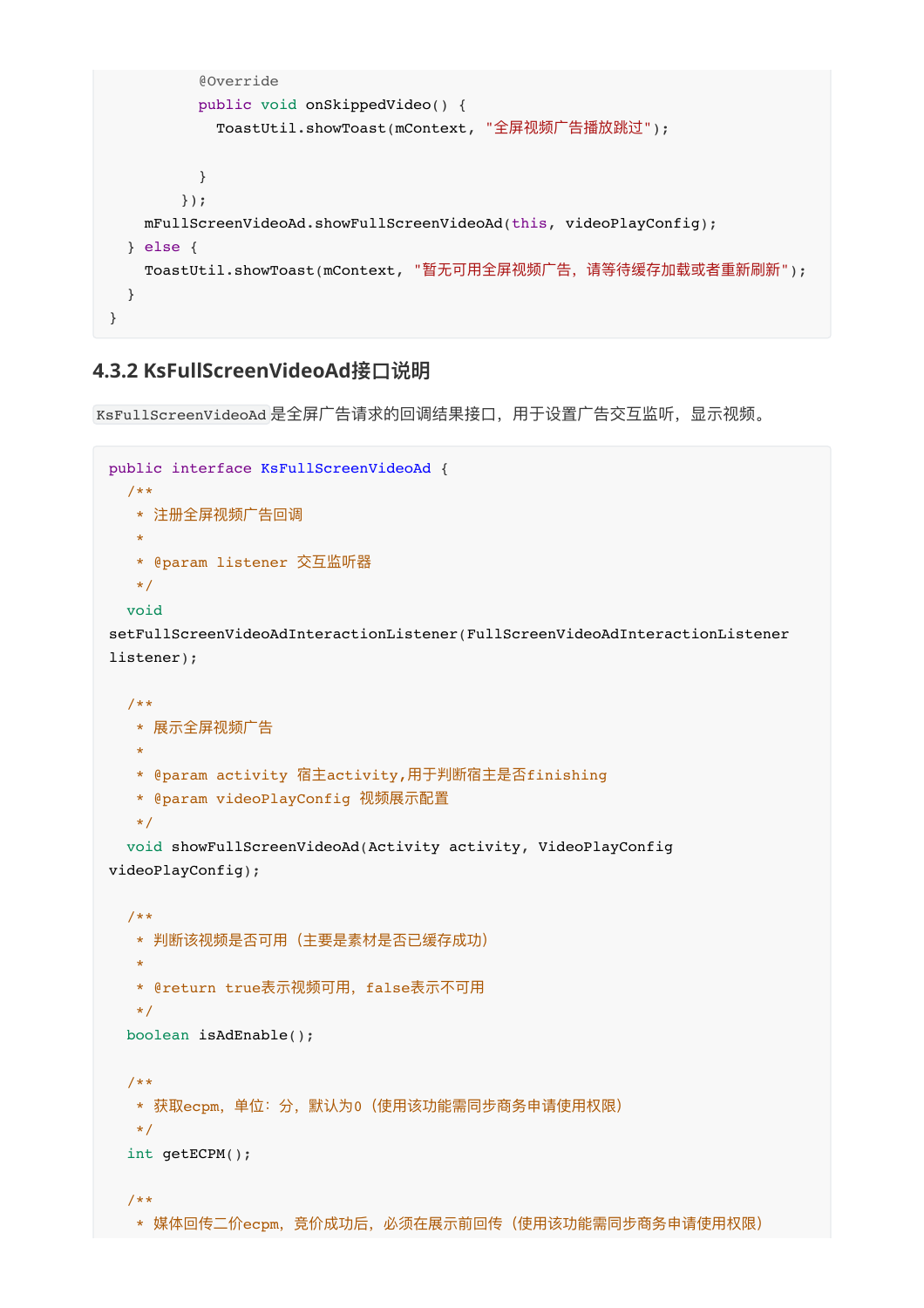```
\mathbf{r} * @param bidEcpm 单位:分
  \star /
  void setBidEcpm(int bidEcpm);
  /**
   * 广告素材类型
     */
    @MaterialType
    int getMaterialType();
    /**
    * ⼴告操作类型
     */
    @InteractionType
    int getInteractionType();
  /**
  * 全屏视频广告交互监听器
  \star /
  interface FullScreenVideoAdInteractionListener {
    /**
    * 全屏视频⼴告点击回调
     */
    void onAdClicked();
    /**
    * 全屏视频广告页面关闭
     */
    void onPageDismiss();
    /**
   * 全屏视频广告播放出错
     */
    void onVideoPlayError(int code, int extra);
    /**
     * 全屏视频⼴告播放完成
     */
    void onVideoPlayEnd();
    /**
    * 全屏视频广告播放开始
    \star /
    void onVideoPlayStart();
    /**
     * 跳过全屏视频⼴告播放
```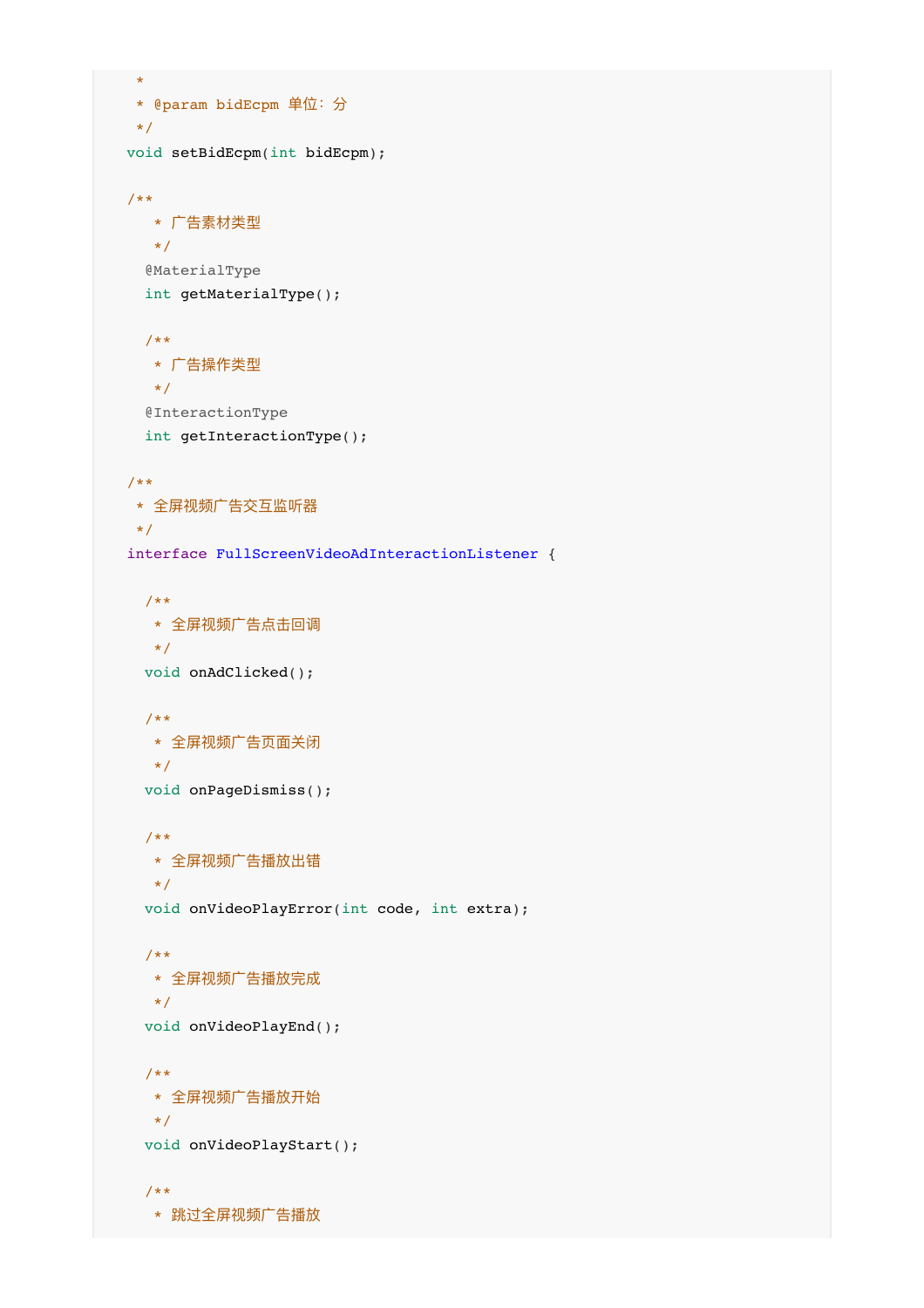```
\star/ void onSkippedVideo();
   }
}
```
# **4.5 请求信息流⼴告**

<span id="page-21-1"></span>为降低媒体接入成本,快手广告SDK默认提供了几种视频和图片的信息流广告模板,媒体可直接通过请 求信息流广告数据,获取对应模板控件直接填充,使用前请联系快手平台,申请对应posId,并配置相应 的模板。如果SDK提供的模板不能满⾜媒体⾃身样式的要求,可以通过请求原⽣⼴告进⾏⾃渲染。

#### **4.5.1 请求示例**

#### <span id="page-21-2"></span>**4.5.1 请求示例**

请求旧版信息流接口 loadFeedAd, 改接口已经废弃, 推荐使用loadConfigFeedAd 接口。 详细示例参考附件demo中的 TestFeedListActivity 、 TestFeedRecyclerActivity

```
//1.请求广告
private void requestAd(long posId) {
  KsScene scene = new KsScene.Builder(posId)
        .adNum(3).build(); // 此为测试posId, 请联系快手平台申请正式posId
  KsAdSDK.getLoadManager().loadFeedAd(scene, new KsLoadManager.FeedAdListener()
{
     @Override
     public void onError(int code, String msg) {
      if (mListView != null) {
         mListView.setLoadingError();
       }
      ToastUtil.showToast(mContext, "广告数据请求失败" + code + msg);
     }
     @Override
     public void onFeedAdLoad(@Nullable List<KsFeedAd> adList) {
       if (mListView != null) {
         mListView.setLoadingFinish();
       }
      if (adList == null || addList.isEmpty()) {
        ToastUtil.showToast(mContext, "广告数据为空");
        return;
       }
       int loadCount = 10;// 模拟每次展示的Item刷新个数
      for (int i = 0; i < loadCount; i++) {
         mFeedList.add(null);
       }
       int totalCount = mFeedList.size();
       for (KsFeedAd ksFeedAd : adList) {
       if (ksFeedAd == null) {
           continue;
```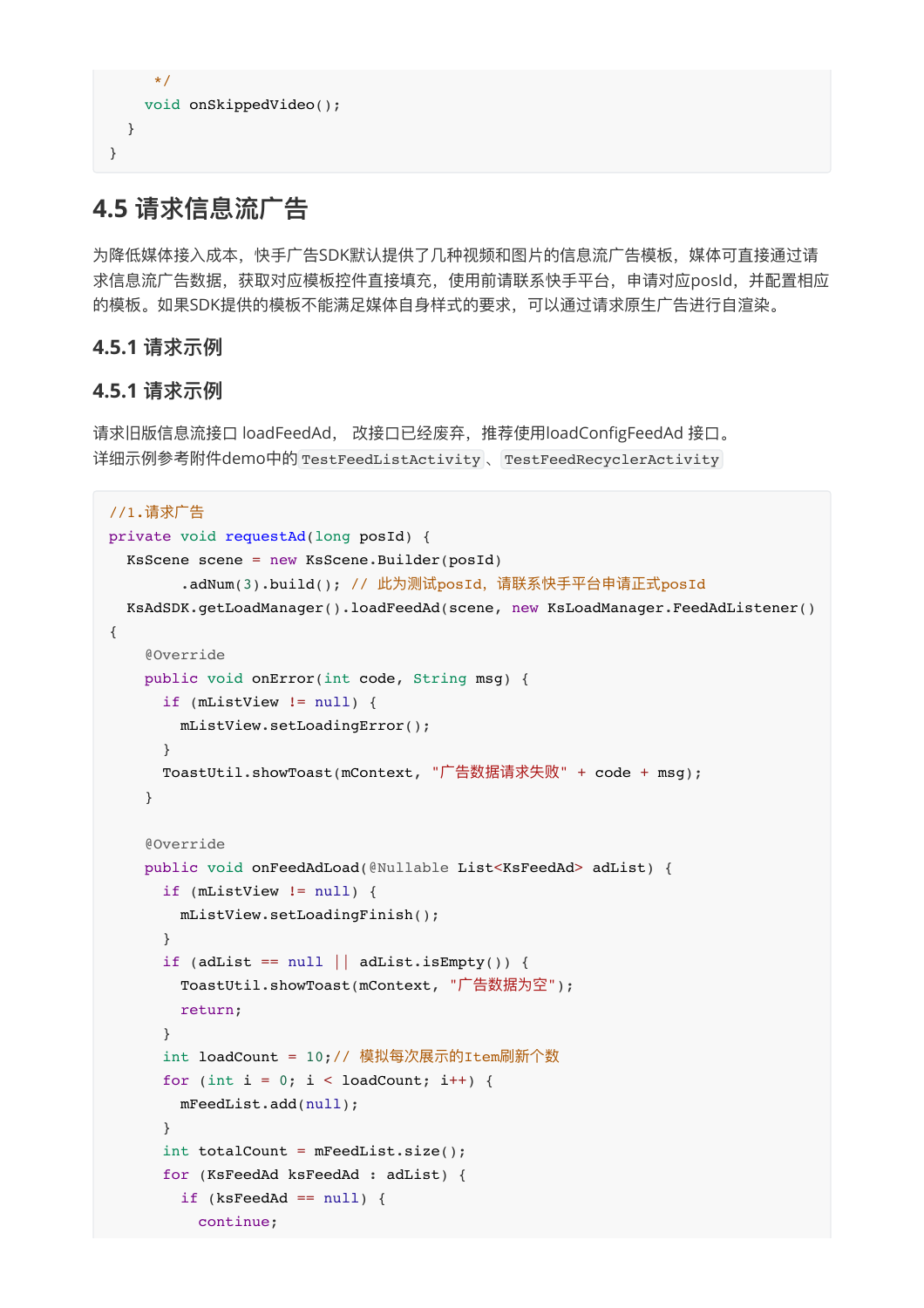```
 }
        int random = (int) (Math.random() * loadCount) + totalCount -
loadCount;
         mFeedList.set(random, ksFeedAd);
       }
      mFeedListAdapter.notifyDataSetChanged();
     }
  });
}
//2.获取SDK广告模板
private View getAdItemView(View convertView, ViewGroup parent, final KsFeedAd
ksFeedAd) {
      AdViewHolder adViewHolder;
       if (convertView == null) {
         convertView =
LayoutInflater.from(mContext).inflate(R.layout.feed list item ad container,
             parent, false);
         adViewHolder = new AdViewHolder(convertView);
         convertView.setTag(adViewHolder);
       } else {
         adViewHolder = (AdViewHolder) convertView.getTag();
       }
       // 设置监听
      // ksFeedAd.setVideoSoundEnable(false);//视频播放是否,默认静音播放
       ksFeedAd.setAdInteractionListener(new KsFeedAd.AdInteractionListener() {
         @Override
         public void onAdClicked() {
          ToastUtil.showToast(mContext, "广告点击回调");
         }
         @Override
         public void onAdShow() {
          ToastUtil.showToast(mContext, "广告曝光回调");
         }
         @Override
         public void onDislikeClicked() {
          ToastUtil.showToast(mContext, "广告不喜欢回调");
           mFeedList.remove(ksFeedAd);
           notifyDataSetChanged();
         }
       });
       View videoView = ksFeedAd.getFeedView(mContext);
       if (videoView != null && videoView.getParent() == null) {
         adViewHolder.mAdContainer.removeAllViews();
         adViewHolder.mAdContainer.addView(videoView);
       }
       return convertView;
```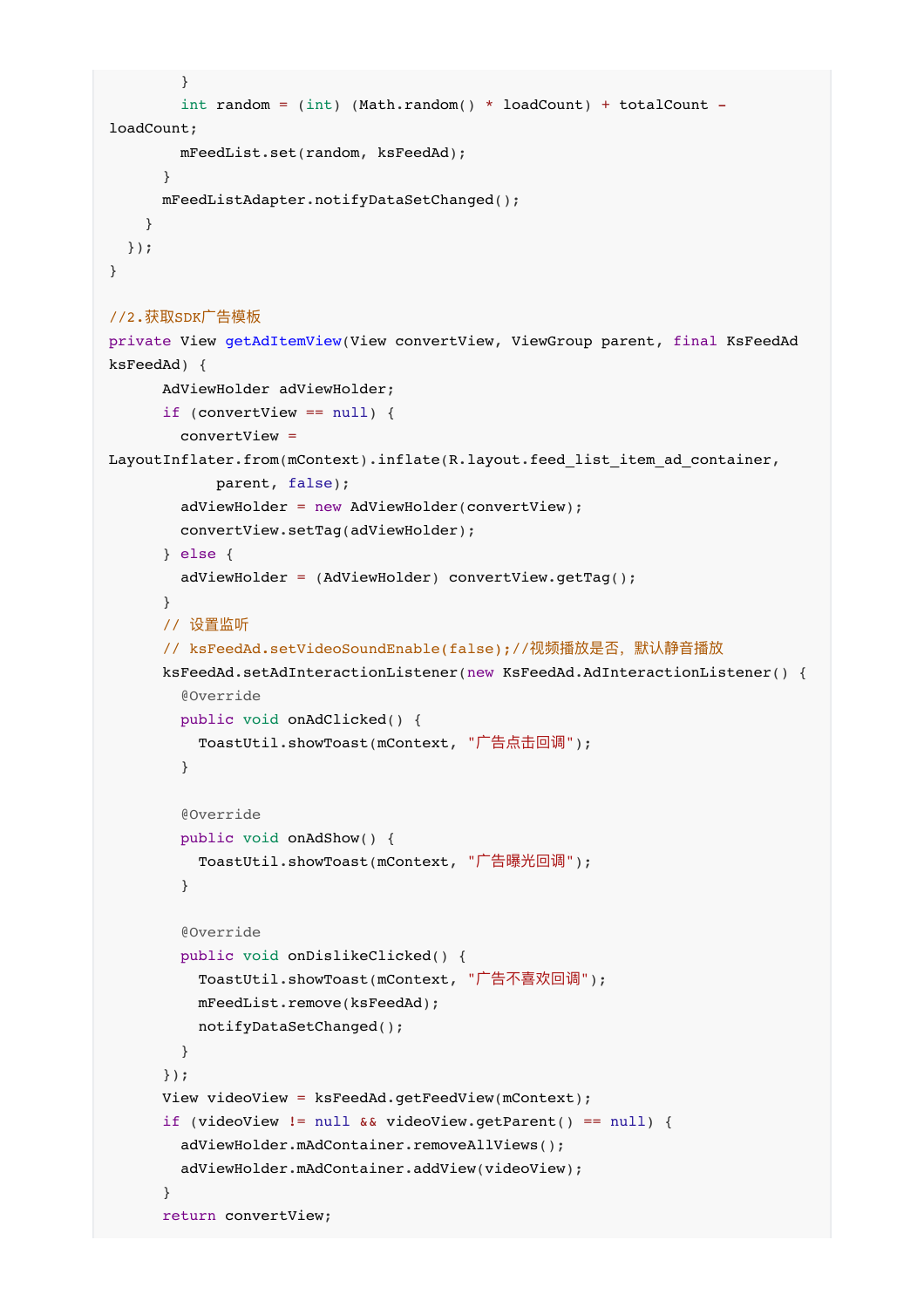```
 }
```

```
推荐使⽤: ⾃定义信息流模版的⼴告请求接⼝。
详细示例参考附件demo中的
configFeed.TestFeedListActivity 、 configFeed.TestFeedRecyclerActivity
 private void requestAd(long posId, int width) {
   KsScene scene = new KsScene.Builder(posId) // 此为测试posId, 请联系快手平台申请正
 式posId
      .width(width)
     .adNum(3) // 支持返回多条广告, 默认1条, 最多5条, 参数范围1-5
     .build();
    KsAdSDK.getLoadManager().loadConfigFeedAd(scene, new
 KsLoadManager.FeedAdListener() {
      @Override
      public void onError(int code, String msg) {
        if (mListView != null) {
          mListView.setLoadingError();
        }
       ToastUtil.showToast(mContext, "广告数据请求失败" + code + msg);
      }
      @Override
      public void onFeedAdLoad(@Nullable List<KsFeedAd> adList) {
        if (mListView != null) {
          mListView.setLoadingFinish();
        }
       if (adList == null || addList.isEmpty()) {
         ToastUtil.showToast(mContext, "广告数据为空");
          return;
        }
        int loadCount = 10;// 模拟每次展示的Item刷新个数
       for (int i = 0; i < loadCount; i++) {
          mFeedList.add(null);
        }
        int totalCount = mFeedList.size();
        for (KsFeedAd ksFeedAd : adList) {
         if (ksFeedAd == null) {
            continue;
          }
         int random = (int) (Math.random() * loadCount) + totalCount -
 loadCount;
          mFeedList.set(random, ksFeedAd);
        }
        mFeedListAdapter.notifyDataSetChanged();
      }
```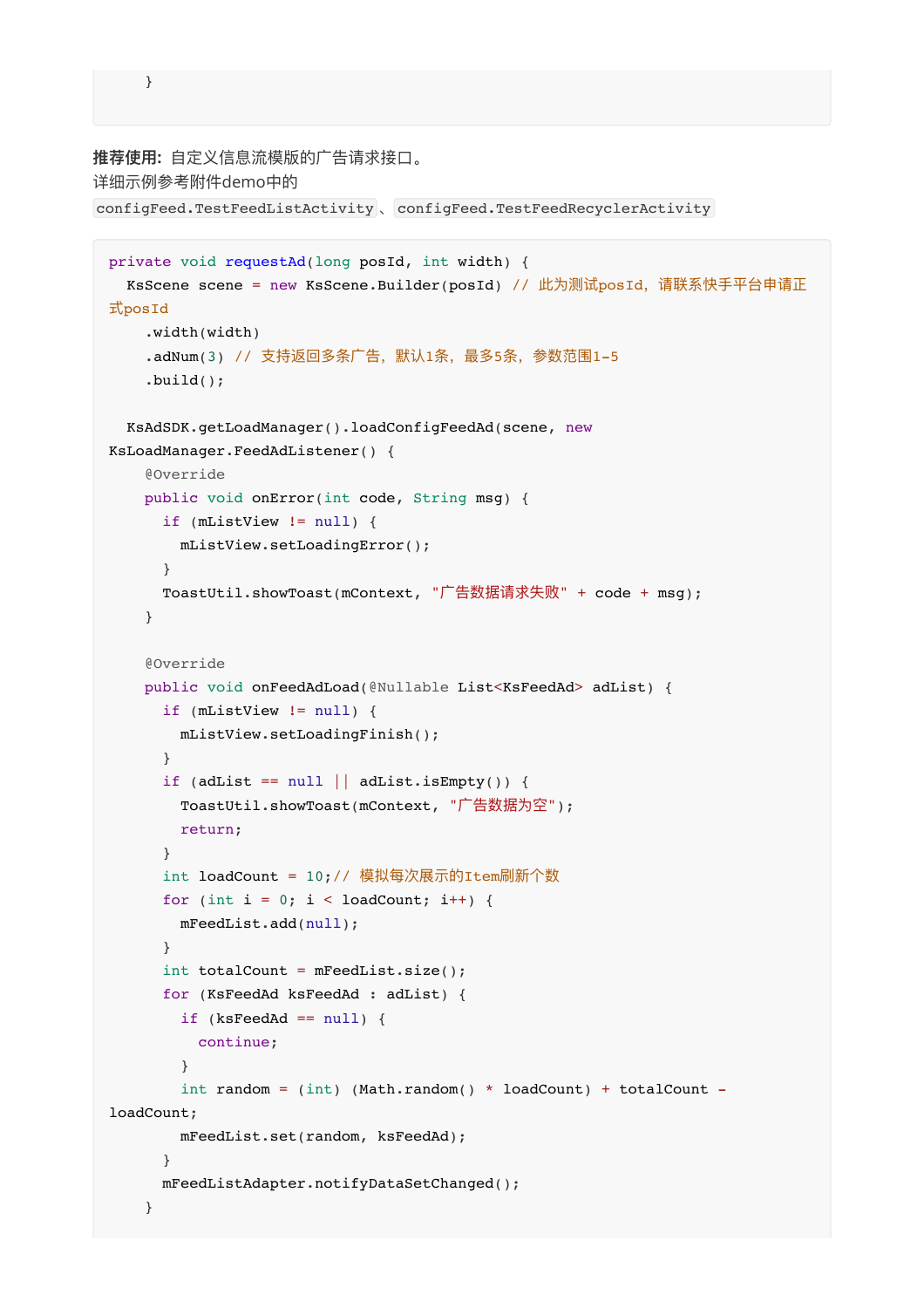```
}
//2.获取SDK⼴告模板
private View getAdItemView(View convertView, ViewGroup parent, final KsFeedAd
ksFeedAd) {
      AdViewHolder adViewHolder;
      if (convertView == null) {
         convertView =
LayoutInflater.from(mContext).inflate(R.layout.feed_list_item_ad_container,
             parent, false);
         adViewHolder = new AdViewHolder(convertView);
         convertView.setTag(adViewHolder);
       } else {
         adViewHolder = (AdViewHolder) convertView.getTag();
       }
       // 设置监听
      // ksFeedAd.setVideoSoundEnable(false);//视频播放是否,默认静音播放
       ksFeedAd.setAdInteractionListener(new KsFeedAd.AdInteractionListener() {
         @Override
         public void onAdClicked() {
          ToastUtil.showToast(mContext, "广告点击回调");
         }
         @Override
         public void onAdShow() {
          ToastUtil.showToast(mContext, "广告曝光回调");
         }
         @Override
         public void onDislikeClicked() {
          ToastUtil.showToast(mContext, "广告不喜欢回调");
           mFeedList.remove(ksFeedAd);
           notifyDataSetChanged();
         }
       });
       View videoView = ksFeedAd.getFeedView(mContext);
       if (videoView != null && videoView.getParent() == null) {
         adViewHolder.mAdContainer.removeAllViews();
         adViewHolder.mAdContainer.addView(videoView);
       }
       return convertView;
     }
```
});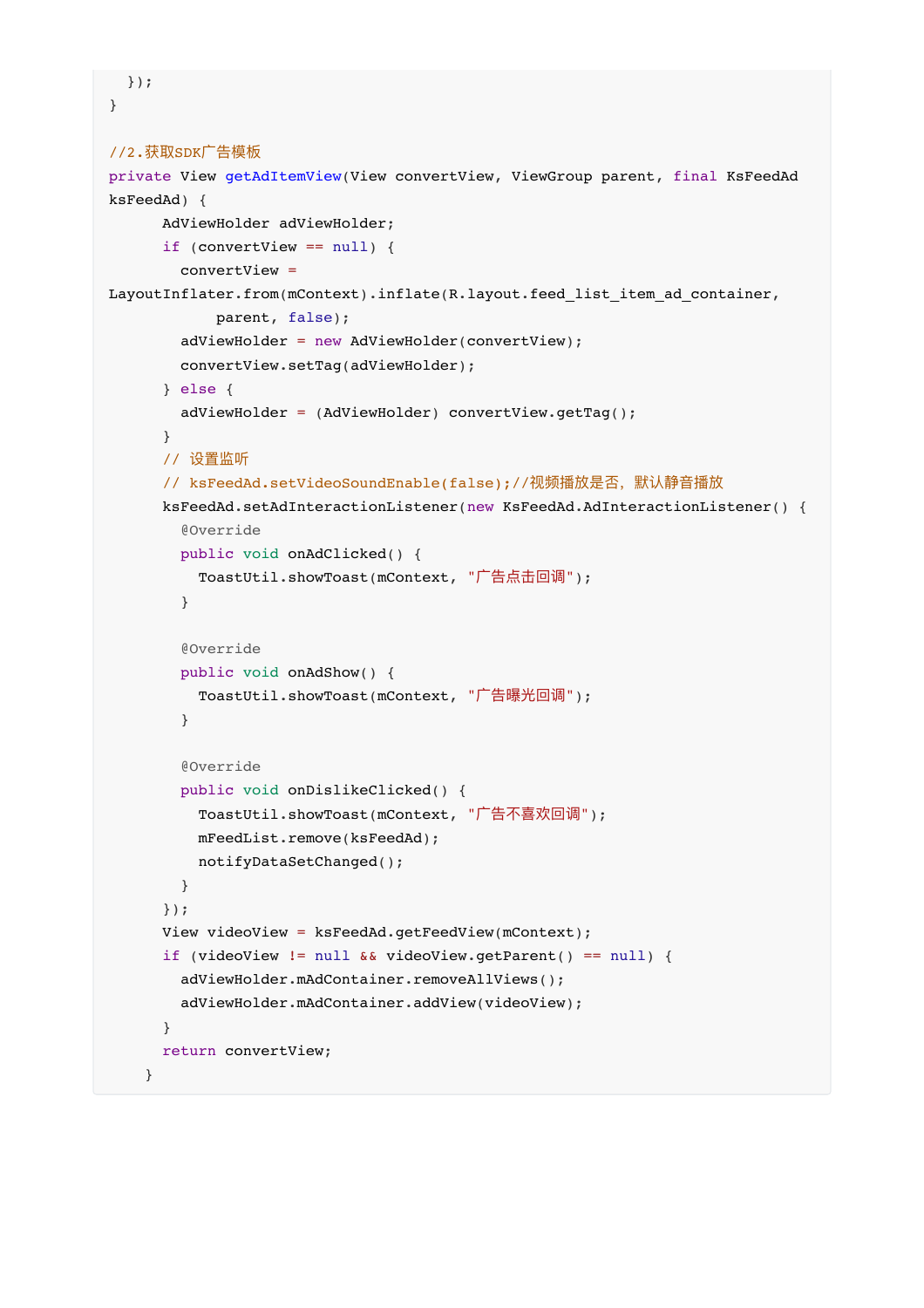### **4.5.2 KsFeedAd接⼝说明**

```
public interface KsFeedAd {
  /**
   * 获取SDK渲染的模板View
      */
    @Nullable
    View getFeedView(Context context);
  /**
  * 注册页面交互回调接口
      *
   * @param listener 交互监听器
      */
    void setAdInteractionListener(AdInteractionListener listener);
  /**
   * 视频播放是否有声
      *
  * @param enable 默认false静音
      */
    void setVideoSoundEnable(boolean enable);
  /**
  * 获取ecpm, 单位: 分, 默认为0 (使用该功能需同步商务申请使用权限)
      */
    int getECPM();
  /**
  * 媒体回传二价ecpm, 竞价成功后, 必须在展示前回传(使用该功能需同步商务申请使用权限)
      *
   * @param bidEcpm 单位:分
      */
  void setBidEcpm(int bidEcpm);
   /**
   * 配置播放器
   *
   * @param videoPlayConfig 播放器配置
   */
  void setVideoPlayConfig(@Nullable KsAdVideoPlayConfig videoPlayConfig);
  /**
   * ⼴告素材类型
   */
  @MaterialType
  int getMaterialType();
```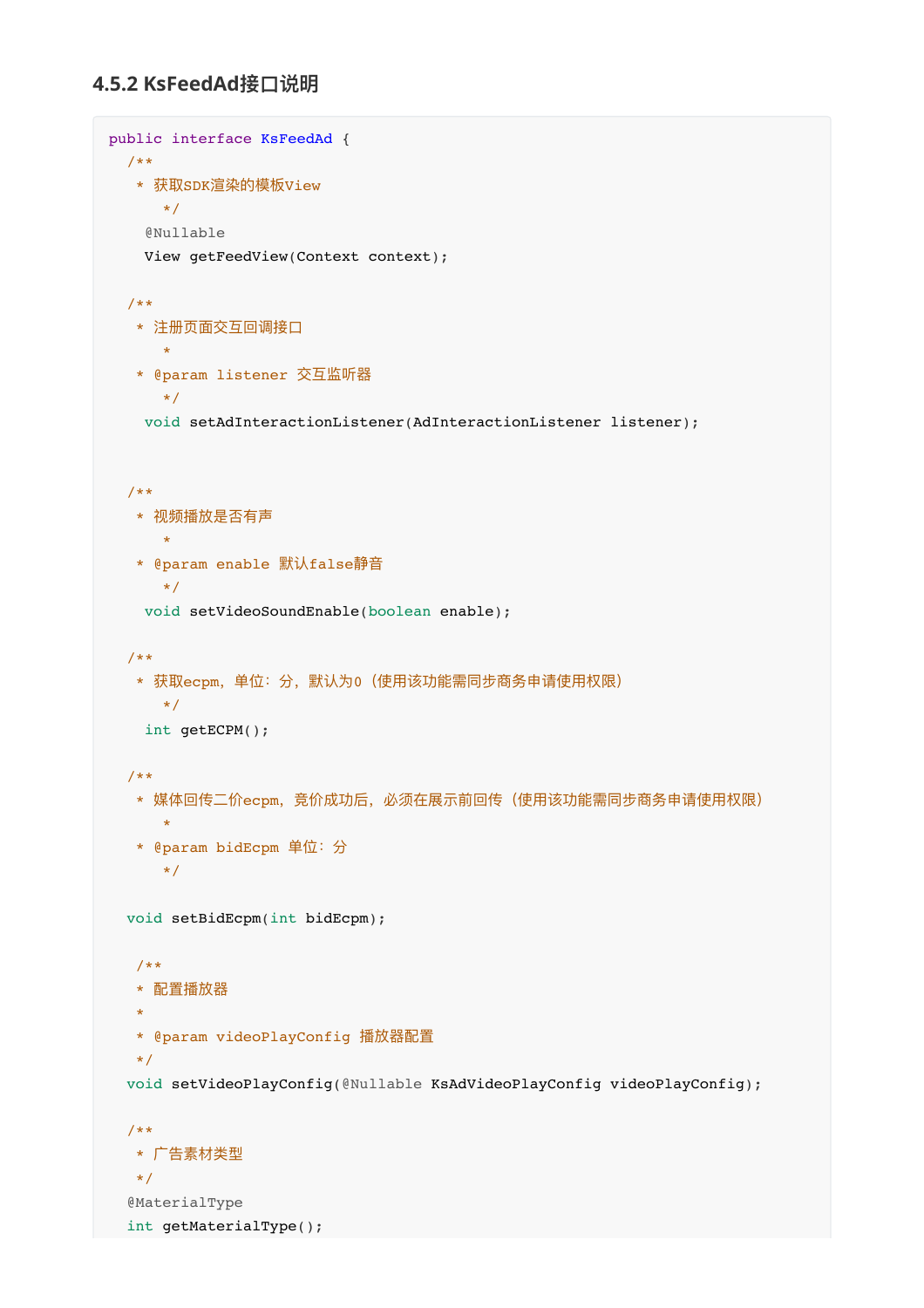```
 /**
   * ⼴告操作类型
   */
   @InteractionType
   int getInteractionType();
   /**
    * ⼴告交互回调接⼝
      */
    interface AdInteractionListener {
    /**
     * ⼴告点击的回调,点击后的动作由sdk控制
     */
    void onAdClicked();
    /**
    * 广告展示回调 每个广告仅回调一次
     */
    void onAdShow();
    /**
     * 不喜欢按钮点击回调
     */
   void onDislikeClicked();
   }
}
```
### <span id="page-26-0"></span>**4.6 请求Draw竖屏信息流⼴告**

<span id="page-26-1"></span>SDK为媒体提供了竖屏信息流广告样式,该广告样式时候适用于全屏的竖屏视频中使用,类似于快手 APP的⼤屏版模式。

#### **4.6.1 请求示例**

详细示例参考附件demo中的 TestDrawVideoActivity

```
// 1.请个Draw信息流广告,获取广告对象KsDrawAd
private void requestAd(long posId) {
  KsScene scene = new KsScene.Builder(posId) // 此为测试posId, 请联系快手平台申请正
式posId
   .adNum(3) // 支持返回多条广告, 默认1条, 最多5条, 参数范围1-5
    .build(); 
  KsAdSDK.getLoadManager().loadDrawAd(scene, new KsLoadManager.DrawAdListener()
{
    @Override
    public void onError(int code, String msg) {
     ToastUtil.showToast(mContext, "广告数据请求失败" + code + msg);
```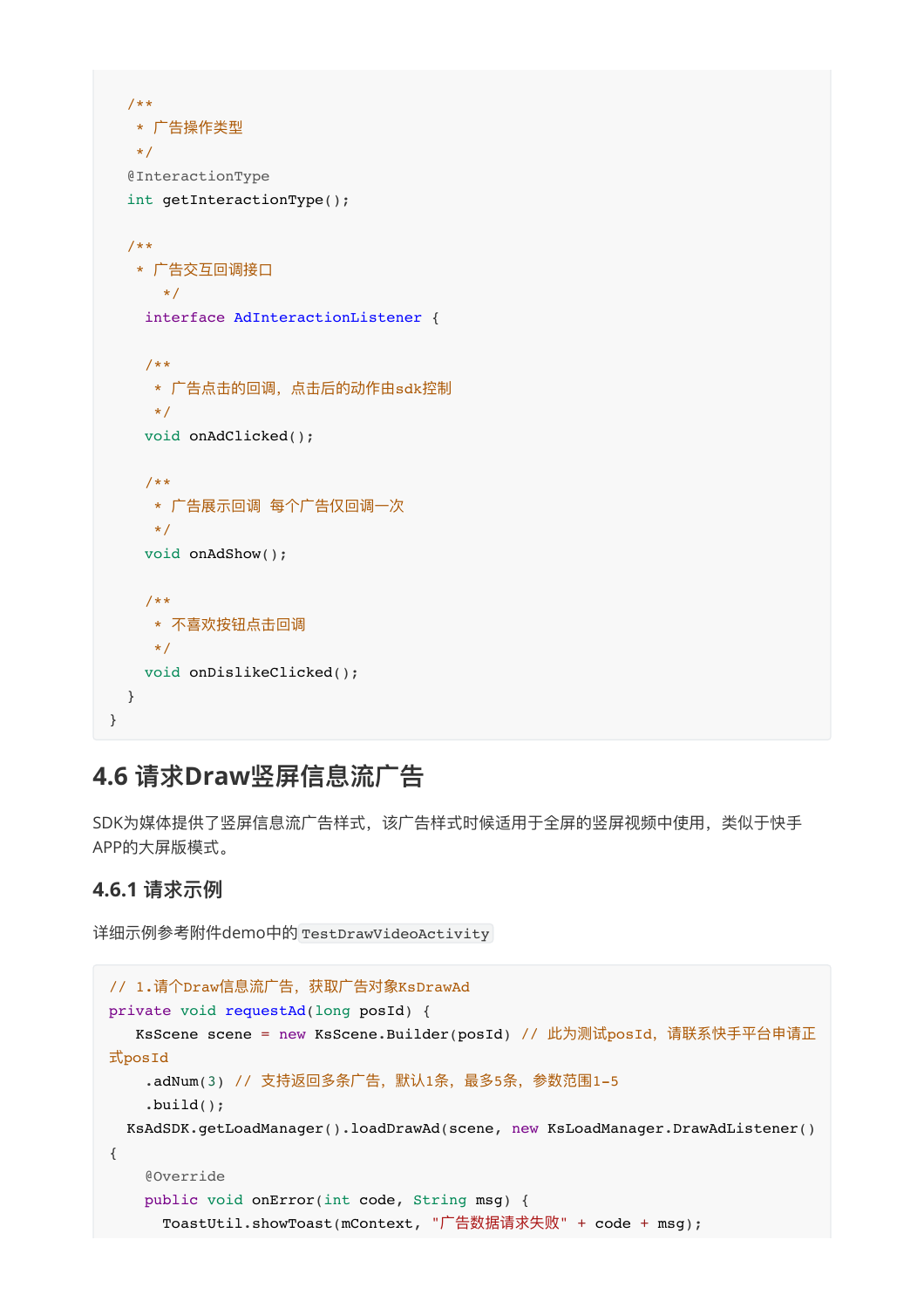```
 @Override
     public void onDrawAdLoad(@Nullable List<KsDrawAd> adList) {
      if (adList == null | adList.isEmpty()) {
        ToastUtil.showToast(mContext, "广告数据为空");
        return;
       }
      List<TestItem.NormalVideo> normalVideoList = qetTestVideo();
       for (TestItem.NormalVideo normalVideo : normalVideoList) {
         mDrawList.add(new TestItem(normalVideo, null));
       }
       for (KsDrawAd ksDrawAd : adList) {
        if (ksDrawAd == null) {
           continue;
         }
        int random = (int) (Math.random() * 100);
         int index = random % normalVideoList.size();
        if (index == 0) {
           index++;
         }
         mDrawList.add(index, new TestItem(null, ksDrawAd));
       }
       mRecyclerAdapter.notifyDataSetChanged();
     }
   });
}
// 2.
KsDrawAd ksDrawAd = item.ksDrawAd;
ksDrawAd.setAdInteractionListener(new KsDrawAd.AdInteractionListener() { 
   @Override 
   public void onAdClicked() { 
    ToastUtil.showToast(mContext, "广告点击回调");
   }
   @Override 
  public void onAdShow() { 
    ToastUtil.showToast(mContext, "广告曝光回调");
   }
});
View drawVideoView = ksDrawAd.getDrawView(mContext);
if (drawVideoView != null && drawVideoView.getParent() == null) { 
   drawViewHolder.mVideoContainer.removeAllViews(); 
   drawViewHolder.mVideoContainer.addView(drawVideoView); 
}
```
}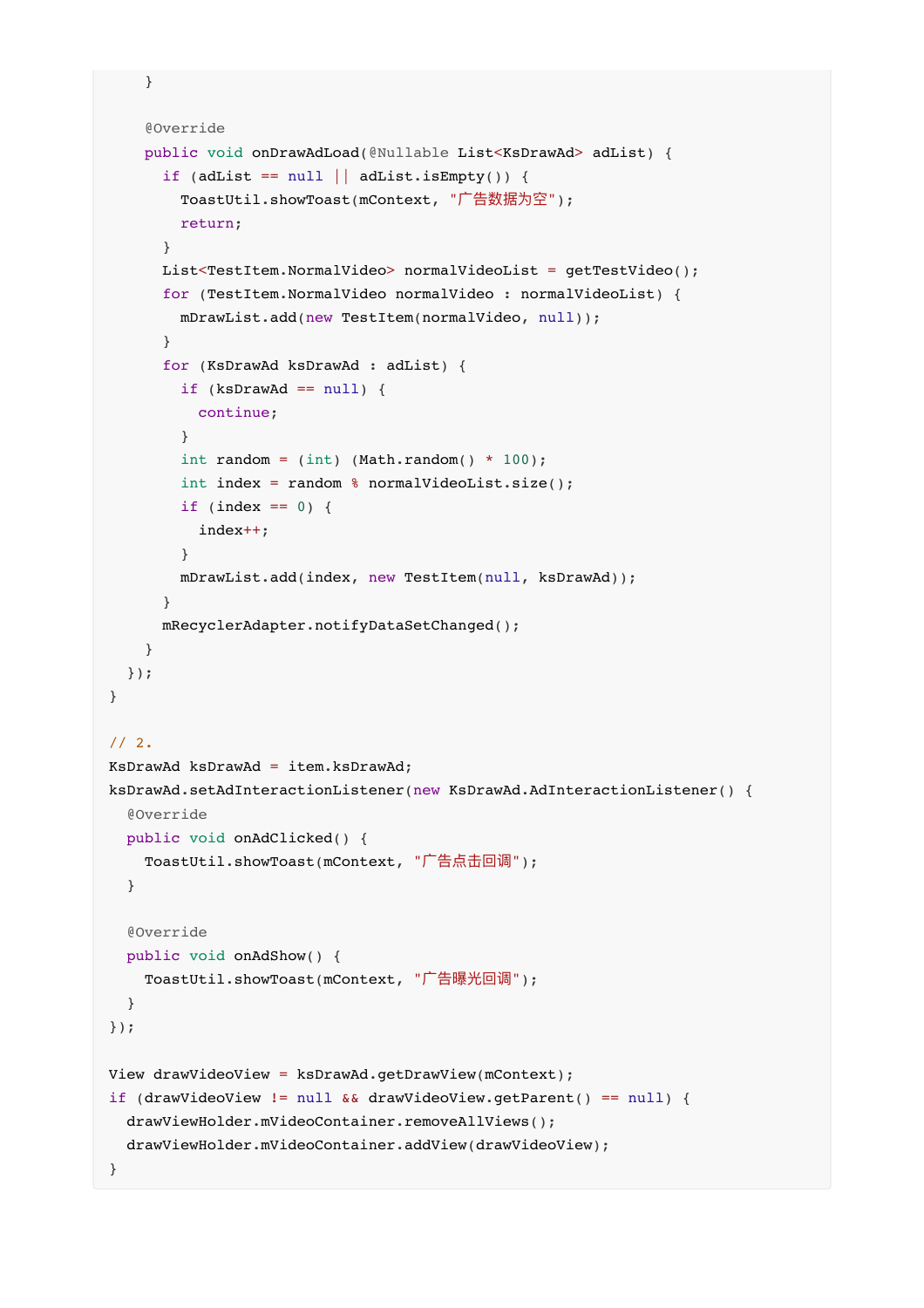```
public interface KsDrawAd {
    /**
    * 返回ecpm值,单位:分,默认为0,对外文档不可见
     */
    int getECPM();
    /**
    * 媒体返回二价ecpm, 在展示前调用。
     *
     * @param bidEcpm 单位:分
     */
    void setBidEcpm(int bidEcpm);
    /**
     * 获取SDK渲染的模板View
     */
    @Nullable
    View getDrawView(Context context);
    /**
    * 注册页面交互回调接口
     *
     * @param listener 交互监听器
     */
    void setAdInteractionListener(AdInteractionListener listener);
    /**
     * ⼴告素材类型
     */
     @MaterialType
    int getMaterialType();
     /**
     * ⼴告操作类型
     */
     @InteractionType
    int getInteractionType();
    /**
    * 广告交互回调接口
    \star /
    interface AdInteractionListener {
        /**
         * ⼴告点击的回调,点击后的动作由sdk控制
```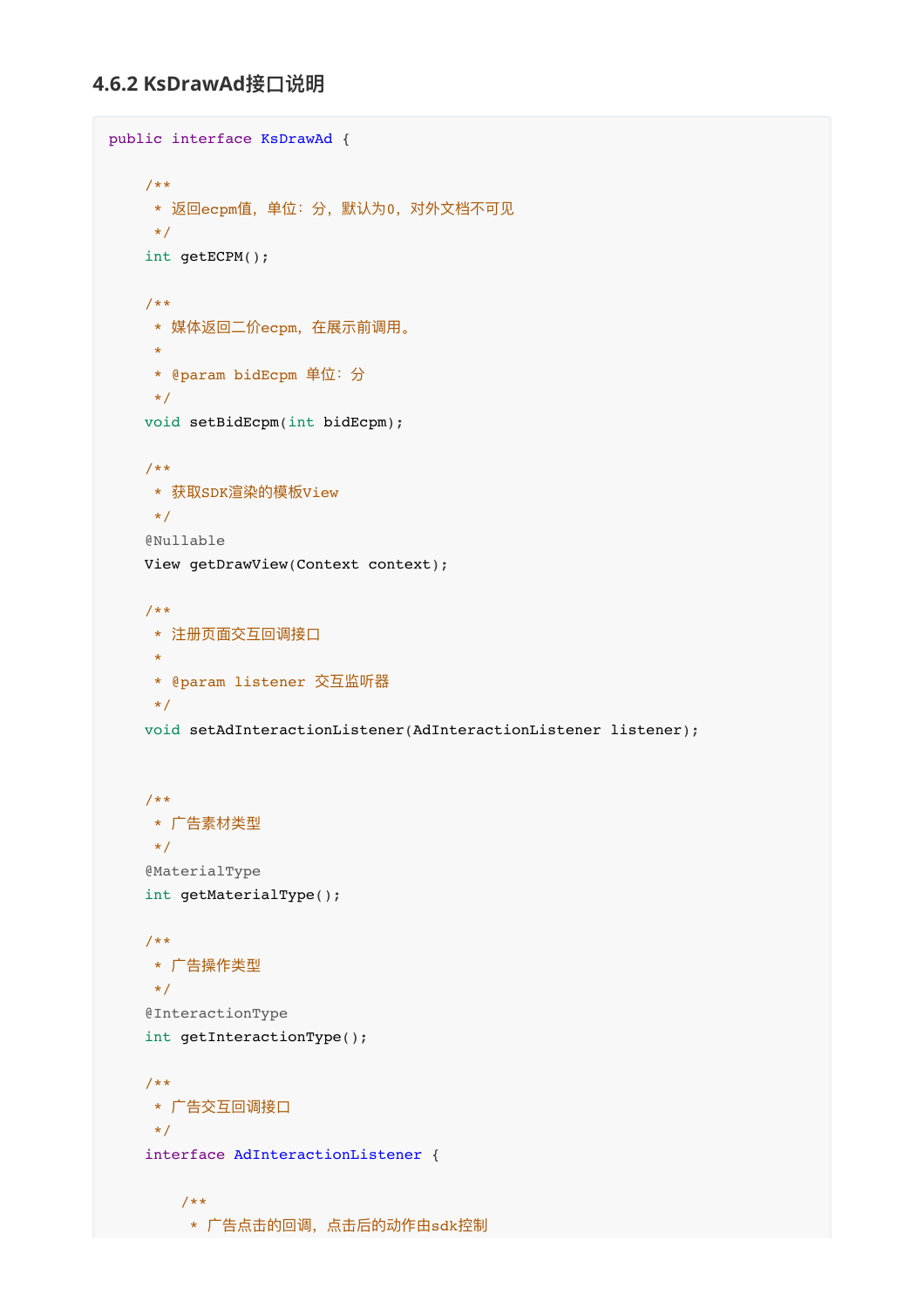```
 */
     void onAdClicked();
     /**
     * 广告展示回调 每个广告仅回调一次
      */
     void onAdShow();
   /**
   * 视频开始播放
    */
   void onVideoPlayStart();
   /**
   * 视频暂停播放
  \star /
   void onVideoPlayPause();
   /**
   * 视频恢复播放
  \star /
   void onVideoPlayResume();
   /**
   * 视频播放结束
   */
   void onVideoPlayEnd();
   /**
   * 视频播放错误
   */
   void onVideoPlayError();
 }
```
### **4.7 请求原⽣⼴告数据**

在SDK提供的广告样式不满足媒体自身样式的场景下,媒体可以通过请求原生广告数据,自行渲染广告 界面,目前只建议媒体自渲染信息流广告,使用前联系快手申请对应场景posid。

#### **4.7.1 请求示例**

<span id="page-29-1"></span><span id="page-29-0"></span>}

详细示例参考附件demo中的 TestNativeAdActivity

```
//1.请求⼴告
public void requestNativeAd(View view) {
   int posId = 90009004;// 此为测试posId, 请联系快手平台申请正式posId
```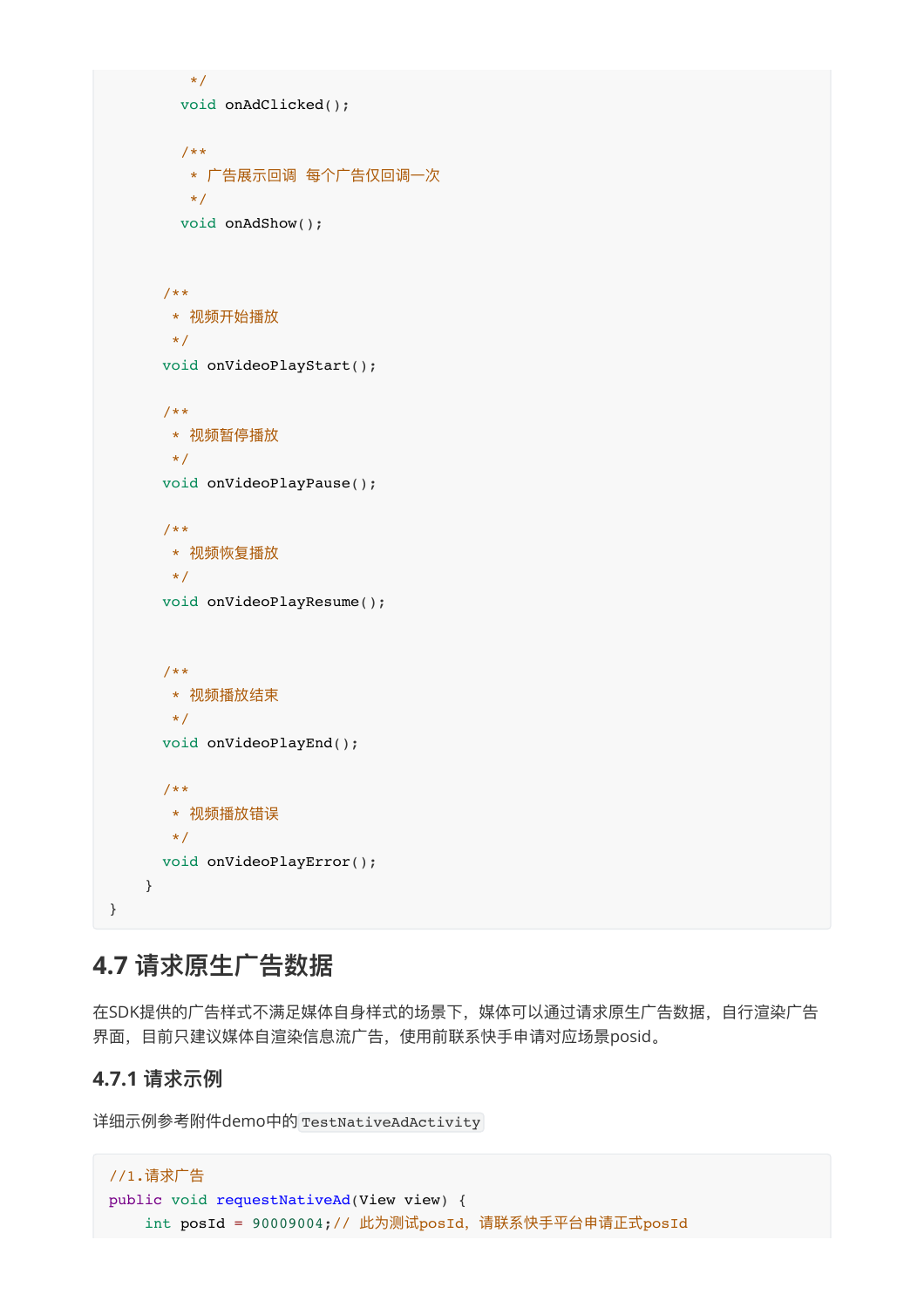```
KsScene scene = new KsScene.Builder(posId) // 此为测试posId, 请联系快手平台申请
正式posId
    .adNum(1) // 支持返回多条广告, 默认1条, 最多5条, 参数范围1-5
     .build();
     KsAdSDK.getLoadManager().loadNativeAd(scene, new
KsLoadManager.NativeAdListener() {
       @Override
      public void onError(int code, String msg) {
       Toast.makeText(TestNativeAdActivity.this, "广告数据请求失败" + code + msg,
Toast.LENGTH_SHORT)
            .show();
       }
       @Override
     public void onNativeAdLoad(@Nullable List<KsNativeAd> adList) {
        if (adList == null || addList.isEmpty()) {
          Toast.makeText(TestNativeAdActivity.this, "⼴告数据为空",
Toast.LENGTH_SHORT).show();
          return;
 }
       Toast.makeText(TestNativeAdActivity.this, "广告数据加载成功",
Toast.LENGTH_SHORT).show();
        showAd(adList);
      }
    });
}
//2.展示⼴告
private void showAd(@NonNull List<KsNativeAd> adList) {
    mNativeAdContainer.removeAllViews();
    for (KsNativeAd ksNativeAd : adList) {
      View view;
      // 判断广告素材类型
      switch (ksNativeAd.getMaterialType()) {
        case KsNativeAd.MaterialType.VIDEO:
          // 视频素材,渲染自定义的视频广告
          view = getVideoItemView(mNativeAdContainer, ksNativeAd);
          break;
        case KsNativeAd.MaterialType.SINGLE_IMG:
         // 单图素材, 渲染自定义的单图广告
          view = getSingleImageItemView(mNativeAdContainer, ksNativeAd);
          break;
        case KsNativeAd.MaterialType.GROUP_IMG:
         // 组图素材, 渲染自定义的组图广告
          view = getGroupImageItemView(mNativeAdContainer, ksNativeAd);
          break;
        case KsNativeAd.MaterialType.UNKNOWN:
        default:
          view = getNormalItemView(mNativeAdContainer);
```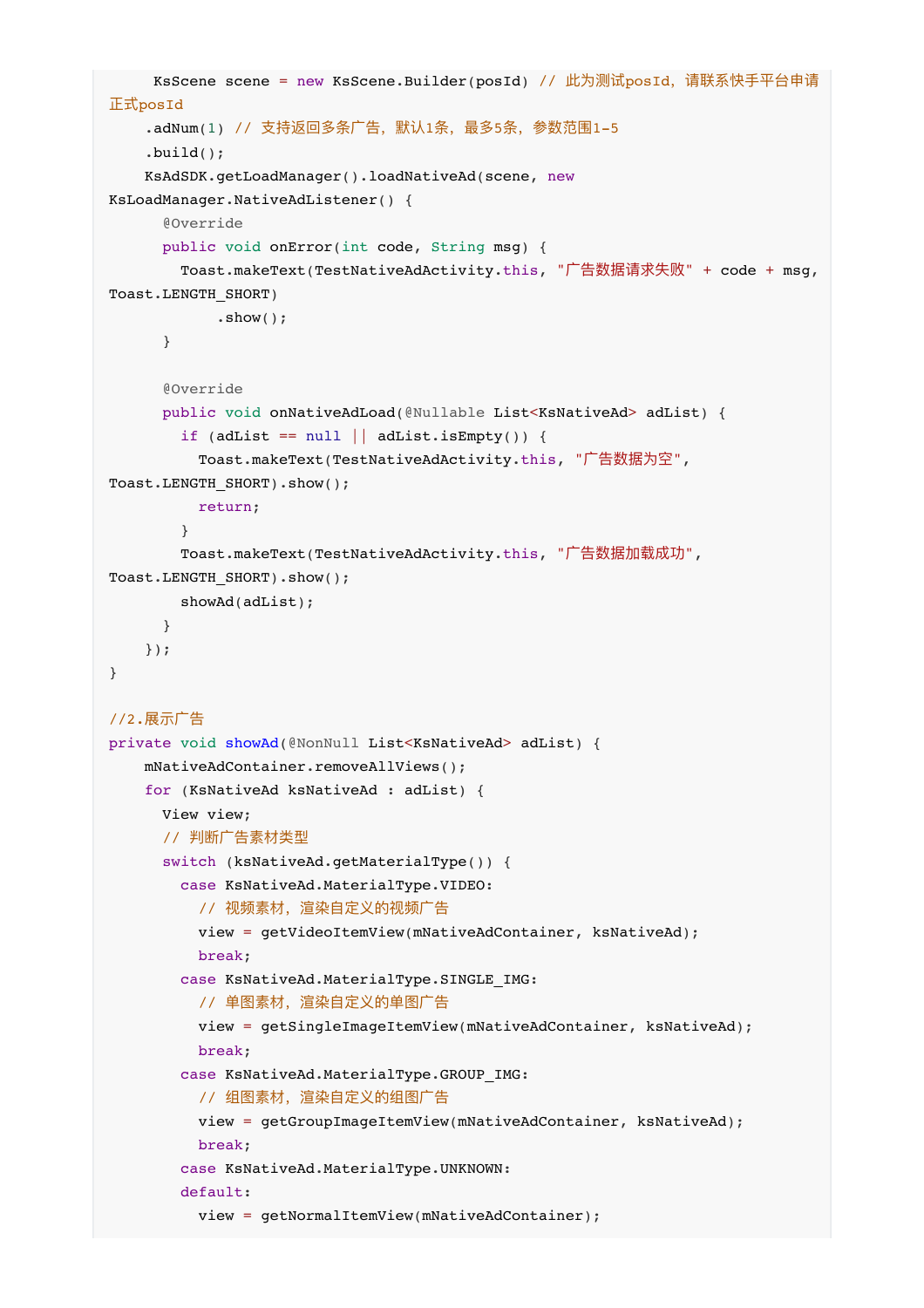```
 }
      if (adView != null && adView.getParent() == null) {
           mNativeAdContainer.addView(adView);
       }
     }
}
```

```
4.7.2 KsNativeAd接⼝说明
```

```
public interface KsNativeAd {
  /**
   * 获取SDK的logo
   */
  @Nullable
  Bitmap getSdkLogo();
  /**
   * ⼴告描述
   */
   String getAdDescription();
   /**
  * 获取非下载广告的产品名称
   */
  String getProductName();
   /**
   * ⼴告来源,可能为空
   */
   @Nullable
  String getAdSource();
   /**
  * 广告图片集合, 单图和组图类型广告素材有返回, 视频类素材返回为空
   */
   @Nullable
  List<KsImage> getImageList();
   /**
   * 下载类型的AppIcon,⾮下载返回为空
  \star/ @Nullable
   String getAppIconUrl();
   /**
   * 下载类型的AppName,⾮下载返回为空
   */
   @Nullable
```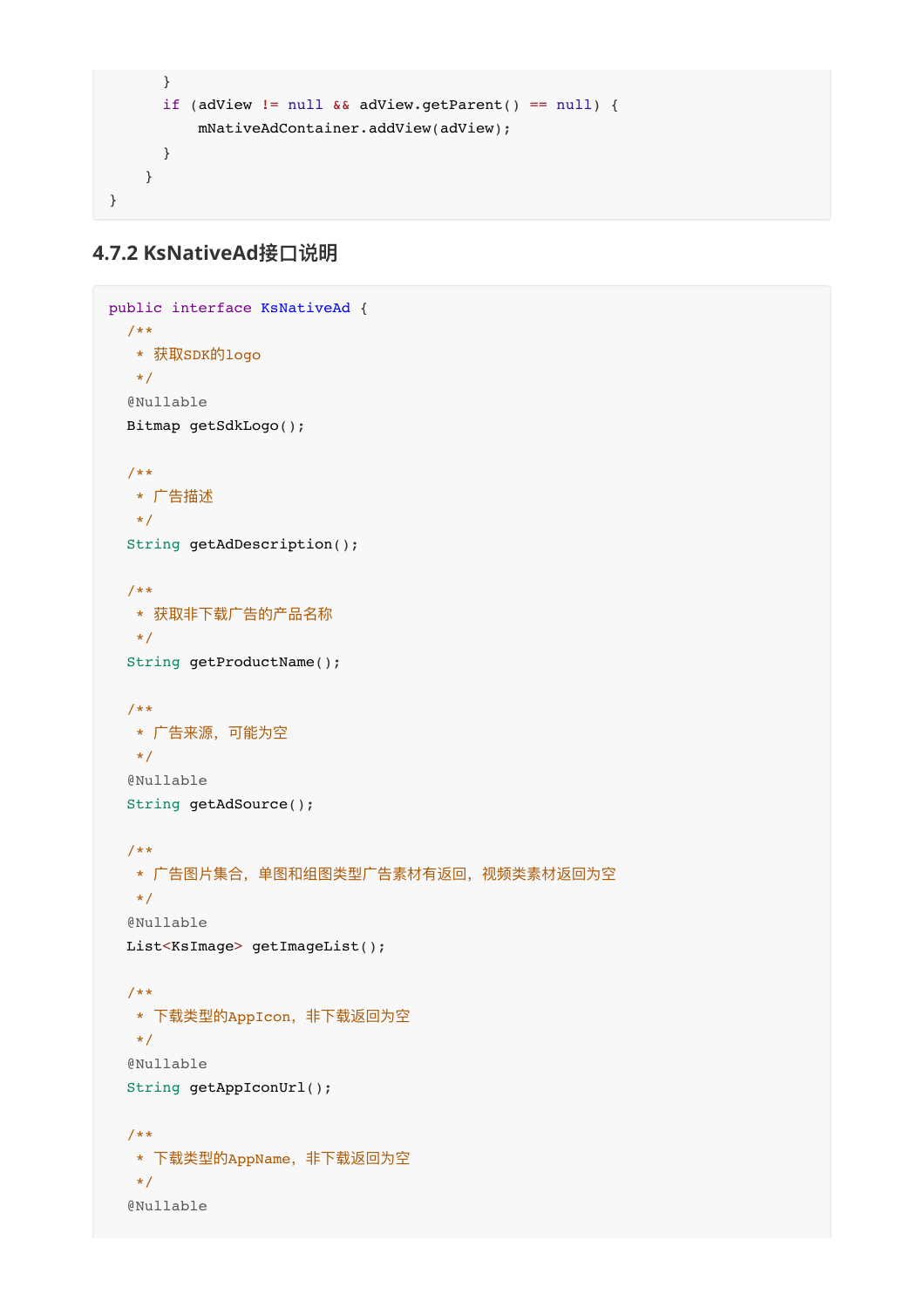```
 String getAppName();
 /**
* 应用下载次数文案, 非下载返回为空
 * eg:1000W此下载
\star /
 @Nullable
 String getAppDownloadCountDes();
 /**
* 应用下载评分,取值0-5.0; 非下载返回为0
 */
 float getAppScore();
 /**
 * 获取开发者主体
 */
 @Nullable
 String getCorporationName();
 /**
 * 获取应⽤权限信息
\star/ @Nullable
 String getPermissionInfo();
 /**
 * 获取隐私条款链接
\star/ @Nullable
 String getAppPrivacyUrl();
 /**
 * 获取隐私条款链接
\star/ @Nullable
 String getAppVersion();
 /**
 * 获取App包名
 */
 @Nullable
 String getAppPackageName();
 /**
 * 获取下载包⼤⼩
 */
long getAppPackageSize();
```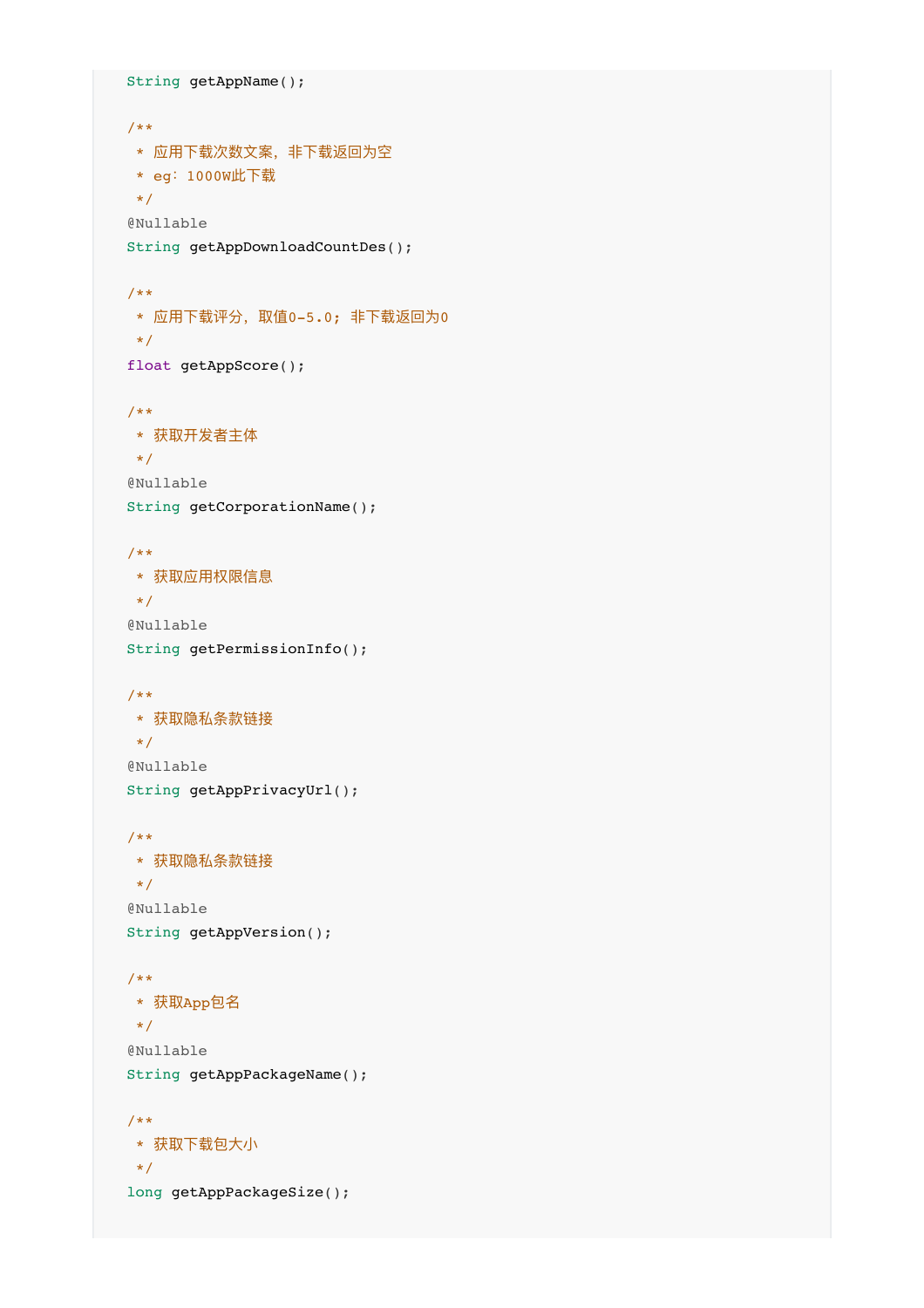```
 /**
 * 获取视频view
\star * @param videoSoundEnable 是否静⾳播放
 */
 @Nullable
 View getVideoView(Context context, boolean videoSoundEnable);
 /**
* 视频类型广告素材,返回视频资源地址,非视频类素材返回为空
 */
 @Nullable
 String getVideoUrl();
 /**
* 视频类型广告素材, 返回视频封面素材, 非视频类素材返回为空
 */
 @Nullable
 KsImage getVideoCoverImage();
 /**
* 视频时长, 非视频类素材返回0
 */
 int getVideoDuration();
 /**
* 广告默认转化推荐的文案
 */
 String getActionDescription();
 /**
* 广告素材类型:视频,单图,组图
 */
 @MaterialType
 int getMaterialType();
 /**
* 广告操作类型:h5,下载
 */
 @InteractionType
 int getInteractionType();
 /**
* 获取ecpm,单位:分,默认为0 (使用该功能需同步商务申请使用权限)
 */
 int getECPM();
 /**
* 媒体回传二价ecpm, 竞价成功后, 必须在展示前回传(使用该功能需同步商务申请使用权限)
```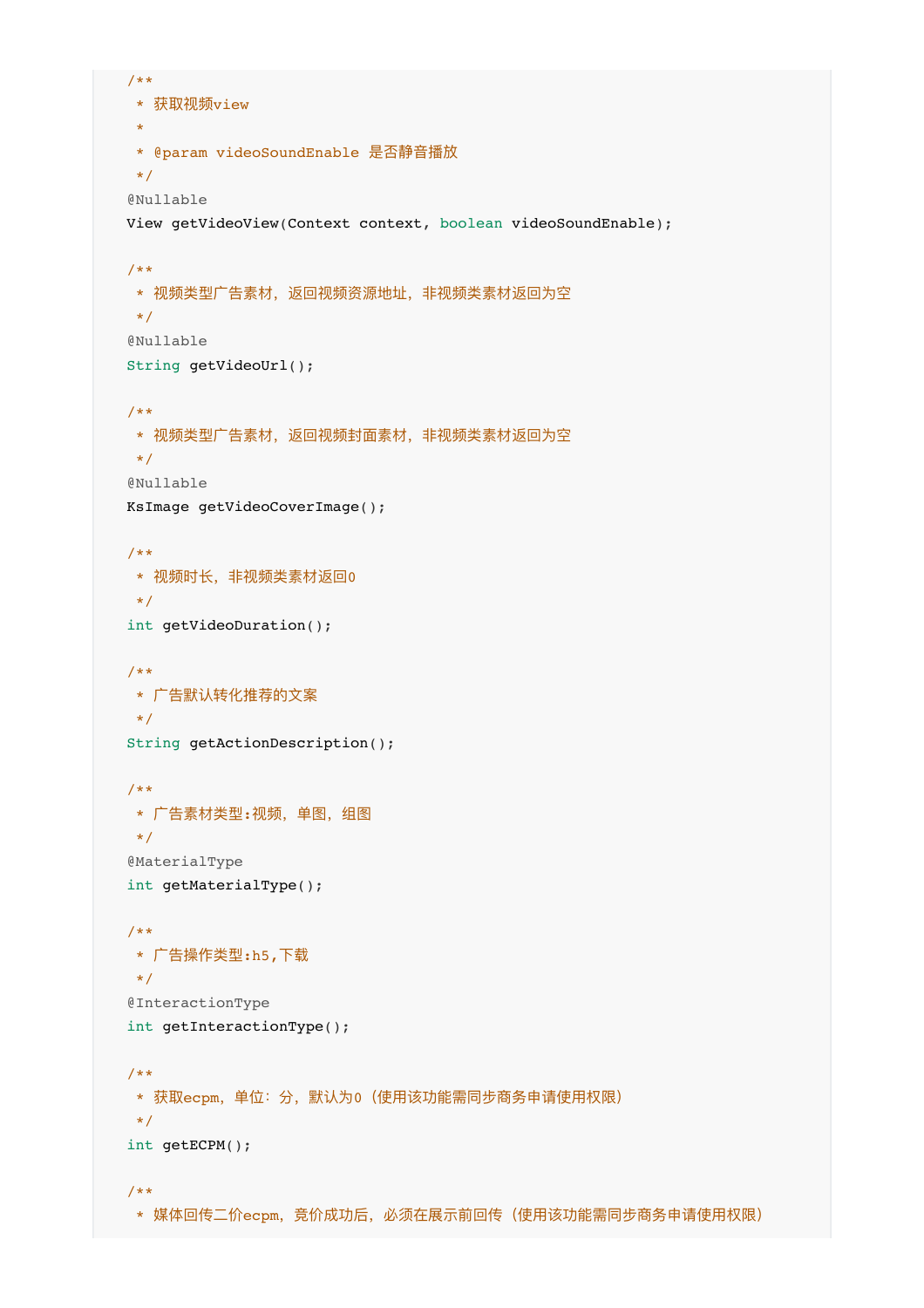```
\mathbf{r} * @param bidEcpm 单位:分
   */
  void setBidEcpm(int bidEcpm);
   /**
   * 注册可点击的View,sdk内部判断回调click或show事件
   *
   * @param container 渲染⼴告最外层的ViewGroup
  * @param clickViews 可转化点击的View的列表, 转化操作由sdk执行
   */
  void registerViewForInteraction(@NonNull ViewGroup container, @NonNull
List<View> clickViews,
                  AdInteractionListener listener);
   /**
  * 下载类型, 可根据需要设置下载监听器, 非下载类设置无线
   */
  void setDownloadListener(KsAppDownloadListener downloadListener);
   /**
  * 广告交互回调接口
   */
  interface AdInteractionListener {
    /**
     * ⼴告点击的回调,点击后的动作由sdk控制
     *
     * @param ad KsNativeAd原⽣⼴告对象
     */
    void onAdClicked(View view, KsNativeAd ad);
    /**
    * 广告展示回调 每个广告仅回调一次
 *
     * @param ad KsNativeAd原⽣⼴告对象
     */
   void onAdShow(KsNativeAd ad);
   }
   /**
   * 素材类型
   */
   @IntDef({MaterialType.UNKNOWN, MaterialType.VIDEO, MaterialType.SINGLE_IMG,
     MaterialType.GROUP IMG})
   @interface MaterialType {
   int UNKNOWN = 0;int VIDEO = 1;
   int SINGLE IMG = 2;
   int GROUP IMG = 3;
```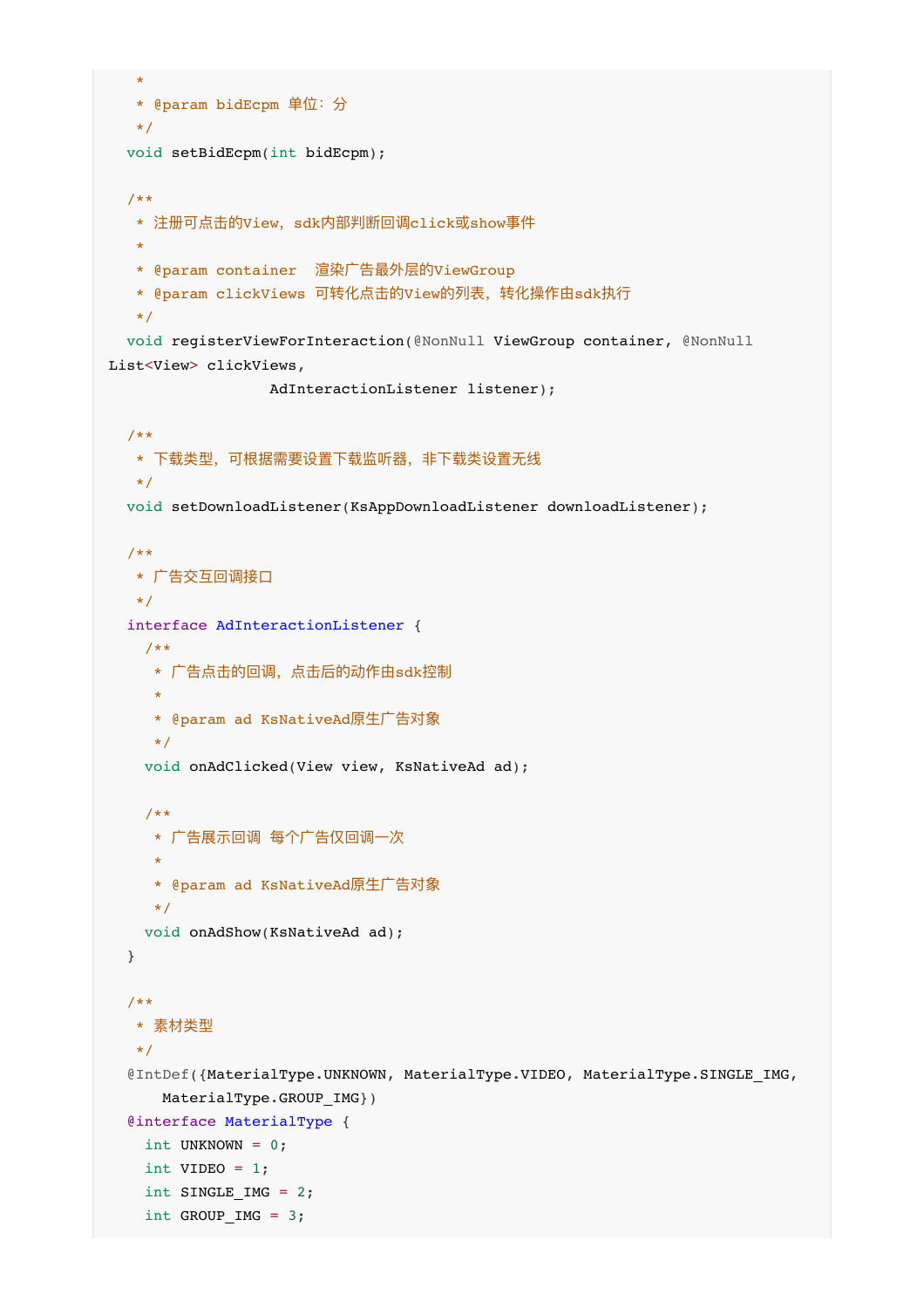```
 }
   /**
    * 转化类型
    */
   @IntDef({InteractionType.H5, InteractionType.DOWNLOAD})
   @interface InteractionType {
     int UNKNOWN = 0;
     int DOWNLOAD = 1;
    int H5 = 2; }
}
```
### <span id="page-35-0"></span>**4.8 请求开屏⼴告数据**

<span id="page-35-1"></span>在SDK提供的开屏视频⼴告,在APP启动⻚展示,使⽤前联系快⼿申请对应场景posid。

#### **4.8.1 开屏⼩窗模式**

新增开屏小窗模式,可以在用户开屏视频播放一段时间后,开屏广告结束跳转到主页后,开屏视频缩小 为小窗口继续播放, 以提高开屏广告的转化。接入方式如下:

1 用户需要在 KsScene中配置 needShowMiniWindow(true) 打开小窗模式。

2 如果回调onSkippedAd, 需要用静态变量保存 KsSplashScreenAd

3 如果回调onAdShowEnd, 需要用静态变量保存 KsSplashScreenAd

4 如果开屏是一个独立的Activity, 而不是覆盖在主页面之上的一个页面, 请在开屏Activity 切换中通过 overridePendingTransition(0, 0); 禁用出场入场动画。

5 如果开屏广告是一个独立的Activity, 而不是覆盖在主页面之上的一个页面, 需要在主页面展示小窗口, 需要在主页面的onAttachedToWindow() 中调用 KsSplashScreenAd#showSplashMiniWindow()。

如果如果开屏广告是覆盖在主页面之上的一个页面,不是独立的Activity, 请在合适的地方 KsSplashScreenAd#showSplashMiniWindow()。

```
boolean showSplashMiniWindow(Context context,
                     KsSplashScreenAd.SplashScreenAdInteractionListener
listener, Rect rect);
```
#### **4.8.2 请求示例**

#### **1.请求开屏数据**

```
// 1.请求开屏广告,获取广告对象, KsFullScreenVideoAd
  public void requestSplashScreenAd() {
    KsScene scene = new KsScene
      //是否需要开屏⼩窗展示,默认为false, 设置false后将不会回调 onShowMiniWindow
       .needShowMiniWindow(true)
```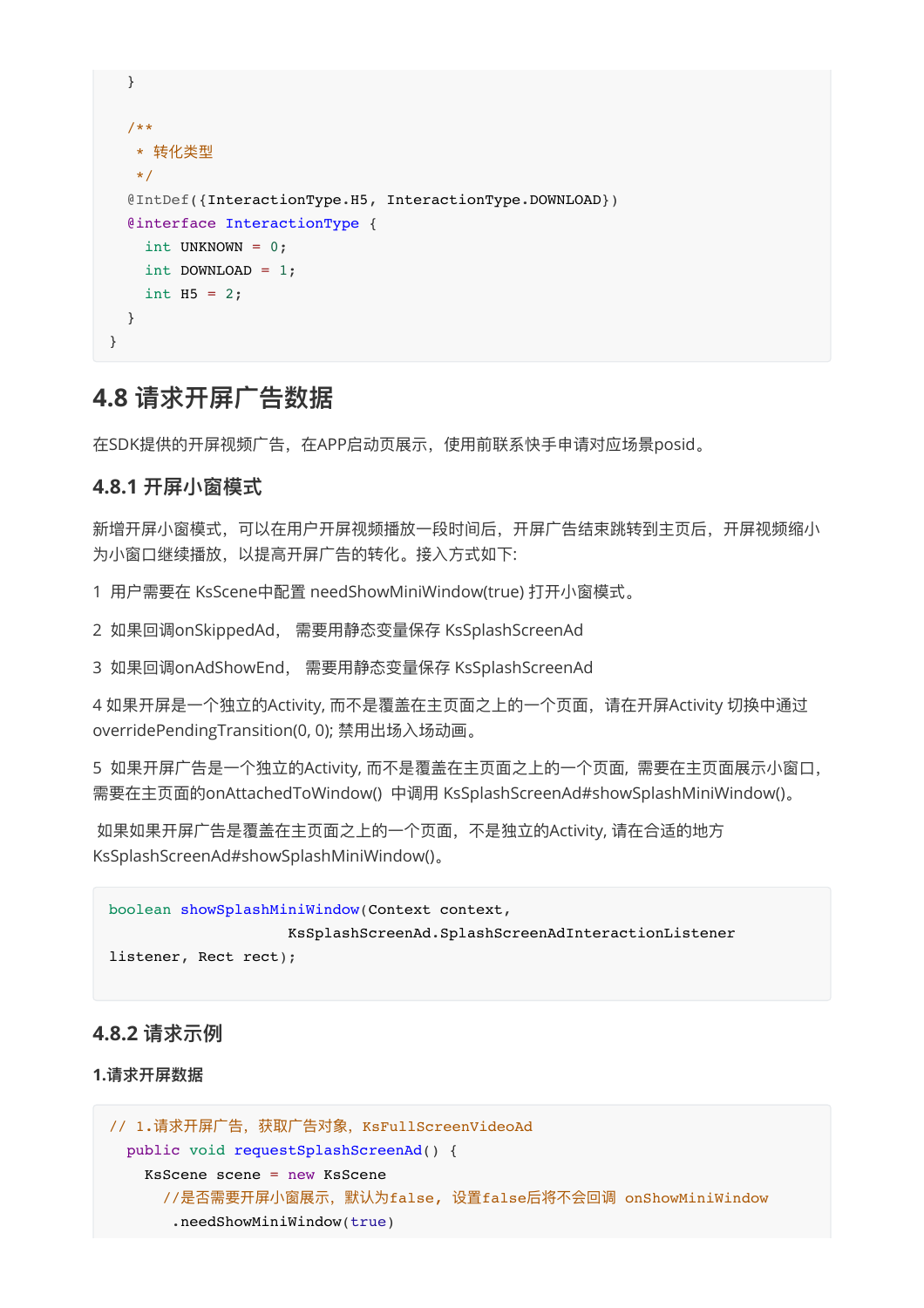```
.Build(TestPosId.POSID SPLASHSCREEN.posId).build(); // 此为测试posId, 请联系
快⼿平台申请正式posId
     if (KsAdSDK.getLoadManager() != null) {
       KsAdSDK.getLoadManager().loadSplashScreenAd(scene, new
KsLoaderManager.SplashScreenAdListener() {
         @Override
        public void onError(int code, String msg) {
          mSplashAdContainer.setVisibility(View.GONE);
          mEmptyView.setVisibility(View.VISIBLE);
         showTips("开屏广告请求失败" + code + msg);
          gotoMainActivity();
         }
         @Override
         public void onRequestResult(int adNumber) {
          ToastUtil.showToast(mContext, "开屏广告广告请求填充 " + adNumber);
 }
         @Override
         public void onSplashScreenAdLoad(@NonNull KsSplashScreenAd
splashScreenAd) {
          mSplashAdContainer.setVisibility(View.VISIBLE);
         //SplashAd.ksSplashScreenAd 为静态变量, 保存splashScreenAd用户小窗模式
          SplashAd.ksSplashScreenAd = splashScreenAd;
         //你可以选择View接入或者Frament接入
          addView(splashScreenAd);
          //addFragment(KsSplashScreenAd splashScreenAd)
        }
      });
     }
   }
```
#### **2.添加开屏Fragment 或者View**

<span id="page-36-0"></span>● 使用fragment 方式接入

```
private void addFragment(KsSplashScreenAd splashScreenAd) {
   Fragment fragment =
      splashScreenAd.getFragment(new
KsSplashScreenAd.SplashScreenAdInteractionListener() {
        @Override
        public void onAdClicked() {
         showTips("开屏广告点击");
          //onAdClick 会吊起h5或者应⽤商店。 不直接跳转,等返回后再跳转。
          mGotoMainActivity = true;
          //点击不出发显示miniWindow
          SplashAd.ksSplashScreenAd = null;
        }
```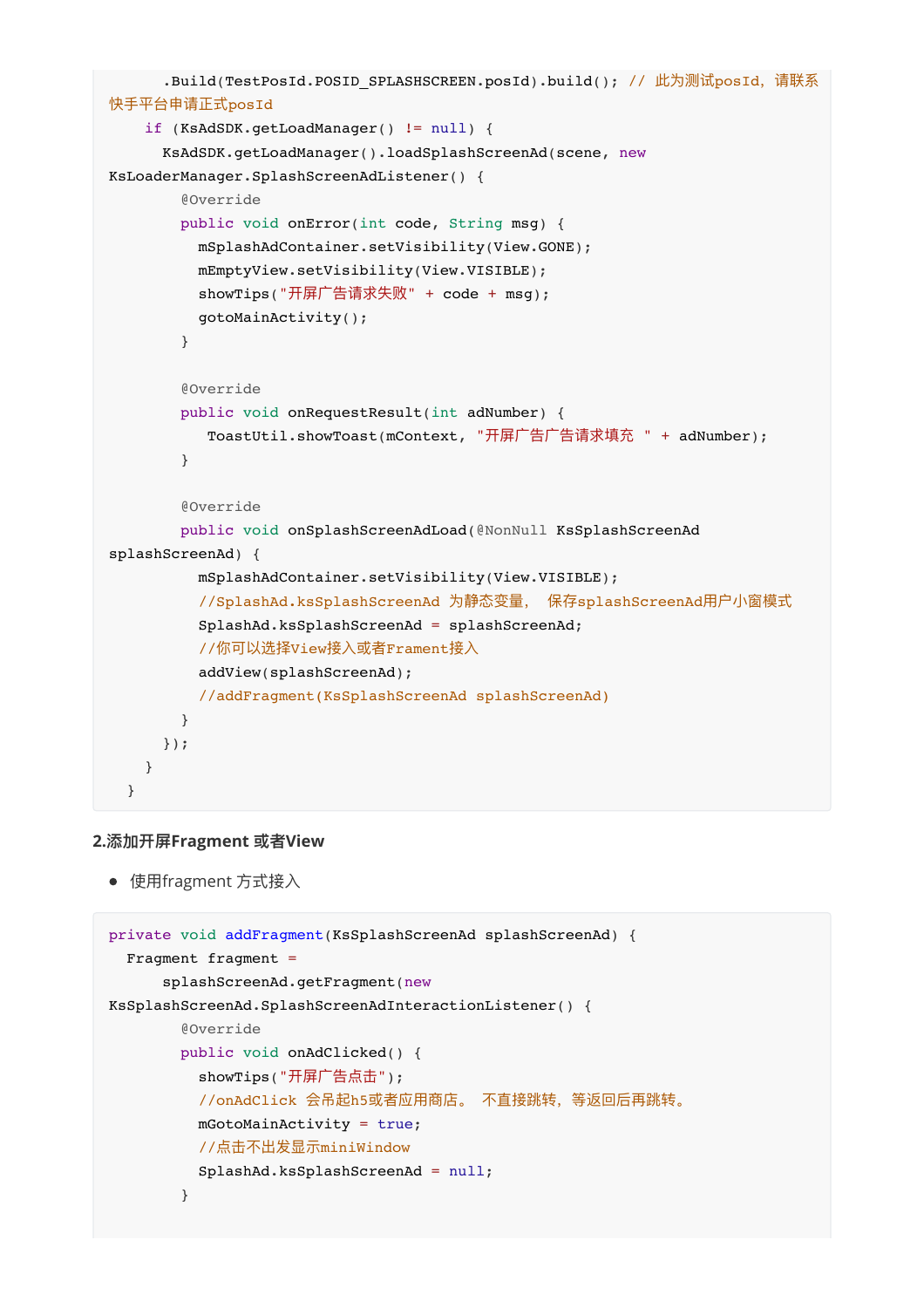```
 @Override
       public void onAdShowError(int code, String extra) {
        showTips("开屏广告显示错误 " + code + " extra " + extra);
         //点击不出发显示miniWindow
         SplashAd.ksSplashScreenAd = null;
         gotoMainActivity();
       }
       @Override
       public void onAdShowEnd() {
        showTips("开屏广告显示结束");
         gotoMainActivity();
       }
       @Override
       public void onAdShowStart() {
        showTips("开屏广告显示开始");
         mEmptyView.setVisibility(View.GONE);
       }
       @Override
       public void onSkippedAd() {
        showTips("用户跳过开屏广告");
         gotoMainActivity();
       }
     });
 if (!isFinishing()) {
   getSupportFragmentManager().beginTransaction()
      .replace(R.id.splash_ad_container, fragment)
       .commitAllowingStateLoss();
 }
```

```
● 推荐使用View 方式接入
```
}

```
private void addView(final KsSplashScreenAd splashScreenAd) {
  View view =
      splashScreenAd.getView(this,
          new KsSplashScreenAd.SplashScreenAdInteractionListener() {
            @Override
            public void onAdClicked() {
             showTips("开屏广告点击");
              //onAdClick 会吊起h5或者应⽤商店。 不直接跳转,等返回后再跳转。
              mGotoMainActivity = true;
              //点击不出发显示miniWindow
              SplashAd.ksSplashScreenAd = null;
```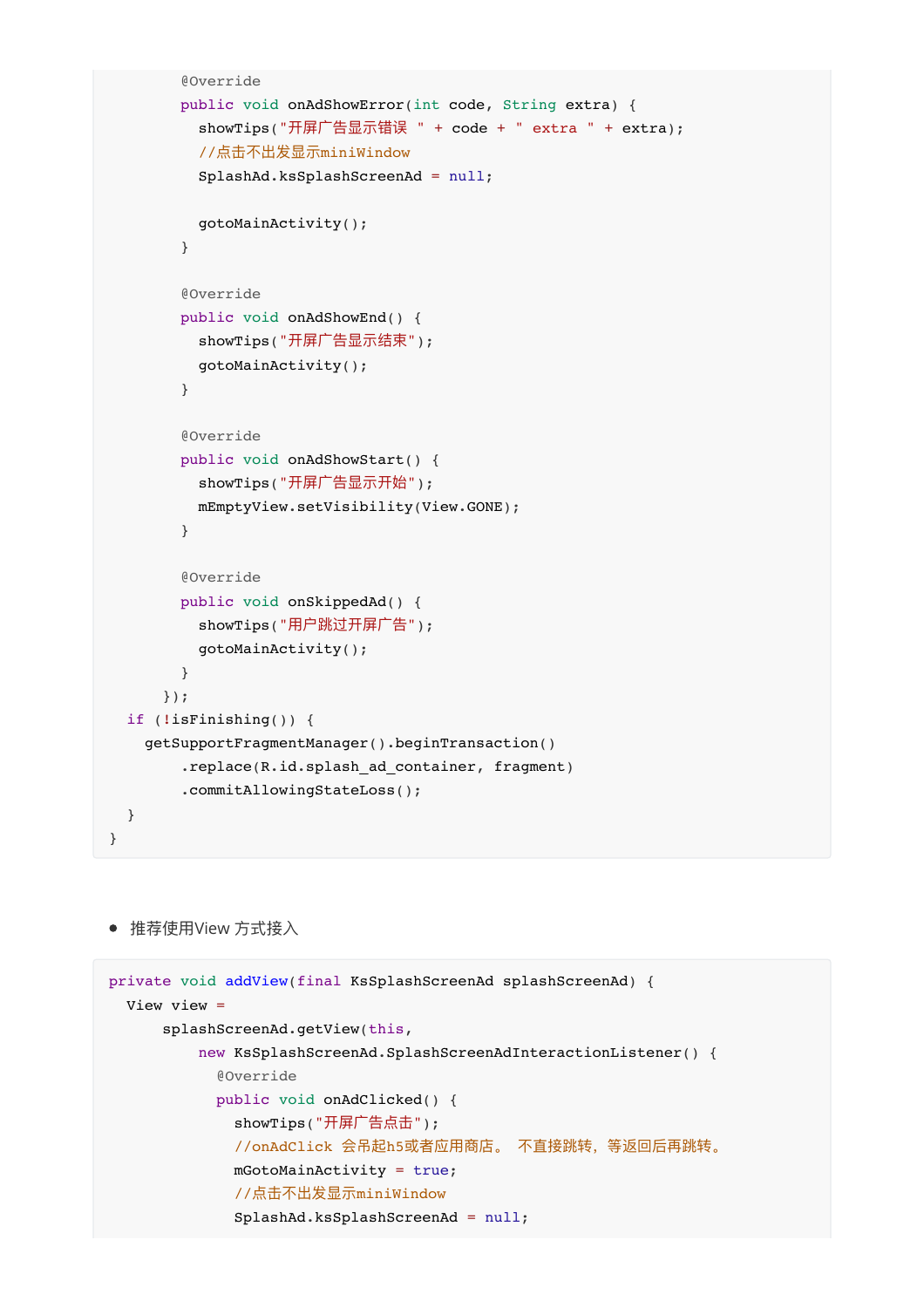```
 @Override
            public void onAdShowError(int code, String extra) {
             showTips("开屏广告显示错误 " + code + " extra " + extra);
              //出错不出发显示miniWindow
              SplashAd.ksSplashScreenAd = null;
              gotoMainActivity();
 }
            @Override
            public void onAdShowEnd() {
             showTips("开屏广告显示结束");
              gotoMainActivity();
 }
            @Override
            public void onAdShowStart() {
             showTips("开屏广告显示开始");
              mEmptyView.setVisibility(View.GONE);
 }
            @Override
            public void onSkippedAd() {
             showTips("用户跳过开屏广告");
              gotoMainActivity();
 }
          });
  if (!isFinishing()) {
   ViewGroup root = findViewById(R.id.splash ad container);
    root.removeAllViews();
    view.setLayoutParams(new
ViewGroup.LayoutParams(ViewGroup.LayoutParams.MATCH_PARENT,
        ViewGroup.LayoutParams.MATCH_PARENT));
    root.addView(view);
```
#### **3.接⼊开屏V+处理**

<span id="page-38-0"></span> } }

}

在主页面 (要展示缩小窗的页面) MainActivity中

```
@Override
public void onAttachedToWindow() {
   super.onAttachedToWindow();
   if (SplashAd.ksSplashScreenAd != null) {
    Rect rect = new Rect();
    DisplayMetrics displayMetrics = getResources().getDisplayMetrics();
```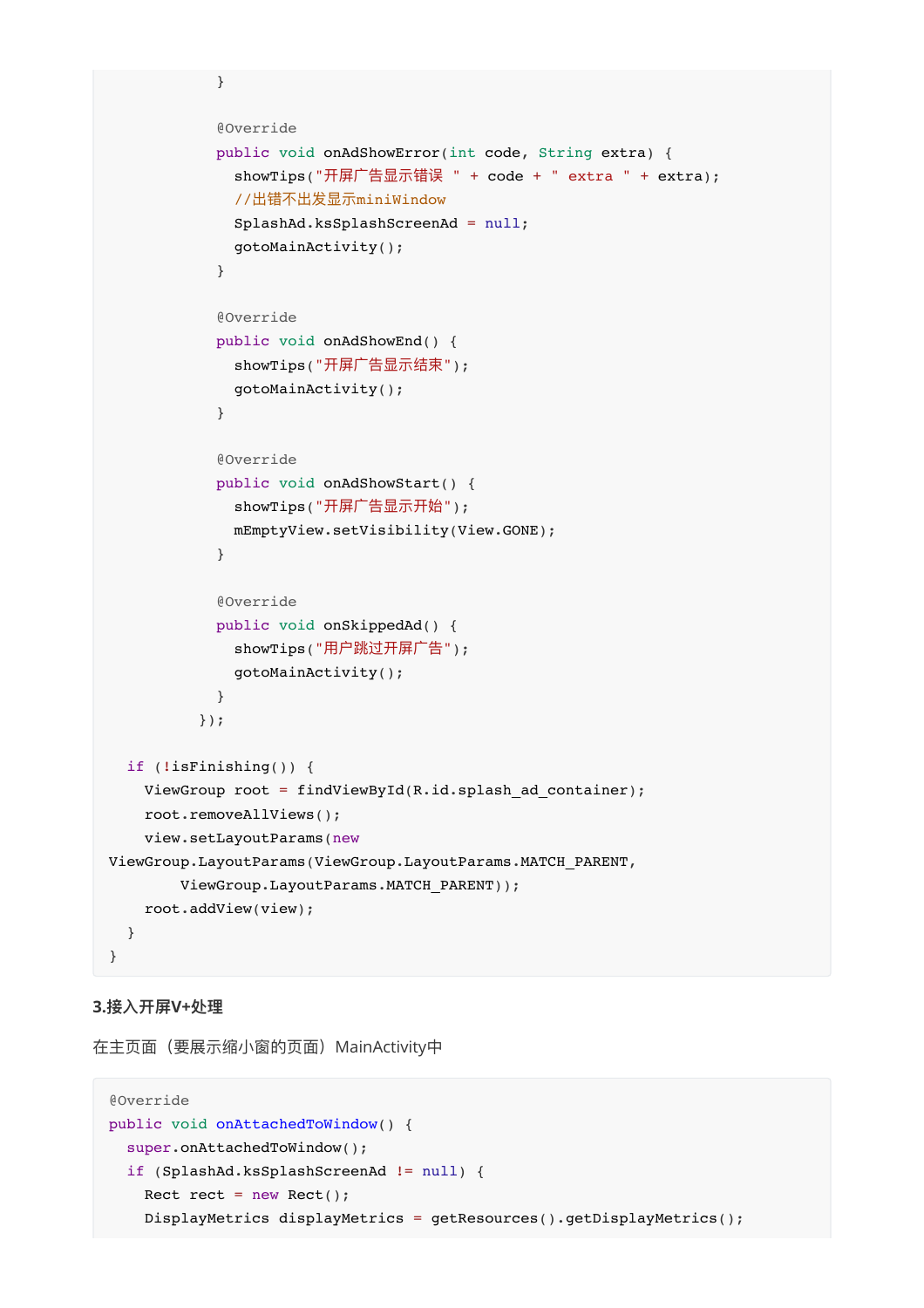```
 rect.right = displayMetrics.widthPixels;
     rect.left = rect.right - displayMetrics.widthPixels / 4;
     rect.bottom = (int) (displayMetrics.heightPixels * 0.83f);
    rect.top = rect.bottom - (displayMetrics.widthPixels / 4) * 16 / 9;
     SplashAd.ksSplashScreenAd.showSplashMiniWindowIfNeeded(this,
         new KsSplashScreenAd.SplashScreenAdInteractionListener() {
           @Override
           public void onAdClicked() {
           }
           @Override
           public void onAdShowError(int code, String extra) {
           }
           @Override
           public void onAdShowEnd() {
           }
           @Override
           public void onAdShowStart() {
 }
           @Override
           public void onSkippedAd() {
           }
         }, rect);
     SplashAd.ksSplashScreenAd = null;
   }
}
```
### **4.8.3 KsSplashScreenAd接⼝说明**

```
public interface KsSplashScreenAd {
  /**
  * 判断该广告是否可用 (主要是素材是否已缓存成功)
      *
  * @return true表示视频可用, false表示不可用
      */
    boolean isAdEnable();
  /**
   * 获取开屏幕视频的View.
 *
   * @param listener 交互监听器
   * @return 开屏View. **注意** 每次获取都是新的实例
      */
```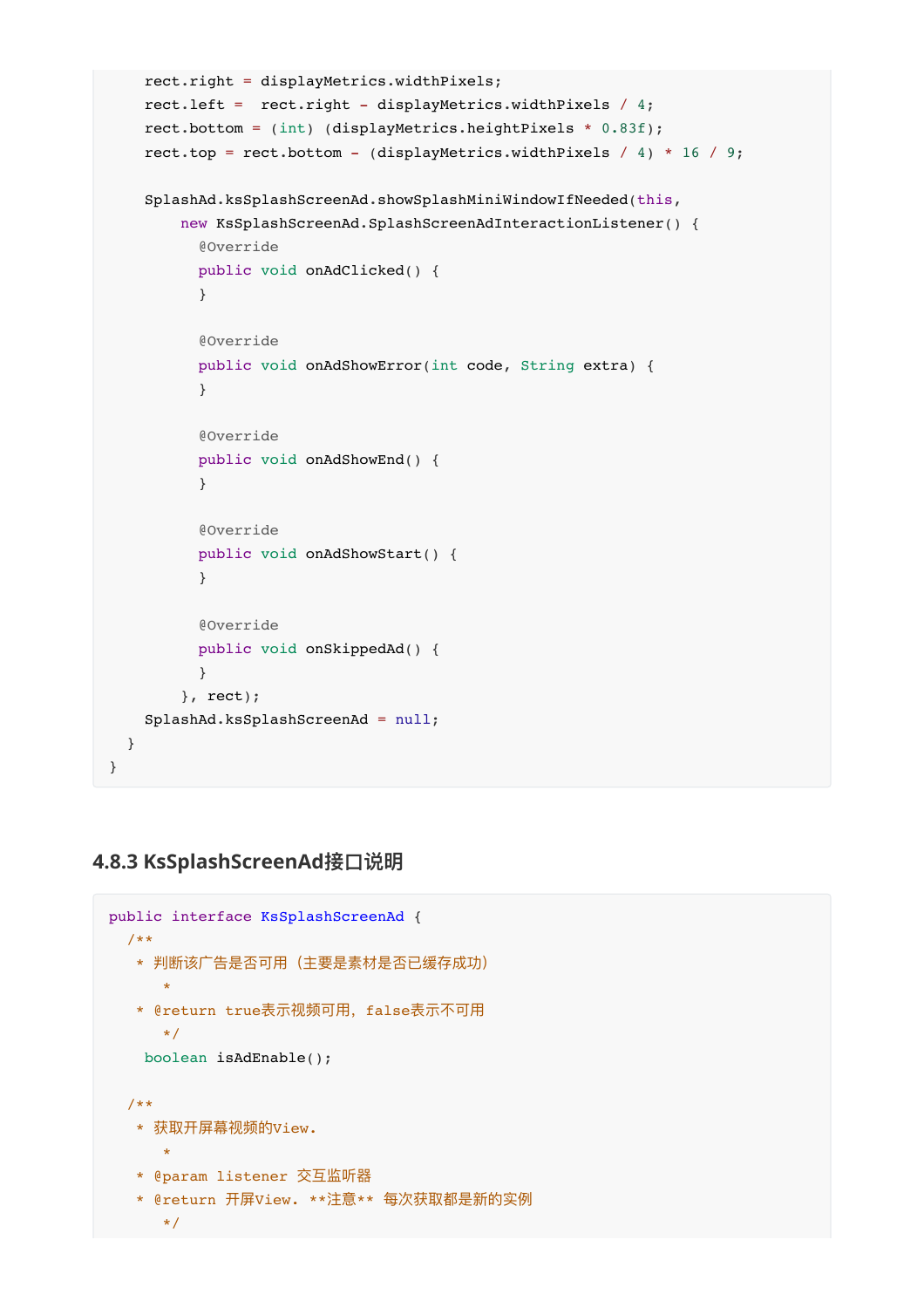```
 @KsAdSdkApi
     @Keep
    View getView(Context context, SplashScreenAdInteractionListener listener);
   /**
   * 获取开屏幕视频的Fragment
   * @param listener 交互监听器
   * @return KsSplashScreenFragment, 如果为空则标示没有开屏广告可以展示
      */
     @Nullable
    KsSplashScreenFragment getFragment(SplashScreenAdInteractionListener
listener);
   /**
   * 设置 交互监听器
   * @param listener 交互监听器
   * @return Fragment, 需要监听的Fragment
      */
    void setListener(KsSplashScreenFragment fragment, @Nullable
SplashScreenAdInteractionListener listener);
   /**
    * 判断该⼴告是为视频
      *
   * @return true表示视频, false表示图文 版本2.7.1只支持视频
      */
    boolean isVideo();
   /**
  * 广告素材类型:视频, 单图, 组图
   */
   @MaterialType
   int getMaterialType();
   /**
   * ⼴告操作类型:h5,下载
   */
   @InteractionType
   int getInteractionType();
    /**
   * 展示开屏小窗口
   * 该方法在应在当前Activity onAttachedToWindow 调用
    * @param context 传⼊的context需要是⼀个当前展示的Activity的contetxt
    * @param listener 当前miniWindow的 ⽤户操作监听
    * @param rect miniWindow窗⼝展示的区域,单位是px
      */
     @MainThread
     @KsAdSdkApi
```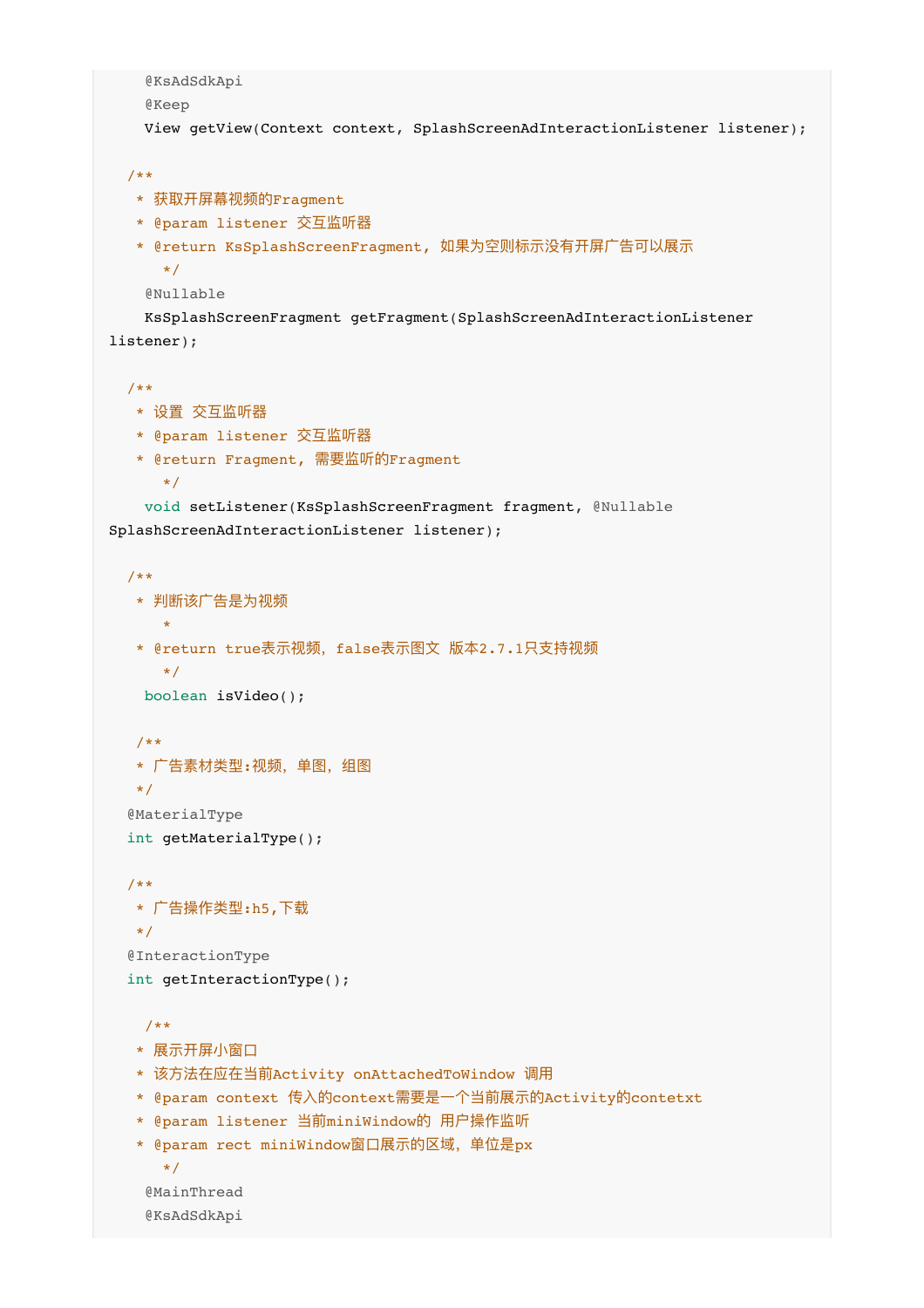```
 @Keep
    boolean showSplashMiniWindow(Context context,
KsSplashScreenAd.SplashScreenAdInteractionListener listener,
                               Rect rect);
  /**
  * 开屏广告交互监听器
      */
    @KsAdSdkApi
    interface SplashScreenAdInteractionListener {
    /**
     * 开屏⼴告点击回调
     */
    void onAdClicked();
    /**
    * 开屏广告播放出错
     */
    void onAdShowError(int code, String extra);
    /**
     * 开屏⼴告播放完成
     */
    void onAdShowEnd();
    /**
    * 开屏广告播放开始
     */
    void onAdShowStart();
    /**
     * 跳过开屏⼴告播放
     */
    void onSkippedAd();
  }
}
\ddotsc
```
### <span id="page-41-0"></span>**4.9 请求插屏⼴告数据**

在SDK提供的插屏广告, 在媒体插屏场景下展示, 使用前联系快手申请对应场景posid。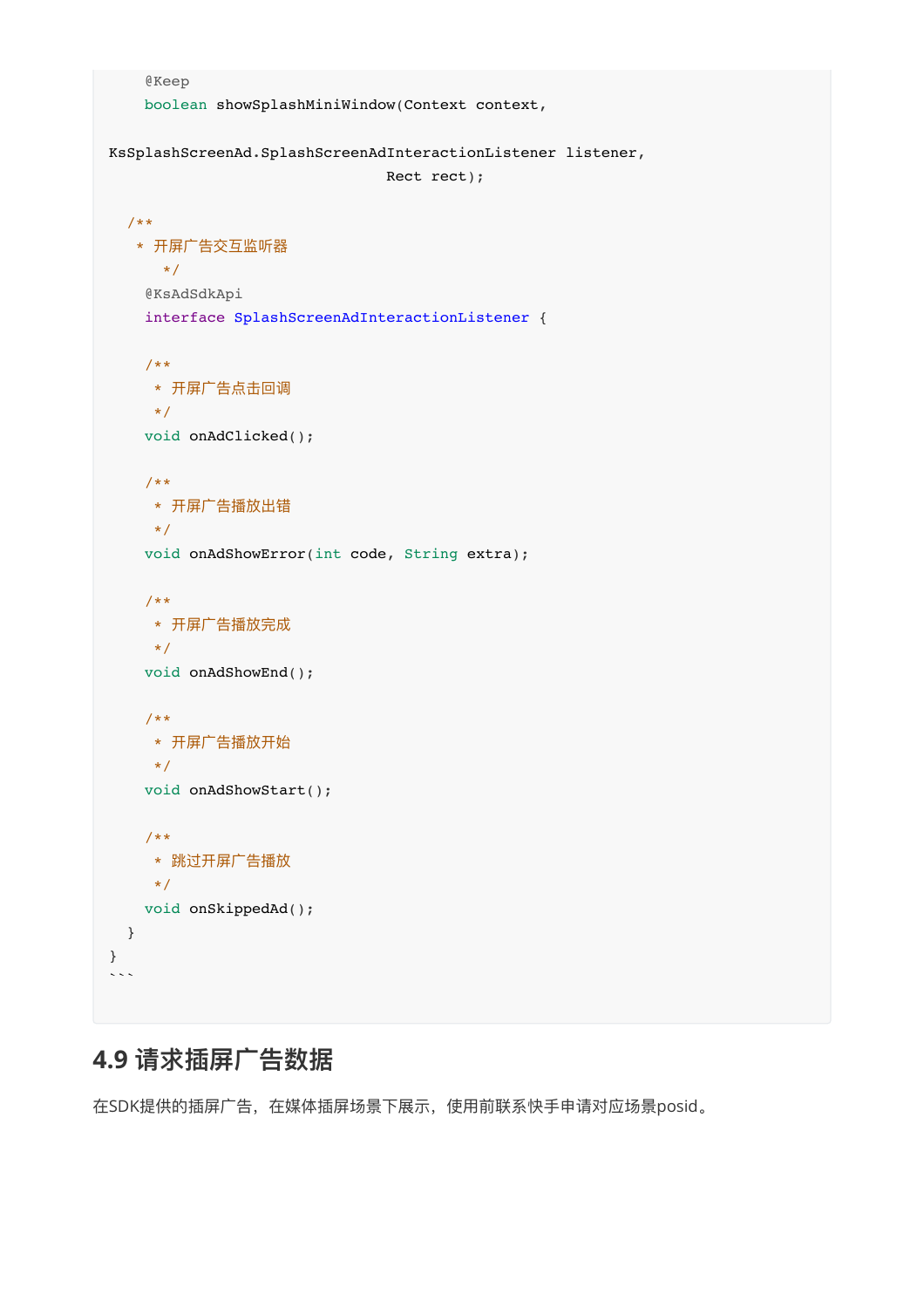#### **4.9.1 请求示例**

```
// 1.请求插屏广告,获取广告对象, InterstitialAd
  public void requestInterstitialAd(View view) {
    mKsInterstitialAd = null;
     // 此为测试posId, 请联系快手平台申请正式 posId
    KsScene scene = new
KsScene.Builder(TestPosId.POSID_INTERSTITIAL.posId).build();
    KsAdSDK.getLoadManager().loadInterstitialAd(scene,
        new KsLoadManager.InterstitialAdListener() {
          @Override
          public void onRequestResult(int adNumber) {
           ToastUtil.showToast(mContext, "插屏广告请求填充个数 " + adNumber);
          }
          @Override
          public void onInterstitialAdLoad(@Nullable List<KsInterstitialAd>
adList) {
           if (adList != null \&\& adList.size() > 0) {
             mKsInterstitialAd = adList.get(0);ToastUtil.showToast(mContext, "插屏广告请求成功");
              KsVideoPlayConfig videoPlayConfig = new
KsVideoPlayConfig.Builder()
                   .build();
              showInterstitialAd(videoPlayConfig);
 }
          }
        });
   }
```
#### **4.9.2 KsInterstitialAd接⼝说明**

```
/**
* 插屏⼴告
* */
public interface KsInterstitialAd {
  /**
  * 返回ecpm值, 单位: 分, 默认为0, 对外文档不可见
   */
  int getECPM();
   /**
  * 媒体返回二价ecpm, 在展示前调用。
\mathbf{r} * @param bidEcpm 单位:分
   */
   void setBidEcpm(int bidEcpm);
```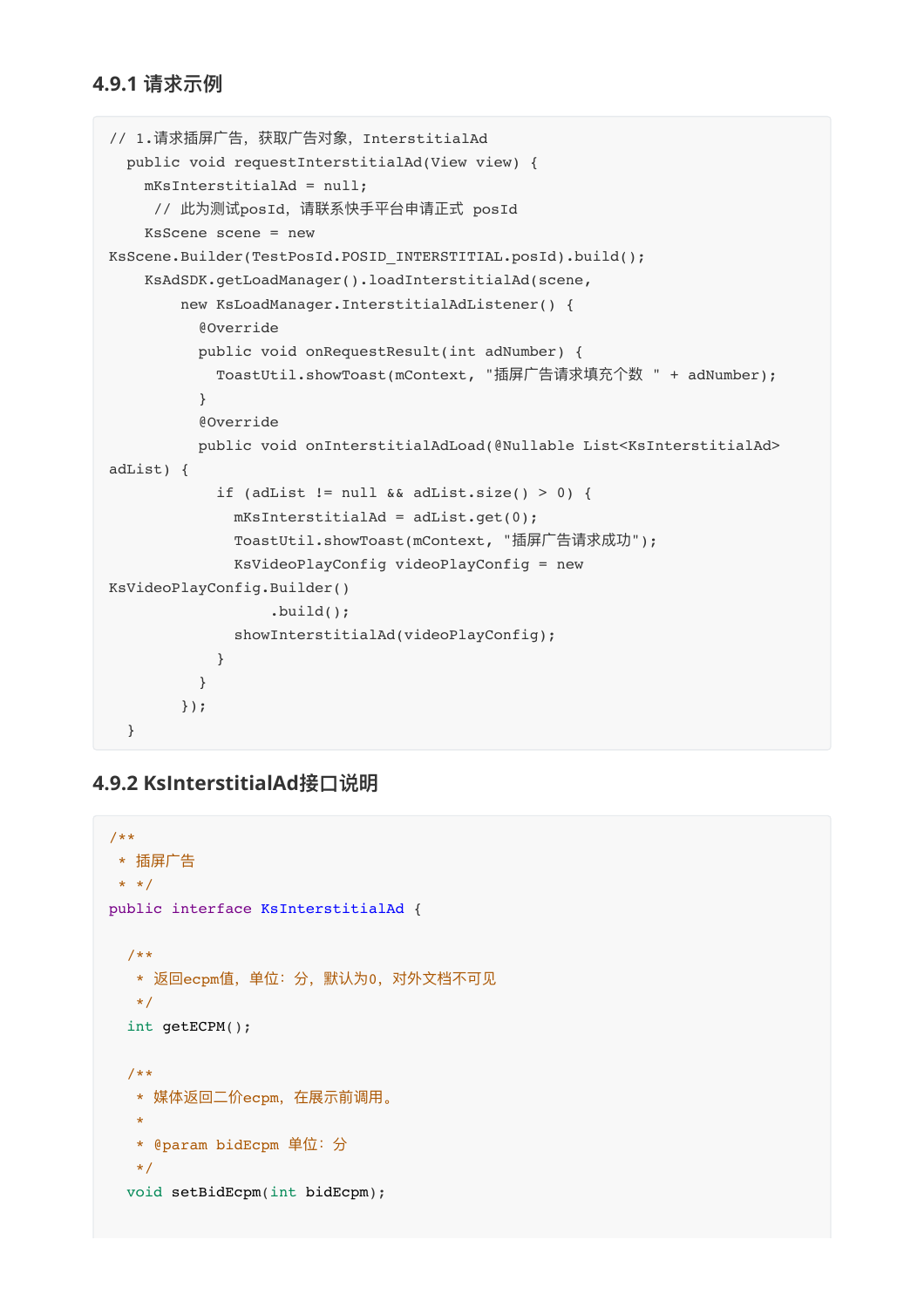```
 /**
  * 展示插屏广告
  \star * @param activity 宿主activity,⽤于判断宿主是否finishing
   * @param videoPlayConfig 视频展示配置
   */
  void showInterstitialAd(Activity activity, KsVideoPlayConfig
videoPlayConfig);
  /**
  * 注册页面交互回调接口
\mathbf{r} * @param listener 交互监听器
   */
  void setAdInteractionListener(AdInteractionListener listener);
   /**
   * 判断该⼴告是为视频
   * 已废弃, 推荐使⽤{@link #getMaterialType()}.
  * @return true表示视频, false表示图文
   */
   @Deprecated
   boolean isVideo();
   /**
  * 广告素材类型:视频, 单图, 组图
   */
   @MaterialType
   int getMaterialType();
   /**
  * 广告操作类型:h5,下载
   */
   @InteractionType
   int getInteractionType();
   /**
  * 广告交互回调接口
   */
   interface AdInteractionListener {
    /**
    * 广告点击的回调, 点击后的动作由sdk控制
     */
    void onAdClicked();
    /**
    * 广告展示回调 每个广告仅回调一次
     */
```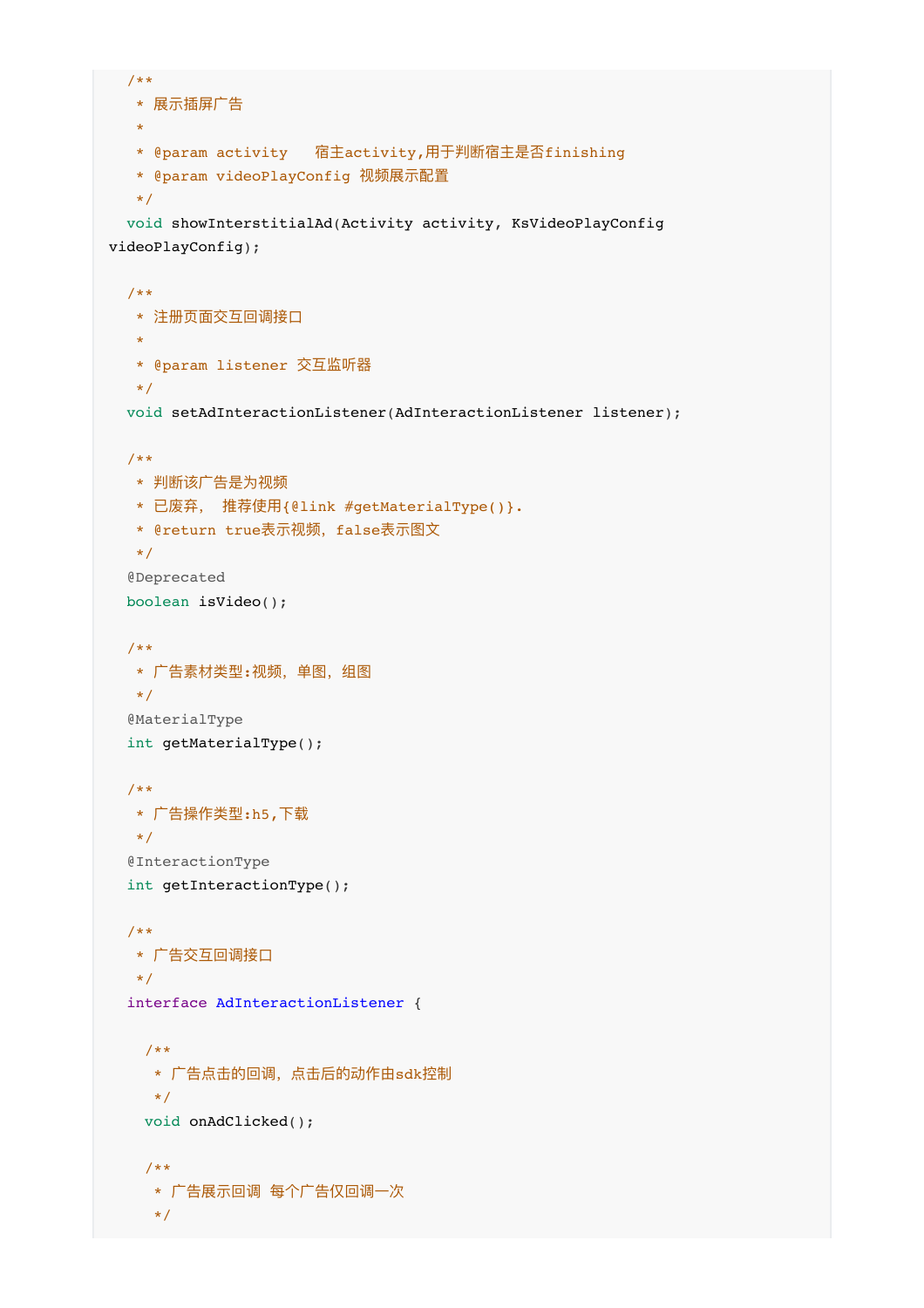```
 void onAdShow();
  /**
   * 关闭按钮点击回调
   */
  void onAdClosed();
  /**
  * 插屏广告页面关闭
  \star/ void onPageDismiss();
  /**
  * 插屏广告 视频播放出错
   */
  void onVideoPlayError(int code, int extra);
  /**
   * 插屏⼴告 视频播放完成
  \star /
  void onVideoPlayEnd();
  /**
  * 插屏广告 视频播放开始
   */
  void onVideoPlayStart();
  /**
  * 跳过插屏广告
   */
  void onSkippedAd();
 }
```

```
### 5. SDK错误码
```
请求广告数据失败时会回调错误接口`void onError(int code, String msg);`, 常见错误码如下:

| code   | 说明      |  |
|--------|---------|--|
|        |         |  |
| 40001  | 没有网络    |  |
| 40002  | 数据解析失败  |  |
| 40003  | 广告数据为空  |  |
| 40004  | 缓存视频资源失 |  |
| 100001 | 参数有误    |  |
| 100002 | 服务器错误   |  |
| 100003 | 不允许的操作  |  |
| 100004 | 服务不可用   |  |
|        |         |  |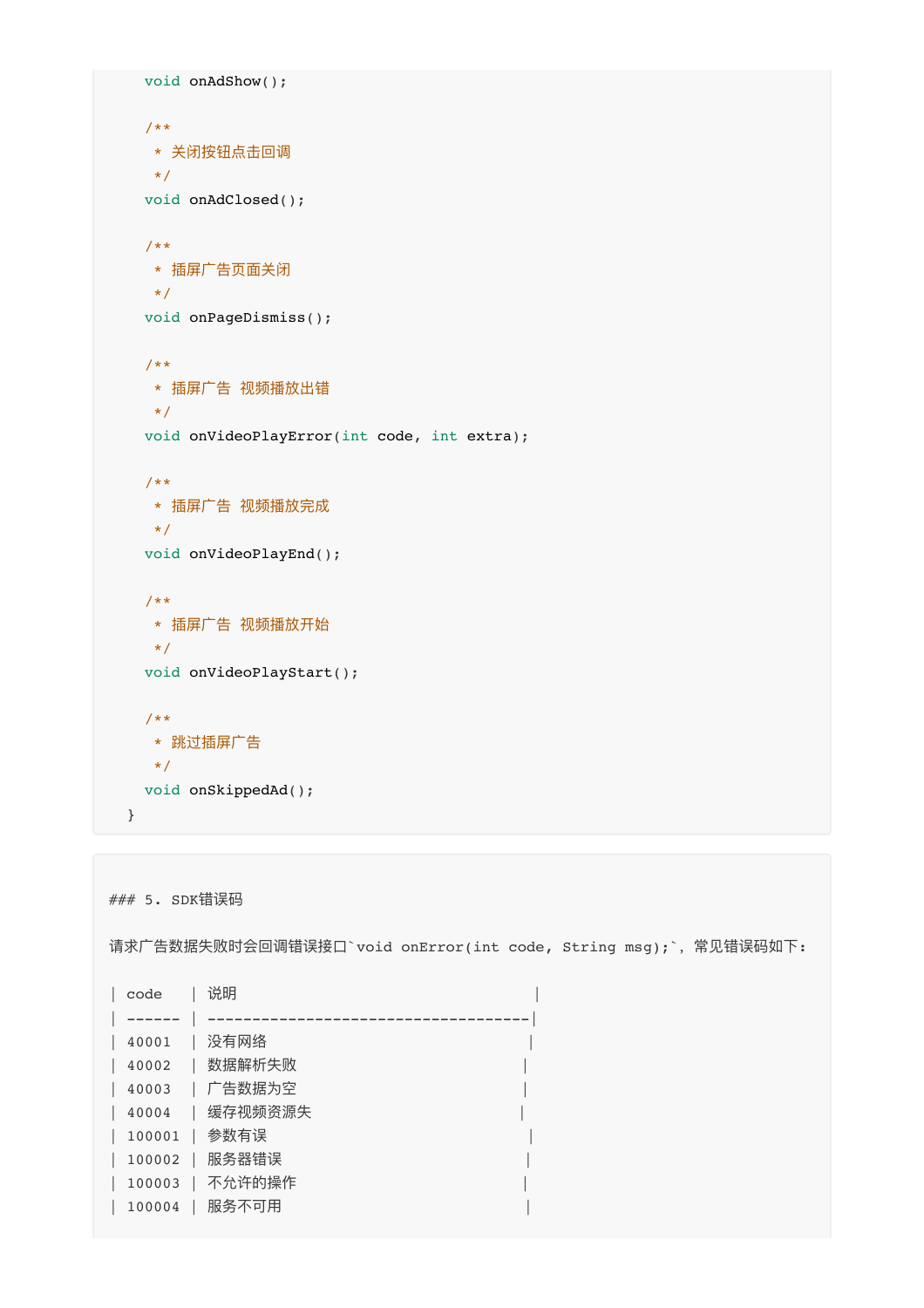| 310001   | appId未注册                      |  |
|----------|-------------------------------|--|
| 310002   | appId无效                       |  |
| 310003   | appId已封禁                      |  |
| 310004   | packageName与注册的packageName不一致 |  |
| 310005   | 操作系统与注册的不一致                   |  |
| 320002   | appId对应账号无效                   |  |
| $320003$ | appId对应账号已封禁                  |  |
| 330001   | posId未注册                      |  |
| 330002   | posId无效                       |  |
| 330003   | posId已封禁                      |  |
| 330004   | posid与注册的appId信息不一致           |  |

## 6. 常⻅问题

1. Android 9.0开始应用默认不支持http的请求,导致广告请求失败,资源和应用下载出现如下报错, 请媒体⾃⾏适配http请求

 \*java.io.IOException: Cleartext HTTP traffic to static.yximgs.com not permitted\*

2. Android 9.0问题:Caused by: java.lang.RuntimeException: Using WebView from more than one process at once with the same data directory is not supported. https://crbug.com/558377

 \*如果您的应⽤targetSdkVersion为28,且应⽤内多个进程使⽤webview会出现此问题,原因是在 Android P 以及之后版本不支持同时从多个进程使用具有相同数据目录的WebView。处理方式: 1.排查您 应用是否需要进程使用webview,如果不需要请只在主进程使用webview,例如只在主进程初始化一些第三 方的SDK, 2.如果您的应用需要保持多进程使用webview, 请您按照谷歌官方建议, 在你的应用 Application初始化其他SDK前,先调用WebView.setDataDirectorySuffix为不同进程设置不同的 webview⽬录。\*

3. 请求视频广告失败:

\*1.请核对广告SDK初始化的AppID是否正确; \*

\*2.请核对请求广告时传入的广告场景参数posId是否正确。\*

\*3.请根据返回的错误吗,参考错误码对照表知晓问题\*

4. 点击视频页面的APK下载, 无法下载:

\*1.下载APK的链接有https的,⼿机代理charles等⼯具时⽆法下载;\*

\*2.检测您的网络是否正常, 网络太差环境会出现下载超时无法下载。\*

5. SDK广告缓存清理机制

\*1.激励视频和全屏视频广告请求成功后,会对需要资源提前进行缓存,缓存资源超过200m会自动清 理;\*